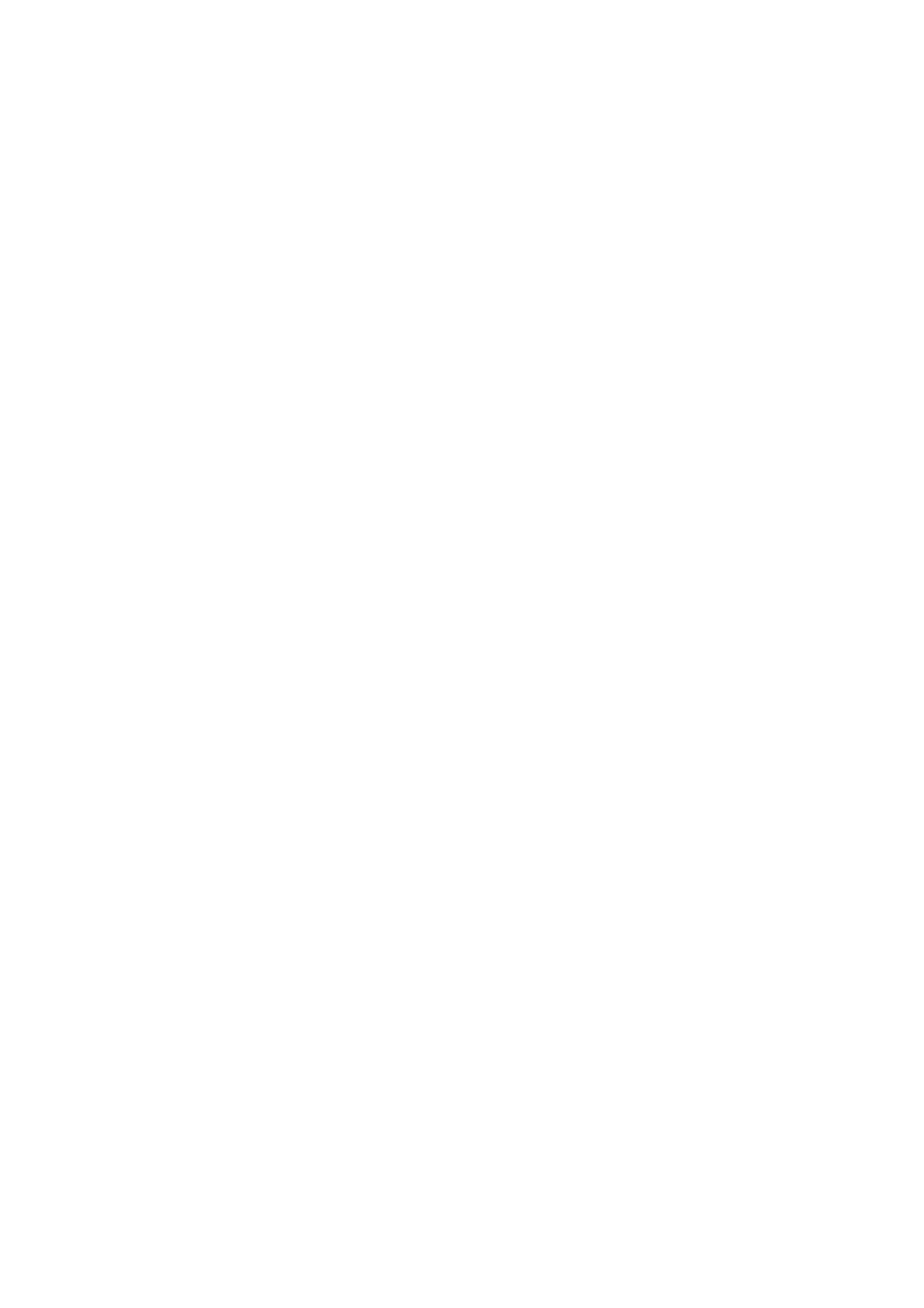## **ANNEX**

## **REVISED STANDARDIZED LIFE-SAVING APPLIANCE EVALUATION AND TEST REPORT FORMS (VISUAL SIGNALS)**

#### **INTRODUCTION**

#### **Reference**

These standardized life-saving appliance evaluation and test report forms have been revised on the basis of the requirements of the International Life-Saving Appliance (LSA) Code, as amended through resolution MSC.425(98), *the Revised recommendation on testing of life-saving appliances* (resolution MSC.81(70)), as amended through resolution MSC.427(98), and the *Recommendation on means of rescue on ro-ro passenger ships* (MSC/Circ.810).

#### **Status**

In general, the tests described in the Revised recommendation (resolution MSC.81(70)) constitute the test procedures and the LSA Code sets the acceptance criteria. The evaluation and test report forms are guidelines on how to conduct tests, record test data and verify tests. These forms are not intended to change the standards given in the LSA Code and the Revised recommendation, as amended. In the case of inconsistency between the forms and the LSA Code or the Revised recommendation, the text of the Code/resolution should prevail over that of the forms.

#### **Layout**

Each Administration may use electronically distributed evaluation and test report forms as the basis for customising the layout to reflect the profile of the approving body, without changing the original contents.

#### **Internal references**

The evaluation and test report forms should be stand-alone documents. Therefore, all internal references in the original text from the LSA Code or the Revised recommendation have been replaced by either the full-length text or a reference to other relevant evaluation and test report forms. However, in some of the forms, external references are kept for updating purposes.

#### **Documentation of tests**

For approval purposes, all detailed records of test data are to be enclosed with the report forms.

#### **Verification of tests**

Each test is to be verified passed or failed by an Administration representative's initials (e.g. recognized organization or surveyor) and date of testing. Each page is to be verified on completion by the Administration representative's signature and its date of completion.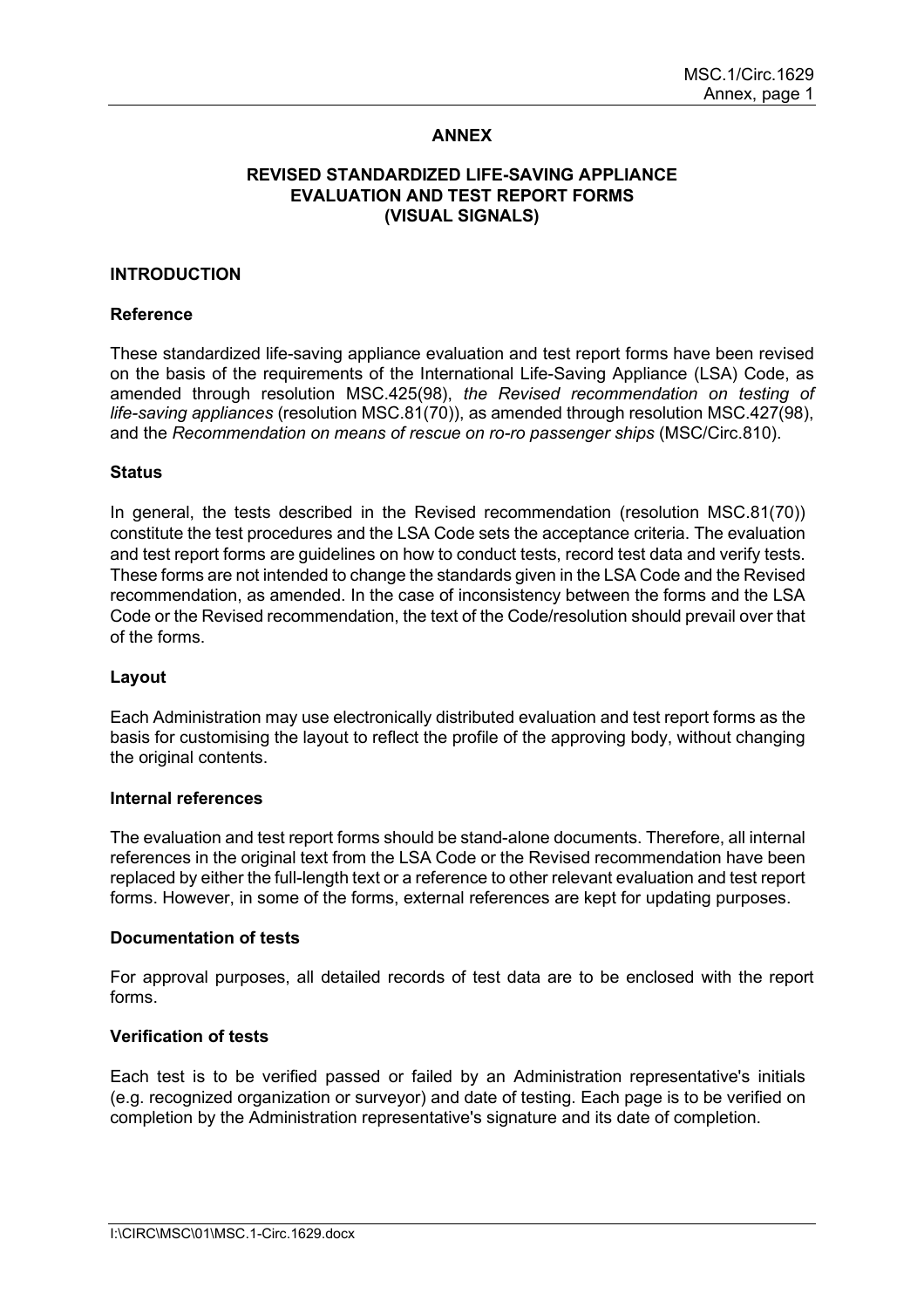# **Reporting of type approval**

To facilitate unified reporting procedures, the completed evaluation and test report forms are to be seen as a documented verification of required type approval tests for each type of equipment. When documentation of type approval is required by a third party, the verified evaluation and test report forms should constitute the complete documentation of the type approval together with the relevant approval certificates.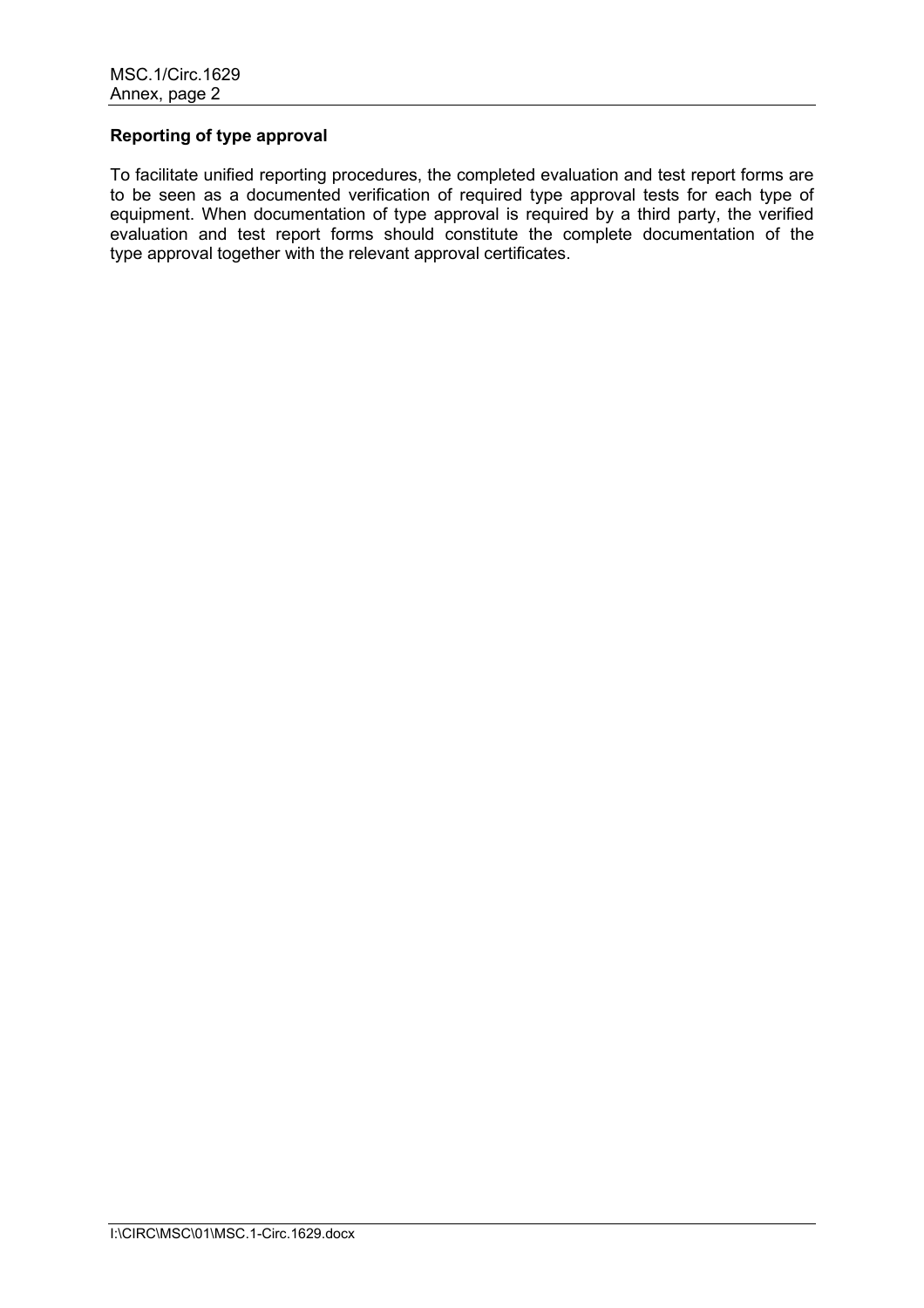## **REVISED STANDARDIZED LIFE-SAVING APPLIANCE EVALUATION AND TEST REPORT FORMS (VISUAL SIGNALS)**

# **TABLE OF CONTENTS**

LSA Code chapter III (Visual signals) – Equipment:

- 3.1 Rocket parachute flares
- 3.2 Hand flares
- 3.3 Buoyant smoke signals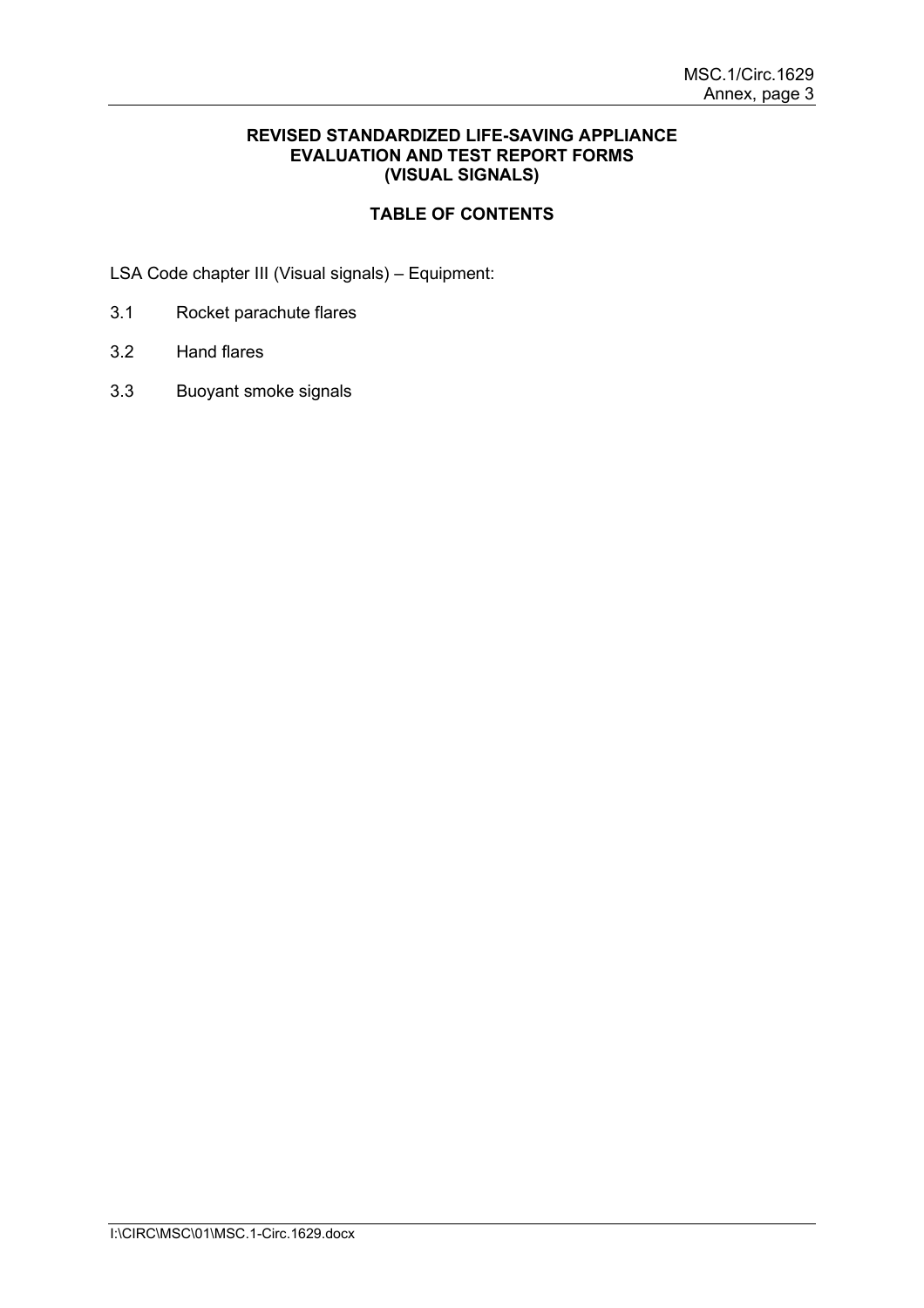# **3 VISUAL SIGNALS**

# **3.1 ROCKET PARACHUTE FLARES**

## **EVALUATION AND TEST REPORT**

- 3.1.1 Submitted drawings, reports and documents
	- 3.1.1.1 Quality assurance<br>3.1.1.2 Visual inspection
	- 3.1.1.2 Visual inspection<br>3.1.1.3 General data and
	- General data and specifications
- 3.1.2 Temperature cycling test
- 3.1.3 Low temperature conditioning test
- 3.1.4 High temperature conditioning test
- 3.1.5 Humidity conditioning test
- 3.1.6 Water and corrosion resistance test
	- 3.1.6.1 1 m immersion for 24 h test<br>3.1.6.2 10 cm immersion for 5 min t
	- 3.1.6.2 10 cm immersion for 5 min test<br>3.1.6.3 Salt spray test
	- Salt spray test

## 3.1.7 Handling safety

- 3.1.7.1 2 m drop test
- 3.1.7.2 Immersion suit glove test
- 3.1.8 Luminous intensity test
- 3.1.9 Safety inspection
- 3.1.10 Liferaft drop test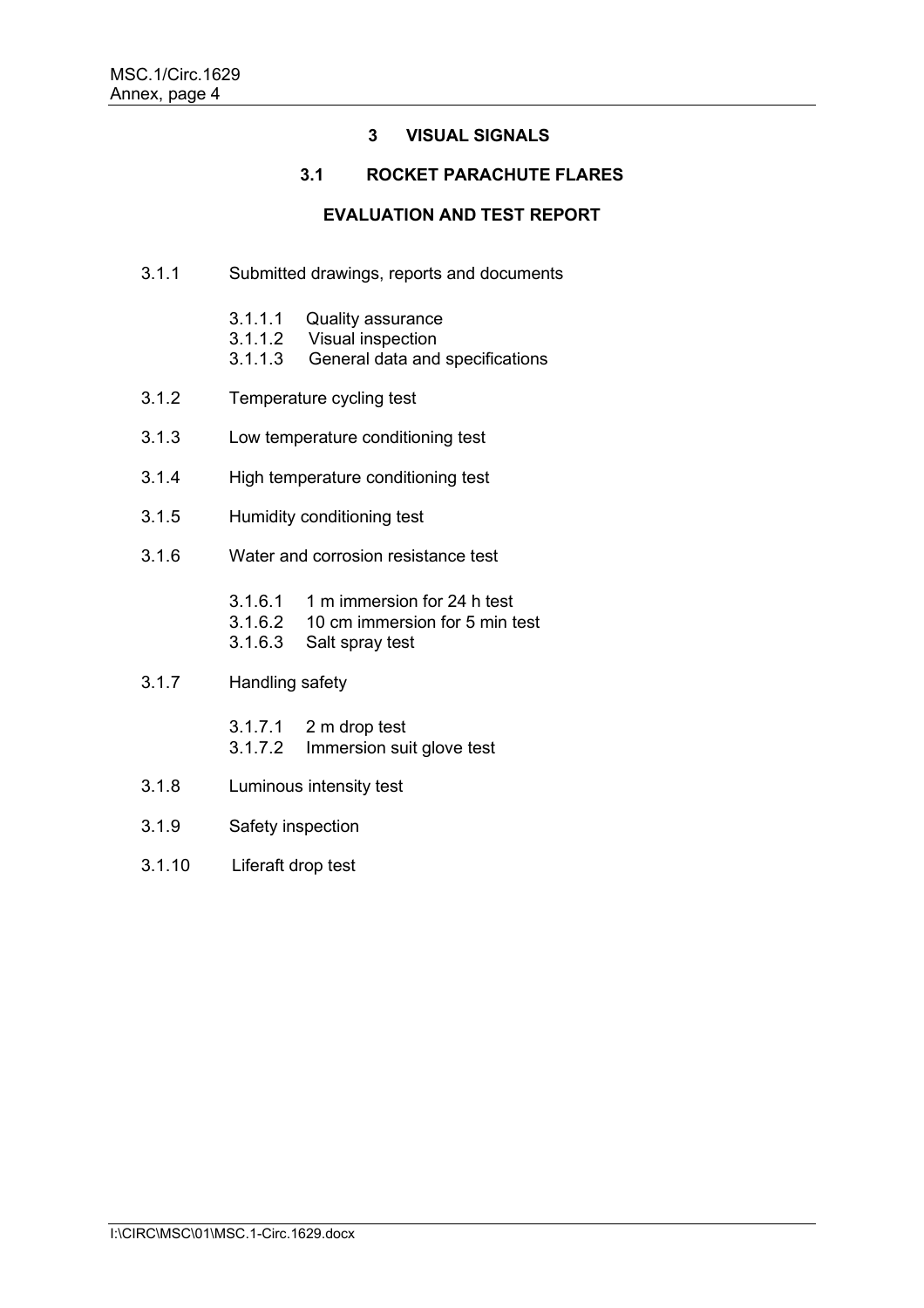# **3.1 ROCKET PARACHUTE FLARES**

# **EVALUATION AND TEST REPORT**

| <b>Manufacturer</b>           |  |
|-------------------------------|--|
| <b>Type/Model</b>             |  |
| <b>Date of Approval</b>       |  |
| <b>Place</b>                  |  |
| <b>Name Surveyor printed</b>  |  |
| <b>Signature</b>              |  |
| <b>Approving Organization</b> |  |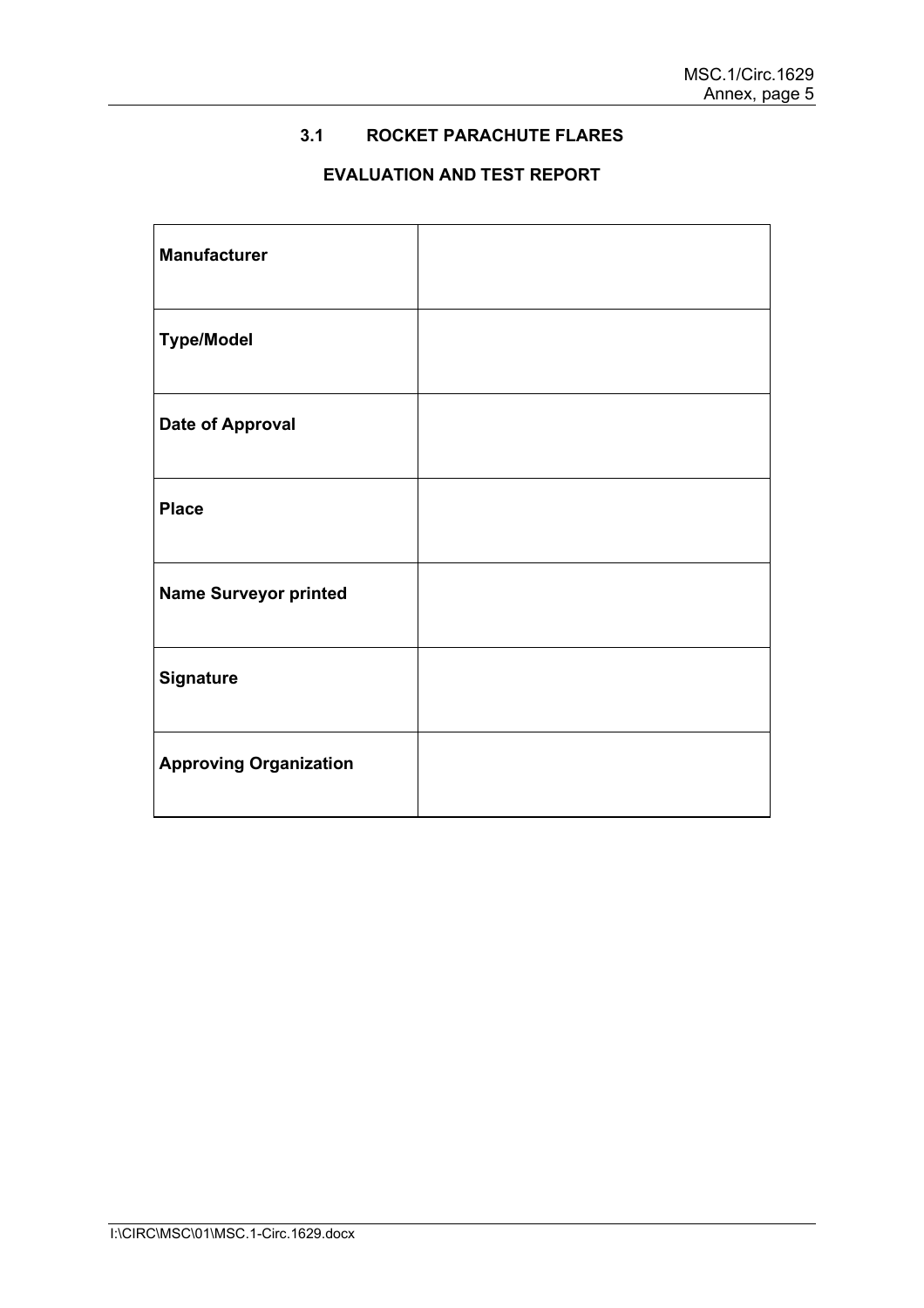| Rocket parachute flares    |      | Time:                                     |                                  |                          |               |
|----------------------------|------|-------------------------------------------|----------------------------------|--------------------------|---------------|
| 3.1.1                      |      | Submitted drawings, reports and documents |                                  |                          |               |
|                            |      |                                           | Submitted drawings and documents |                          | <b>Status</b> |
| Drawing No.                | date | <b>Revision No. &amp;</b>                 |                                  | <b>Title of drawing</b>  |               |
|                            |      |                                           |                                  |                          |               |
|                            |      |                                           |                                  |                          |               |
|                            |      |                                           |                                  |                          |               |
|                            |      |                                           |                                  |                          |               |
|                            |      |                                           |                                  |                          |               |
|                            |      |                                           |                                  |                          |               |
|                            |      |                                           |                                  |                          |               |
|                            |      |                                           |                                  |                          |               |
|                            |      |                                           | Submitted reports and documents  |                          | <b>Status</b> |
| <b>Report/Document No.</b> |      | Revision No. & date                       | Maintenance Manual -             | Title of report/document |               |
|                            |      |                                           |                                  |                          |               |
|                            |      |                                           | <b>Operations Manual -</b>       |                          |               |
|                            |      |                                           |                                  |                          |               |
|                            |      |                                           |                                  |                          |               |
|                            |      |                                           |                                  |                          |               |
|                            |      |                                           |                                  |                          |               |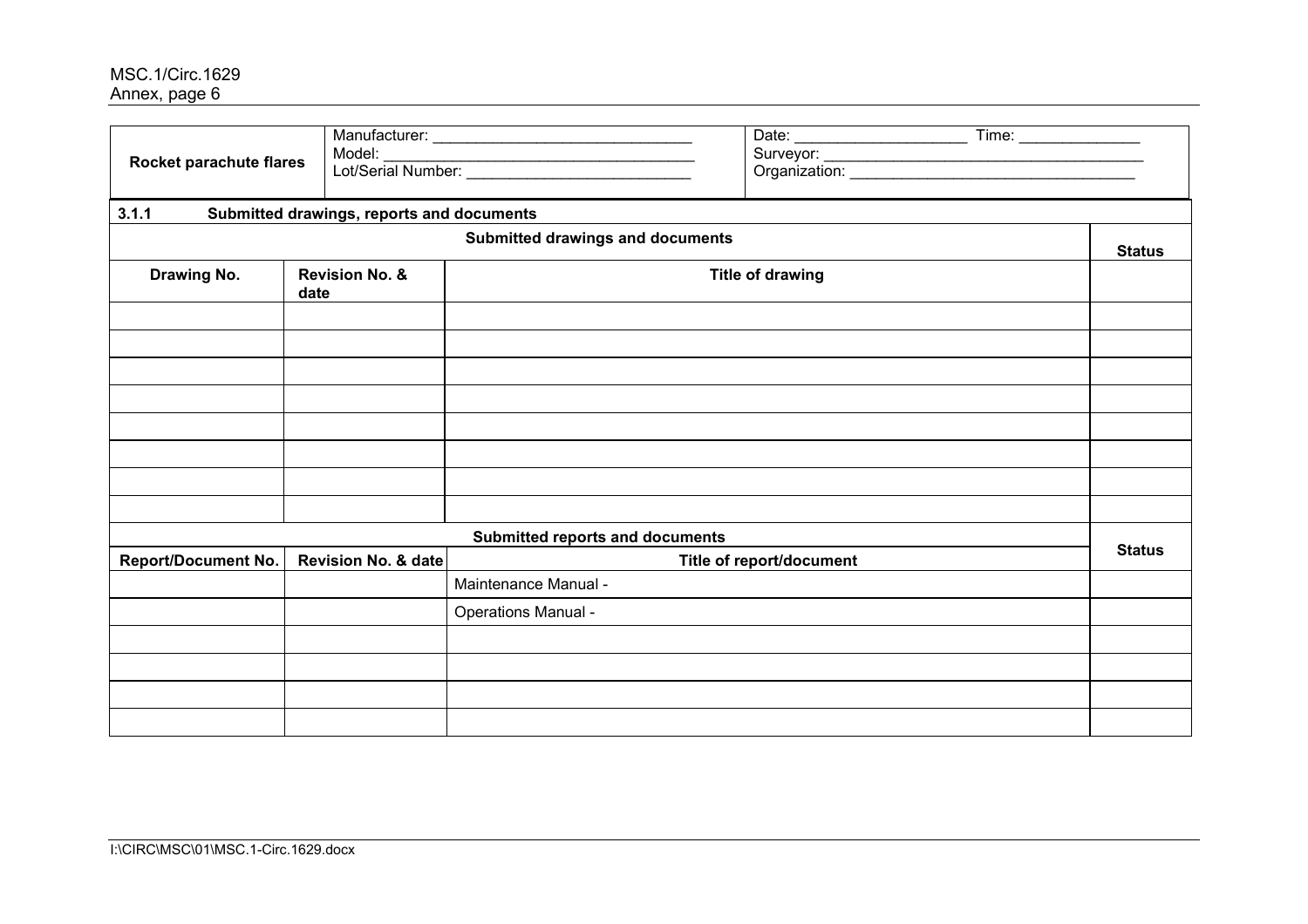| Rocket parachute flares                                  | Model:                                                                                                                                                                                                                                                                                                                                                                                                                                                                                                                                                                                                                                                                                                                                                                                       |                   |                                                                                                                                                                                                          |  |
|----------------------------------------------------------|----------------------------------------------------------------------------------------------------------------------------------------------------------------------------------------------------------------------------------------------------------------------------------------------------------------------------------------------------------------------------------------------------------------------------------------------------------------------------------------------------------------------------------------------------------------------------------------------------------------------------------------------------------------------------------------------------------------------------------------------------------------------------------------------|-------------------|----------------------------------------------------------------------------------------------------------------------------------------------------------------------------------------------------------|--|
|                                                          |                                                                                                                                                                                                                                                                                                                                                                                                                                                                                                                                                                                                                                                                                                                                                                                              |                   | Organization: example and a series of the series of the series of the series of the series of the series of the                                                                                          |  |
| 3.1.1.1<br><b>Quality assurance</b>                      |                                                                                                                                                                                                                                                                                                                                                                                                                                                                                                                                                                                                                                                                                                                                                                                              |                   | Regulations: MSC.81(70) 2/1.2, 1.1                                                                                                                                                                       |  |
| life-saving appliance.<br>Administration's instructions. | Except where all appliances of a particular type are required by chapter III of<br>the International Convention for the Safety of Life at Sea, 1974, as amended,<br>or the International Life-Saving Appliance (LSA) Code to be inspected,<br>representatives of the Administration should make random inspections of<br>manufacturers to ensure that the quality of life-saving appliances and<br>materials used comply with the specification of the approved prototype<br>Manufacturers should be required to institute a quality control procedure to<br>ensure that life-saving appliances are produced to the same standard as the<br>prototype life-saving appliance approved by the Administration and to keep<br>records of any production tests carried out in accordance with the | acceptable Yes/No | <b>Quality Assurance Standard Used:</b><br><b>Quality Assurance Procedure:</b><br><b>Quality Assurance Manual:</b><br>Description of System:<br><b>Quality Assurance System</b><br>Comments/Observations |  |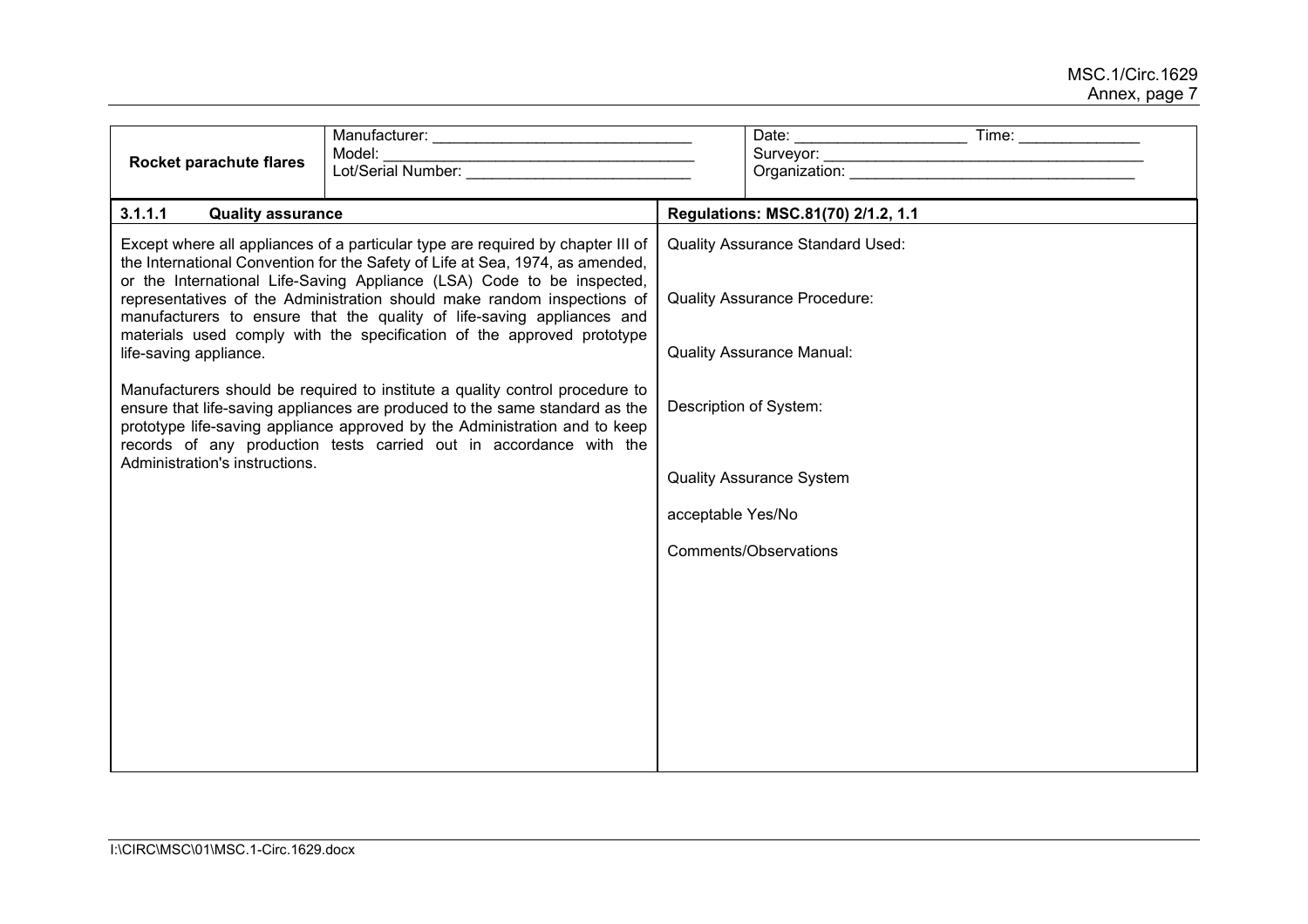|          | Rocket parachute flares  | Model: | Lot/Serial Number:                                                                                                                                                                              | Organization: New York Changes and Changes and Changes and Changes and Changes and Changes and Changes and Changes and Changes and Changes and Changes and Changes and Changes and Changes and Changes and Changes and Changes |  |  |  |
|----------|--------------------------|--------|-------------------------------------------------------------------------------------------------------------------------------------------------------------------------------------------------|--------------------------------------------------------------------------------------------------------------------------------------------------------------------------------------------------------------------------------|--|--|--|
| 3.1.1.2  | <b>Visual inspection</b> |        |                                                                                                                                                                                                 | Regulations: LSA Code I/1.2.2 & III/3.1, 1.2.3                                                                                                                                                                                 |  |  |  |
|          | <b>Test Procedure</b>    |        | Acceptance Criteria                                                                                                                                                                             | <b>Significant Test Data</b>                                                                                                                                                                                                   |  |  |  |
|          | Visual examination:      |        | <b>Rocket Parachute Flares should:</b>                                                                                                                                                          |                                                                                                                                                                                                                                |  |  |  |
|          | 1. Approval markings.    |        | be clearly marked with approval information including<br>the Administration which approved it, date of<br>manufacture and expiry and operational restrictions,<br>markings are to be indelible; | 1. Approval markings: Pass/Fail<br><b>Operating Instructions: Pass/Fail</b>                                                                                                                                                    |  |  |  |
|          | Operating instructions.  |        | be provided with brief instructions or diagrams clearly<br>2.<br>illustrating the use of the rocket parachute flare<br>printed on the casing;                                                   |                                                                                                                                                                                                                                |  |  |  |
| 3.       | Outer casing.            |        | not depend on adhesive tapes or plastic envelopes<br>3.<br>for its water-resistant properties;                                                                                                  | 3. Outer casing: Pass/Fail                                                                                                                                                                                                     |  |  |  |
| 4.       | Comfort.                 |        | be so designed as not to cause discomfort to the<br>4.<br>person holding the casing when used in accordance<br>with the manufacturers' operating instructions;                                  | 4. Comfort: Pass/Fail                                                                                                                                                                                                          |  |  |  |
| 5.       | Operation.               |        | be so constructed that the end from which the rocket<br>is ejected can be positively identified by day or night;                                                                                | 5. Operation: Pass/Fail                                                                                                                                                                                                        |  |  |  |
| 6.       | Ignition System.         |        | and<br>be fitted with an integral means of ignition.<br>6.                                                                                                                                      | 6. Ignition system: Pass/Fail<br>Period of acceptability:                                                                                                                                                                      |  |  |  |
| Lifetime |                          |        | The Administration should determine the period of<br>acceptability of the unit which are subject to deterioration Comments/Observations<br>with age.                                            |                                                                                                                                                                                                                                |  |  |  |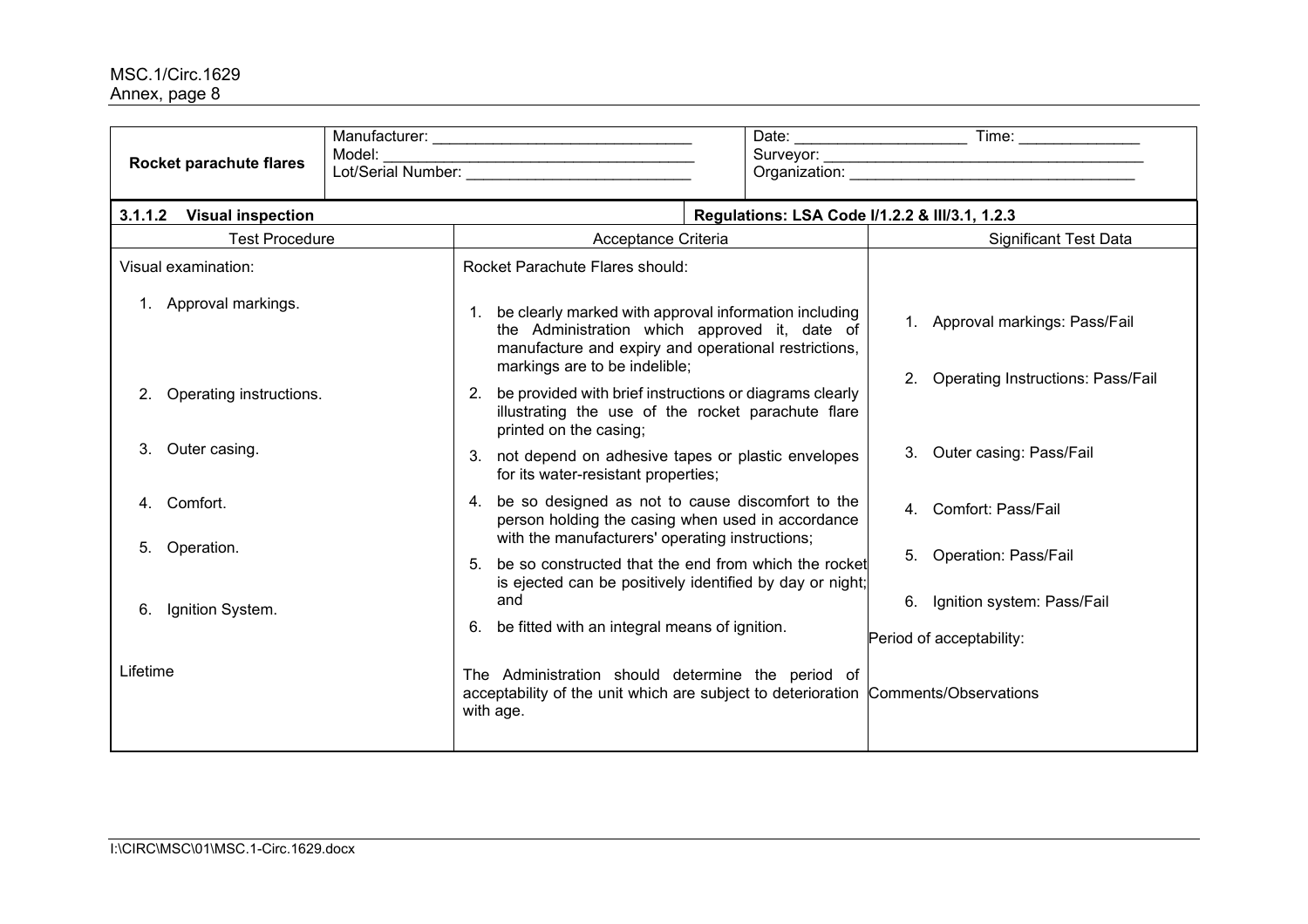| Rocket parachute flares                           | Model:          | Lot/Serial Number:                                                                                                                                                                                                                   |                                                                                        |  |  |  |  |
|---------------------------------------------------|-----------------|--------------------------------------------------------------------------------------------------------------------------------------------------------------------------------------------------------------------------------------|----------------------------------------------------------------------------------------|--|--|--|--|
| 3.1.1.3<br><b>General data and specifications</b> |                 |                                                                                                                                                                                                                                      | Regulations: LSA Code 1.2; MSC.81(70) Pt 1/4.6                                         |  |  |  |  |
| <b>General Information</b>                        |                 | <b>Dimensions</b>                                                                                                                                                                                                                    | Weight                                                                                 |  |  |  |  |
| <b>Construction Material:</b>                     |                 | Dimensions:                                                                                                                                                                                                                          | Design Weight: _______________________                                                 |  |  |  |  |
| Casing:                                           |                 | Length of Casing:                                                                                                                                                                                                                    | Weight as Tested: ___________________<br>Weight of Flare Material: ___________________ |  |  |  |  |
| Top cover (if applicable):                        |                 | Diameter of Casing:                                                                                                                                                                                                                  | Weight of Rocket Charge: ________________                                              |  |  |  |  |
| Bottom cover (if applicable):                     |                 | Parachute Dimensions:                                                                                                                                                                                                                | Comments/Observations                                                                  |  |  |  |  |
| Method of Ignition                                |                 | Number of attachment Cords:                                                                                                                                                                                                          |                                                                                        |  |  |  |  |
| Operational Safety Delay (if applicable):         |                 | Diameter of Line: <u>contract the contract of the contract of the contract of the contract of the contract of the contract of the contract of the contract of the contract of the contract of the contract of the contract of th</u> |                                                                                        |  |  |  |  |
| Parachute<br>Acceptable life of the item          | Material<br>yrs |                                                                                                                                                                                                                                      |                                                                                        |  |  |  |  |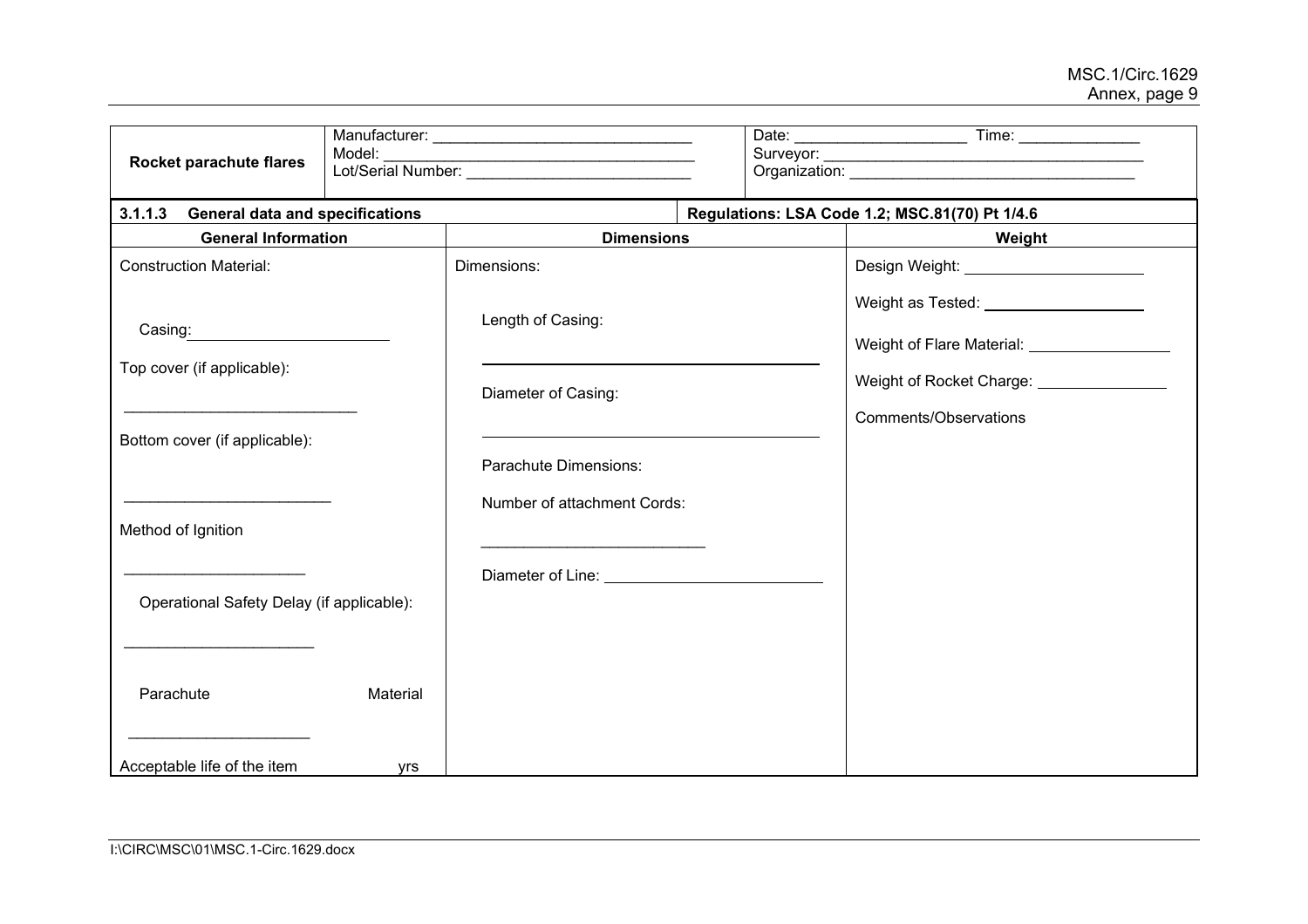| Rocket parachute flares                                     | Model:       |                        |              |              |                |              |                |              |                   |                                       |  |  |
|-------------------------------------------------------------|--------------|------------------------|--------------|--------------|----------------|--------------|----------------|--------------|-------------------|---------------------------------------|--|--|
| <b>TEST ITEMS</b><br><b>CONDITIONING</b><br><b>SEQUENCE</b> |              | <b>SPECIMEN NUMBER</b> |              |              |                |              |                |              | <b>REFERENCES</b> | <b>REMARKS</b>                        |  |  |
| Specimen No. ->                                             | $1 - 3$      | $4-6$                  | $7-9$        | $10 - 12$    | $13 - 15$      | $16 - 18$    | 19-21          | $22 - 24$    | 25-28             | MSC81(70)                             |  |  |
| <b>Measuring dimensions</b><br>and mass                     | $\mathsf{A}$ | $\mathsf{A}$           | $\mathsf{A}$ | $\mathsf{A}$ | $\overline{A}$ | $\mathsf{A}$ | $\overline{A}$ | $\mathsf{A}$ | $\overline{A}$    |                                       |  |  |
| Temperature cycling<br>test (3.1.2)                         | B            |                        |              |              |                |              |                |              |                   | 4.2.1                                 |  |  |
| Low temperature<br>conditioning<br>(3.1.3)                  |              | $\mathsf B$            |              |              |                |              |                |              |                   | 4.2.2                                 |  |  |
| High temperature<br>conditioning<br>(3.1.4)                 |              |                        | B            |              |                |              |                |              |                   | 4.2.3                                 |  |  |
| Humidity<br>conditioning (3.1.5)                            |              |                        |              | B            |                |              |                |              |                   | 4.2.4                                 |  |  |
| 1 m immersion for 24 hours<br>(3.1.6.1)                     |              |                        |              |              | B              |              |                |              |                   | 4.3.1                                 |  |  |
| 100 mm for 5 minutes<br>(3.1.6.2)                           |              |                        |              |              |                | B            |                |              |                   | 4.3.2                                 |  |  |
| Salt water spray (3.1.6.3)                                  |              |                        |              |              |                |              | B              |              |                   | 4.3.3                                 |  |  |
| 2 m Drop Test (3.1.7.1)                                     |              |                        |              |              |                |              |                | B            |                   | 4.4.1                                 |  |  |
| Safety inspection (3.1.9)                                   | $\mathsf{C}$ | $\mathsf{C}$           | $\mathsf{C}$ | $\mathsf{C}$ | $\mathsf{C}$   | $\mathsf{C}$ | $\mathsf{C}$   | $\mathsf{C}$ |                   | 4.5                                   |  |  |
| Operation at<br>ambient<br>temperature                      | D            |                        |              |              | D              | D            | D              | D            |                   | 4.2.1, 4.3.1, 4.3.2,<br>4.3.3 & 4.4.1 |  |  |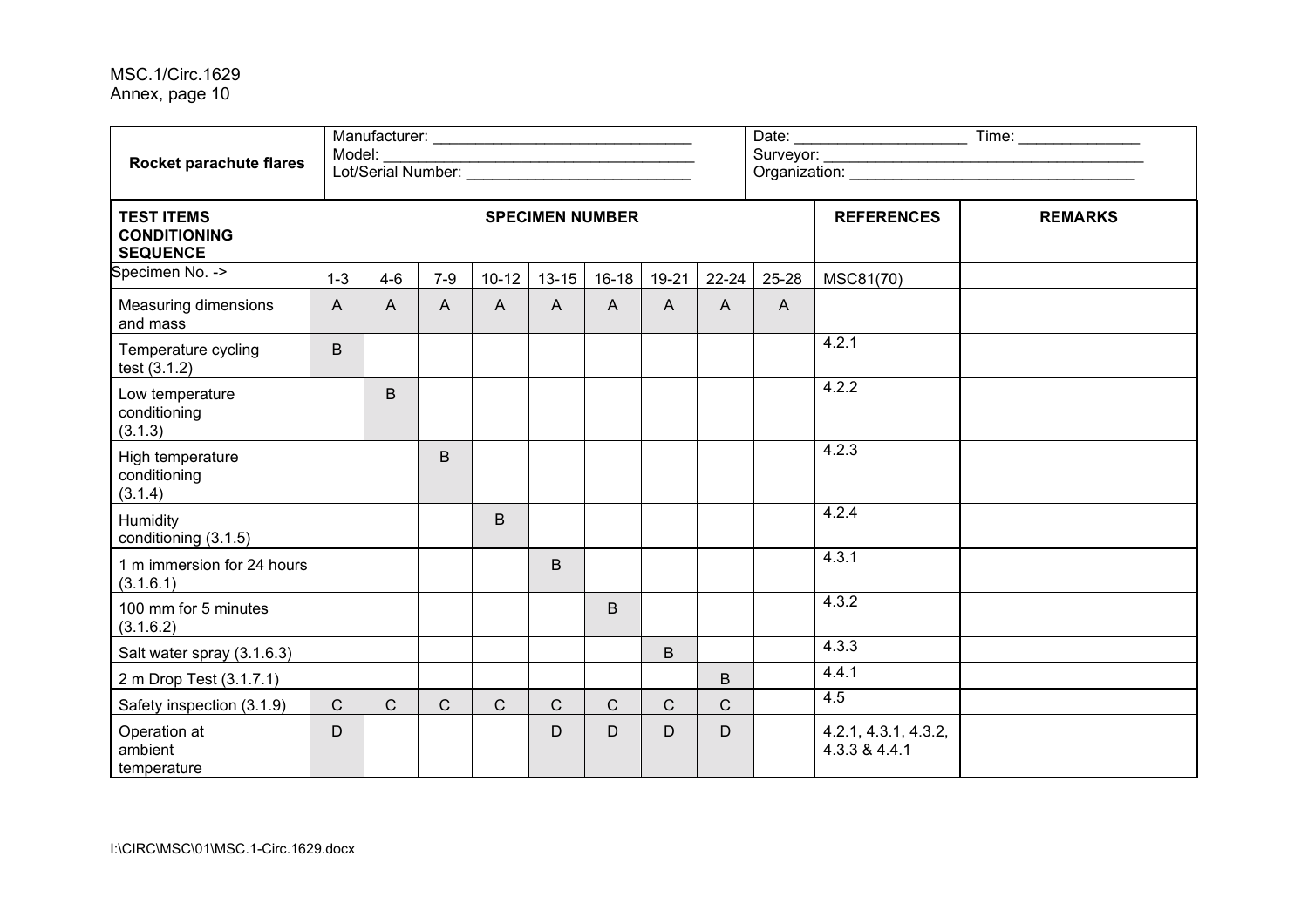|                                                               | Model:  |         |       |           |           |           |       |           |       |                                           |                                                                                                                                                                                           |
|---------------------------------------------------------------|---------|---------|-------|-----------|-----------|-----------|-------|-----------|-------|-------------------------------------------|-------------------------------------------------------------------------------------------------------------------------------------------------------------------------------------------|
| Rocket parachute flares                                       |         |         |       |           |           |           |       |           |       |                                           |                                                                                                                                                                                           |
| Specimen No. ->                                               | $1 - 3$ | $4 - 6$ | $7-9$ | $10 - 12$ | $13 - 15$ | $16 - 18$ | 19-21 | $22 - 24$ | 25-28 | References                                | Remarks                                                                                                                                                                                   |
| Operate at conditioning<br>Temperature                        |         | D       | D     | D         |           |           |       |           |       | $4.2.2, 4.2.3$ &<br>4.2.4                 |                                                                                                                                                                                           |
| Operational test using<br>immersion suit glove (3.1.7.2)      | E.      |         |       |           | E         |           |       | E         |       | /4.4.2                                    | Use specimens #2, #14 and #23.                                                                                                                                                            |
| Vertical firing height, descent<br>speed, burn time. (Note 1) |         |         | E     |           | E         | E         | E     |           |       | 4.6.1                                     |                                                                                                                                                                                           |
| 45° firing to horizontal.<br>(Note 2)                         | E       | E       |       | E         |           |           |       | E         |       | 4.6.3                                     |                                                                                                                                                                                           |
| Rocket recoil test for hand-<br>held only. (Note 3)           | E       | E       | E     | E         | E         | E         | E     | E.        |       | 4.6.4                                     |                                                                                                                                                                                           |
| Flare material test colour and<br>luminosity (3.1.8)          |         |         |       |           |           |           |       |           |       | 4.6.2                                     | Additional flares may be used to<br>measure the luminous intensity and<br>may be carried out by an<br>independent laboratory acceptable<br>to the administration and report<br>submitted. |
| Chute examination after<br>recovery. (Note 4)                 | F.      | F       | F.    | F         | F         | F         | F     | F.        |       | LSA. Code<br>Chapter III/<br>3.1.2.5      |                                                                                                                                                                                           |
| Liferaft Drop Test (4.2.4)                                    |         |         |       |           |           |           |       |           | G     | <b>LSA Code</b><br>Chapter IV/<br>4.1.1.2 | The liferaft manufacturer should<br>complete this form.                                                                                                                                   |

Note: The letters in the above 'boxes' refer to the sequence of testing of each specimen Rocket Parachute Flare.

Note 1. Not all samples marked need to be fired at 90°. A representative sample of at least 18 specimens should be so assessed, so that a representative descent rate can be found.

Note 2. Not all samples marked need to be fired at 45°. A representative sample of at least 3 specimens should be so assessed.

Note 3. Not all samples need to be recoil tested. A representative sample of at least 3 rockets should be so assessed by hand firing.

Note 4. It is accepted that all parachutes may not be recoverable - as many as possible should be recovered and inspected for damage.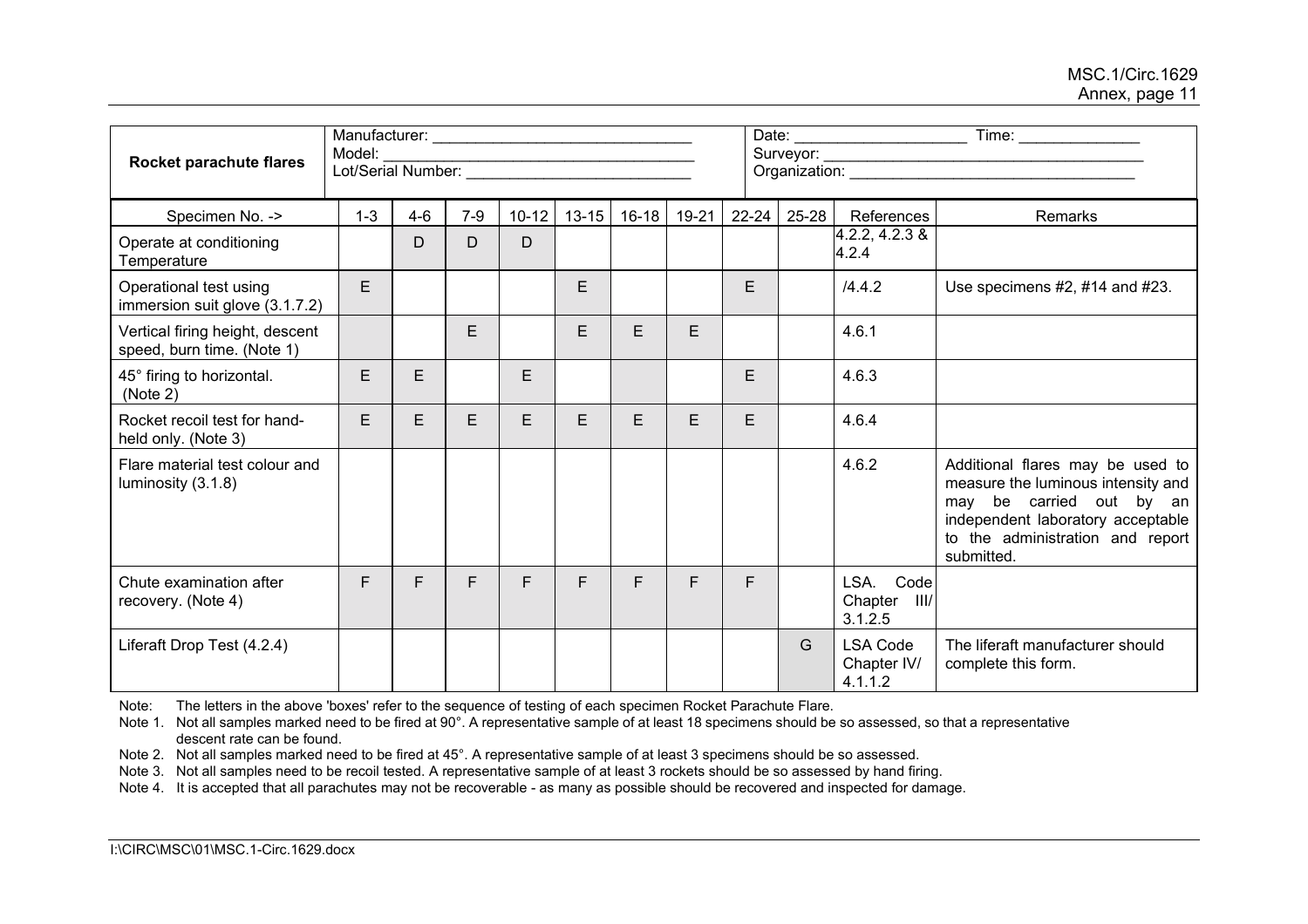| Rocket parachute flares                                                                                                                                                                                                                                                                     | Model: |                                                      |                                                                                                                                                                                                                                       | Date: Time: Time: Time: 2011                                                                                              |                              |     |
|---------------------------------------------------------------------------------------------------------------------------------------------------------------------------------------------------------------------------------------------------------------------------------------------|--------|------------------------------------------------------|---------------------------------------------------------------------------------------------------------------------------------------------------------------------------------------------------------------------------------------|---------------------------------------------------------------------------------------------------------------------------|------------------------------|-----|
| 3.1.2<br><b>Temperature cycling test</b>                                                                                                                                                                                                                                                    |        |                                                      | Regulations: LSA Code I/1.2 & III/3.1; MSC.81(70) 1/1.2.1, 4.2 & 4.6                                                                                                                                                                  |                                                                                                                           |                              |     |
| <b>Test Procedure</b>                                                                                                                                                                                                                                                                       |        |                                                      | Acceptance Criteria                                                                                                                                                                                                                   |                                                                                                                           | <b>Significant Test Data</b> |     |
| The three specimens of parachute rocket flares<br>should be alternately subjected to surrounding<br>temperatures of -30°C and +65°C. These alternating<br>cycles need not follow immediately after each other                                                                               |        | should then function at ambient temperature.         | After the test, each specimen should show no sign of<br>damage such as shrinking, cracking, swelling,<br>dissolution or change of mechanical qualities and                                                                            | $1 \quad$<br>Condition after conditioning (Pass/Fail)<br>Ejection height of flare (metres) Operation                      | $\overline{2}$               |     |
| and the following procedure, repeated for a total of                                                                                                                                                                                                                                        |        |                                                      |                                                                                                                                                                                                                                       | $90^{\circ}$                                                                                                              |                              |     |
| 10 cycles, is acceptable:<br>.1 an 8 h exposure at a minimum temperature of                                                                                                                                                                                                                 |        |                                                      | It should be established by means of accurate<br>measuring instruments that the parachute flares of<br>specimens 1 and 2 are ejected at a height of not                                                                               | Burn out height of flare (metres)                                                                                         |                              | N/A |
| +65°C to be completed in one day;                                                                                                                                                                                                                                                           |        | less than 300 m.                                     |                                                                                                                                                                                                                                       |                                                                                                                           |                              | N/A |
| .2 the specimens removed from the warm chamber<br>that same day and left exposed under ordinary<br>room conditions at a temperature of $20^{\circ}$ C $\pm$ 3°C<br>until the next day;<br>.3 an 8 h exposure at a maximum temperature of<br>-30°C to be completed the next day; and         |        | $\cdot$ 3<br>should<br>lt.<br>be                     | The height of which the flare burns out and the<br>burning period should also be measured.<br>established<br>from<br>these<br>measurements that the rate of descent is not more<br>than 5 m/s and the burning period is not less than | Burn time of flare (sec)<br>Descent rate of flare (m/s)<br>Operation at 45° (Pass/Fail)<br>N/A<br>Height reached (metres) | N/A                          | N/A |
| .4 the specimen removed from the cold chamber that<br>same day and left exposed under ordinary room<br>conditions at a temperature of $20^{\circ}$ C $\pm$ 3°C until the<br>next day.<br>The three parachute rockets after completing<br>temperature cycling should function effectively at |        | 40 s.<br>not reach a height of 300 metres.<br>$.5\,$ | Specimen 3 should function efficiently but need<br>If the rocket is hand-held when operated, it should<br>be demonstrated that its recoil is minimal.                                                                                 | Parachute condition (Pass/Fail)<br>Recoil minimal (Pass/Fail)<br>Comments/Observations                                    |                              | N/A |
| ambient temperature<br>Samples 1 and 2 should be fired vertically.<br>Sample 3 should be fired at an angle of 45°.                                                                                                                                                                          |        | attachments whilst it was burning.                   | It should be determined by examination that the<br>flare has not damaged its parachute or                                                                                                                                             | Passed Failed                                                                                                             |                              |     |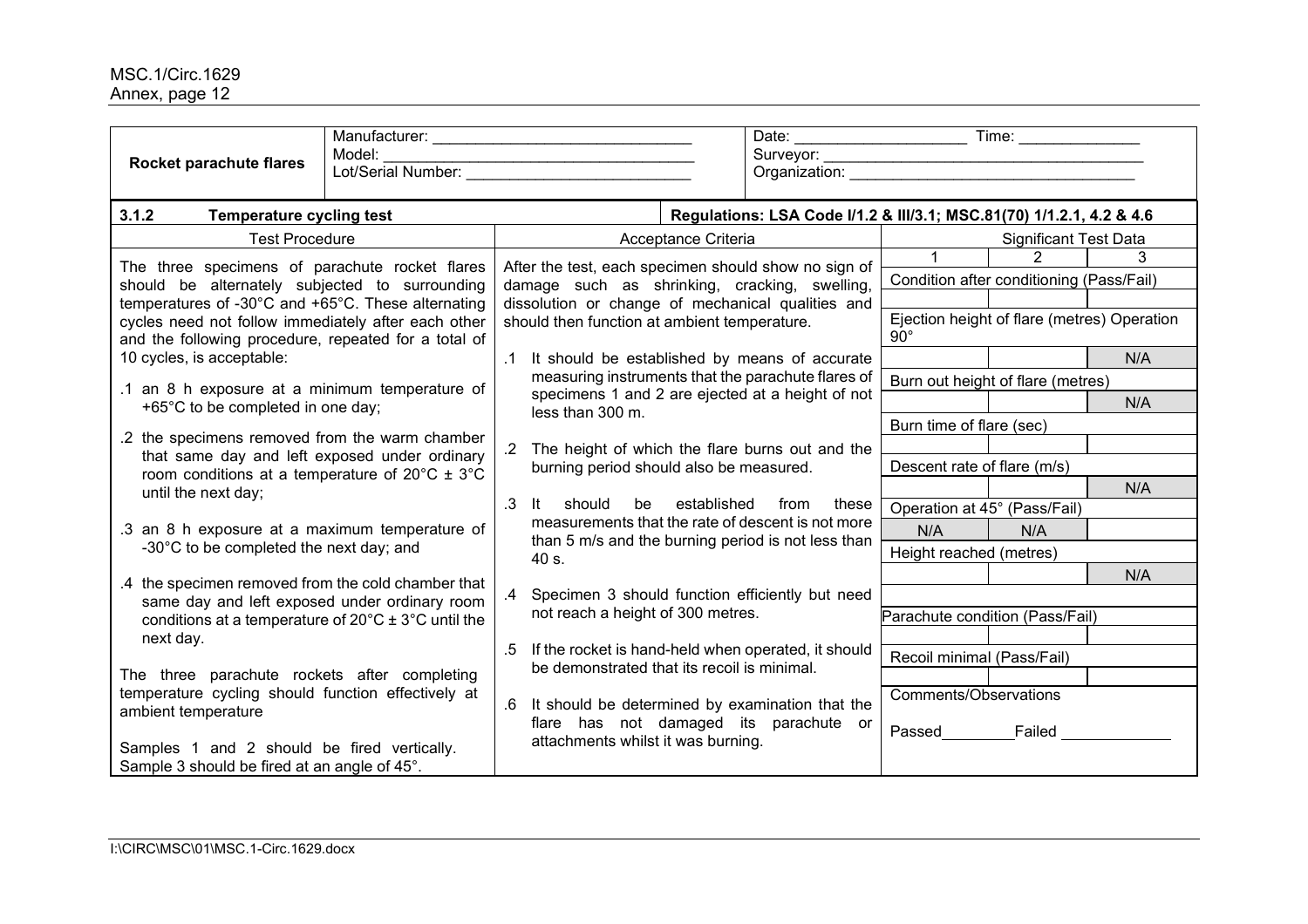| Rocket parachute flares                                              | Model:<br><u> 1989 - Johann Stoff, skriuwer en fan it ferstjer fan it ferstjer fan it ferstjer fan it ferstjer fan it fers</u><br>Lot/Serial Number: |  |                             |                                   |                                                            |     |  |
|----------------------------------------------------------------------|------------------------------------------------------------------------------------------------------------------------------------------------------|--|-----------------------------|-----------------------------------|------------------------------------------------------------|-----|--|
| 3.1.3<br>Low temperature conditioning test                           |                                                                                                                                                      |  |                             |                                   | Regulations: LSA Code I/1.2 & .III/3.1; MSC.81(70) 1/4.2.2 |     |  |
| <b>Test Procedure</b>                                                | Acceptance Criteria                                                                                                                                  |  |                             |                                   | <b>Significant Test Data</b>                               |     |  |
| Three parachute rockets should                                       | After the test, each specimen should show no sign of damage                                                                                          |  |                             | 4                                 | 5                                                          | 6   |  |
| be subjected to a temperature of<br>-30°C for at least 48 h and then | such as shrinking, cracking, swelling, dissolution or change of                                                                                      |  |                             |                                   | Condition after conditioning (Pass/Fail)                   |     |  |
| function effectively immediately                                     | mechanical qualities and should then function effectively<br>immediately.                                                                            |  |                             |                                   |                                                            |     |  |
| upon removal from the cold                                           |                                                                                                                                                      |  |                             |                                   | Ejection height of flare (metres) Operation 90°            |     |  |
| chamber.                                                             | .1 It should be established by means of accurate measuring                                                                                           |  |                             |                                   | N/A                                                        |     |  |
|                                                                      | instruments that the parachute flares of specimen 4 and 5 are                                                                                        |  |                             | Burn out height of flare (metres) |                                                            |     |  |
|                                                                      | ejected at a height of not less than 300 m.                                                                                                          |  |                             |                                   | N/A                                                        |     |  |
| Specimen 4 and 5 should be fired                                     |                                                                                                                                                      |  |                             | Burn time of flare (sec)          |                                                            |     |  |
| vertically. Specimen 6 should be                                     | .2 The height of which the flare burns out and the burning period                                                                                    |  |                             |                                   |                                                            |     |  |
| fired at an angle of 45°.                                            | should also be measured.                                                                                                                             |  | Descent rate of flare (m/s) |                                   |                                                            |     |  |
|                                                                      | .3 It should be established from these measurements that the                                                                                         |  |                             |                                   |                                                            | N/A |  |
|                                                                      | rate of descent is not more than 5 m/s and the burning period                                                                                        |  |                             | Operation at 45° (Pass/Fail)      |                                                            |     |  |
|                                                                      | is not less than 40 s.                                                                                                                               |  |                             | N/A                               | N/A                                                        |     |  |
|                                                                      |                                                                                                                                                      |  |                             | Height reached (metres)           |                                                            |     |  |
|                                                                      | .4 Specimen 6 should function efficiently but need not reach a<br>height of 300 metres.                                                              |  |                             |                                   |                                                            | N/A |  |
|                                                                      |                                                                                                                                                      |  |                             | Parachute condition (Pass/Fail)   |                                                            |     |  |
|                                                                      | .5 If the rocket is hand-held when operated, it should be<br>demonstrated that its recoil is minimal.                                                |  |                             | Recoil minimal (Pass/Fail)        |                                                            |     |  |
|                                                                      | .6 It should be determined by examination that the flare has not                                                                                     |  |                             | Comments/Observations             |                                                            |     |  |
|                                                                      | damaged its parachute or attachments whilst it was burning.                                                                                          |  |                             | Passed                            | Failed                                                     |     |  |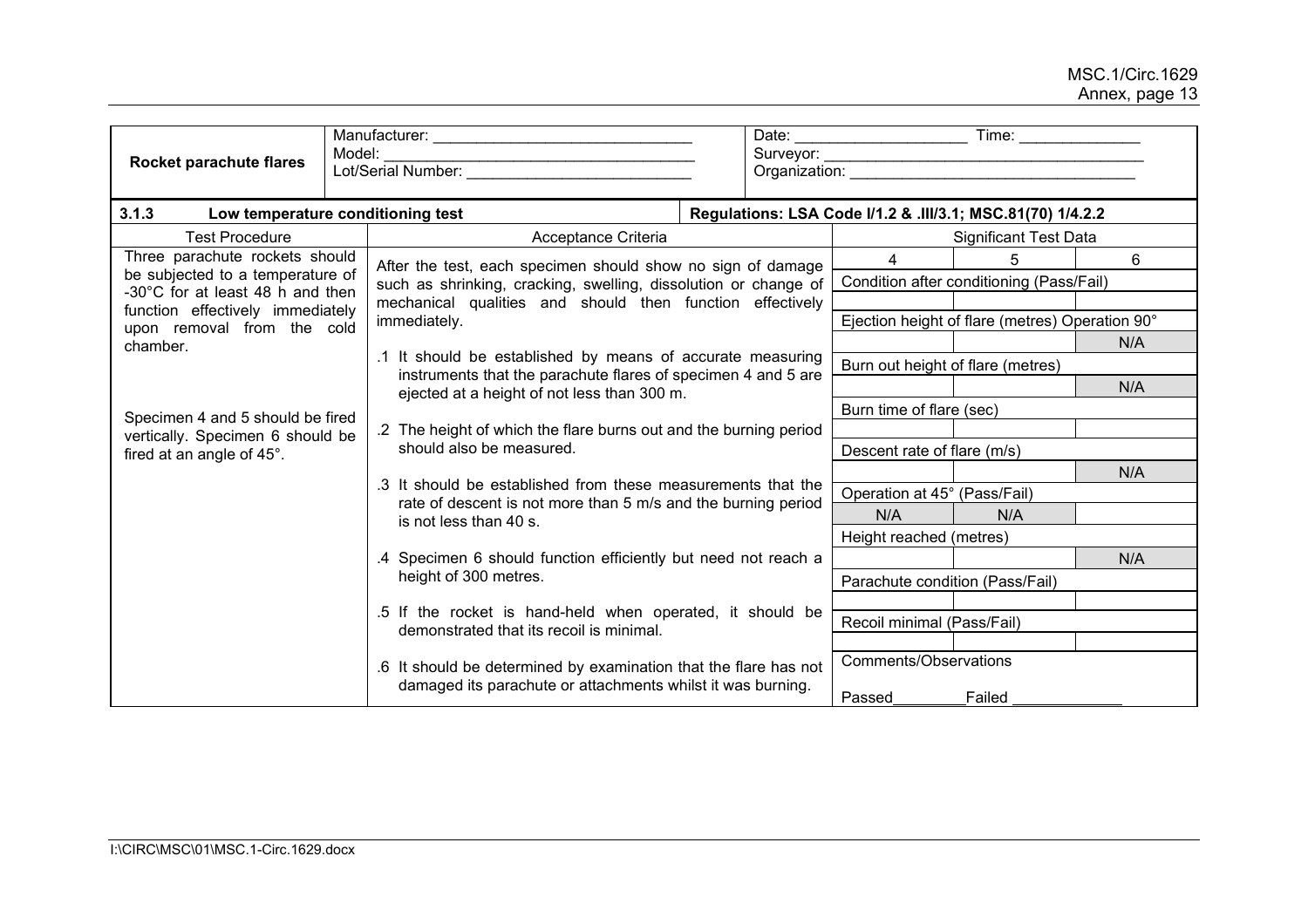| Rocket parachute flares                                                           | Model:                                       | Lot/Serial Number:                                                                                                                                                          |  |                                                                |                             |                                             |   |
|-----------------------------------------------------------------------------------|----------------------------------------------|-----------------------------------------------------------------------------------------------------------------------------------------------------------------------------|--|----------------------------------------------------------------|-----------------------------|---------------------------------------------|---|
| 3.1.4<br>High temperature conditioning test                                       |                                              |                                                                                                                                                                             |  | Regulations: LSA Code I/1.2 & III/3.1; MSC.81(70) 1/4.2.3, 4.6 |                             |                                             |   |
|                                                                                   | <b>Test Procedure</b><br>Acceptance Criteria |                                                                                                                                                                             |  |                                                                |                             | <b>Significant Test Data</b>                |   |
| parachute rockets should be<br>Three                                              |                                              | After the test, each specimen should show no sign of damage                                                                                                                 |  |                                                                |                             | 8                                           | 9 |
| subjected to a temperature of +65°C for at                                        |                                              | such as shrinking, cracking, swelling, dissolution or change of                                                                                                             |  |                                                                |                             | Condition after conditioning (Pass/Fail)    |   |
| least 48 h and then function effectively<br>immediately upon removal from the hot |                                              | mechanical qualities and should then function effectively                                                                                                                   |  |                                                                |                             |                                             |   |
| chamber.                                                                          |                                              | immediately.                                                                                                                                                                |  |                                                                | $90^{\circ}$                | Ejection height of flare (metres) Operation |   |
| The three rockets should be fired vertically.                                     |                                              | 1. It should be established by means of accurate measuring<br>instruments that the parachute flares of the three rockets<br>are ejected at a height of not less than 300 m. |  |                                                                |                             |                                             |   |
|                                                                                   |                                              |                                                                                                                                                                             |  |                                                                |                             | Burn out height of flare (metres)           |   |
|                                                                                   |                                              |                                                                                                                                                                             |  |                                                                |                             |                                             |   |
|                                                                                   |                                              | 2. The height of which the flare burns out and the burning<br>period should also be measured.                                                                               |  |                                                                | Burn time of flare (sec)    |                                             |   |
|                                                                                   |                                              |                                                                                                                                                                             |  |                                                                |                             |                                             |   |
|                                                                                   |                                              |                                                                                                                                                                             |  |                                                                | Descent rate of flare (m/s) |                                             |   |
|                                                                                   |                                              | 3. It should be established from these measurements that the                                                                                                                |  |                                                                |                             |                                             |   |
|                                                                                   |                                              | rate of descent is not more than 5 m/s and the burning<br>period is not less than 40 s.                                                                                     |  |                                                                |                             | Parachute condition (Pass/Fail)             |   |
|                                                                                   |                                              |                                                                                                                                                                             |  |                                                                |                             | Recoil minimal (Pass/Fail)                  |   |
|                                                                                   |                                              | 4. If the rocket is hand-held when operated, it should be                                                                                                                   |  |                                                                |                             |                                             |   |
|                                                                                   |                                              | demonstrated that its recoil is minimal.                                                                                                                                    |  |                                                                |                             | <b>Comments/Observations</b>                |   |
|                                                                                   |                                              | 5. It should be determined by examination that the flare has<br>not damaged its parachute or attachments whilst it was<br>burning.                                          |  |                                                                |                             |                                             |   |
|                                                                                   |                                              |                                                                                                                                                                             |  |                                                                | Passed                      | Failed                                      |   |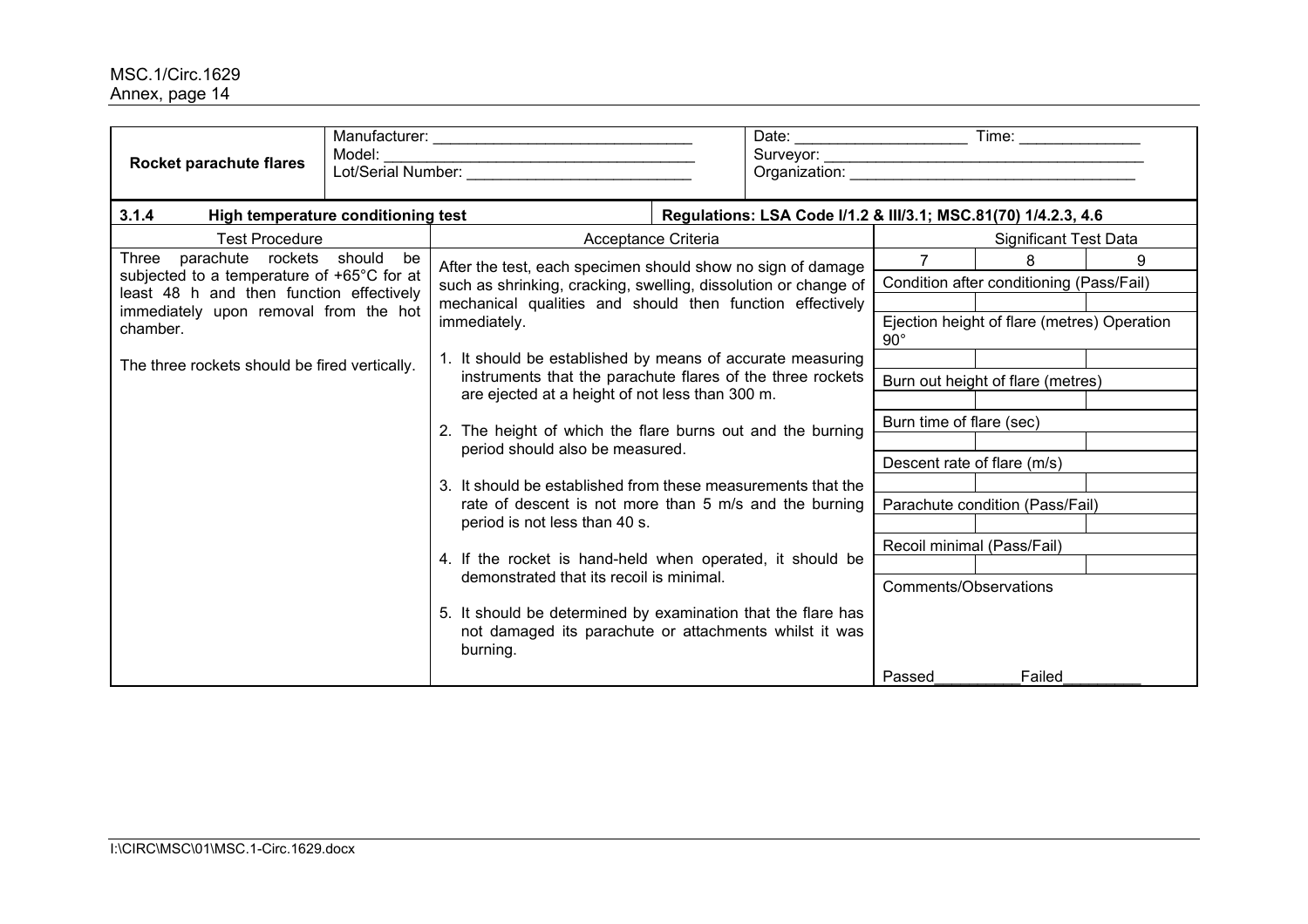| Rocket parachute flares                                         | Model:                                                                                                                                         | Date: Time: Time:                                           |  |  |  |  |
|-----------------------------------------------------------------|------------------------------------------------------------------------------------------------------------------------------------------------|-------------------------------------------------------------|--|--|--|--|
| 3.1.5<br><b>Humidity conditioning test</b>                      |                                                                                                                                                | Regulations: LSA Code I/1.2 & III/3.1; MSC.81(70) 1/4.2.4   |  |  |  |  |
| <b>Test Procedure</b>                                           | Acceptance Criteria                                                                                                                            | <b>Significant Test Data</b>                                |  |  |  |  |
| Three specimens of parachute                                    | After the test, each specimen should show no sign of damage such as                                                                            | 11<br>12<br>10                                              |  |  |  |  |
| rockets should be subjected to                                  | shrinking, cracking, swelling, dissolution or change of mechanical qualities                                                                   | Condition after conditioning (Pass/Fail)                    |  |  |  |  |
| a temperature of +65°C and                                      | and should then function at ambient temperature.                                                                                               |                                                             |  |  |  |  |
| 90% relative humidity for at<br>least 96 h, followed by 10 days | .1 It should be established be by means of accurate measuring                                                                                  | Ejection height of flare (metres) Operation<br>$90^{\circ}$ |  |  |  |  |
| at 20°C to 25°C at 65% relative                                 | instruments that the parachute flares of specimens 10 and 11 are                                                                               | N/A                                                         |  |  |  |  |
| humidity.                                                       | ejected at a height of not less than 300 m.                                                                                                    | Burn out height of flare (metres)                           |  |  |  |  |
| Specimen 10 and 11 should be                                    | .2 The height of which the flare burns out and the burning period should                                                                       | N/A                                                         |  |  |  |  |
| fired vertically. Specimen 12                                   | also be measured.                                                                                                                              | Burn time of flare (sec)                                    |  |  |  |  |
| should be fired at an angle                                     |                                                                                                                                                |                                                             |  |  |  |  |
| of $45^\circ$ .                                                 | .3 It should be established from these measurements that the rate of<br>descent is not more than 5 m/s and the burning period is not less than | Descent rate of flare (m/s)                                 |  |  |  |  |
|                                                                 | 40 s.                                                                                                                                          | N/A                                                         |  |  |  |  |
|                                                                 |                                                                                                                                                | Operation at 45° (Pass/Fail)<br>N/A<br>N/A                  |  |  |  |  |
|                                                                 | .4 Specimen 12 should function efficiently but need not reach a height of                                                                      | Height reached (metres)                                     |  |  |  |  |
|                                                                 | 300 metres.                                                                                                                                    | N/A                                                         |  |  |  |  |
|                                                                 | .5 If the rocket is hand-held when operated, it should be demonstrated that                                                                    | Parachute condition (Pass/Fail)                             |  |  |  |  |
|                                                                 | its recoil is minimal.                                                                                                                         |                                                             |  |  |  |  |
|                                                                 | .6 It should be determined by examination that the flare has not damaged                                                                       | Recoil minimal (Pass/Fail)                                  |  |  |  |  |
|                                                                 | its parachute or attachments whilst it was burning.                                                                                            |                                                             |  |  |  |  |
|                                                                 |                                                                                                                                                | Comments/Observations<br>Passed<br>Failed                   |  |  |  |  |
|                                                                 |                                                                                                                                                |                                                             |  |  |  |  |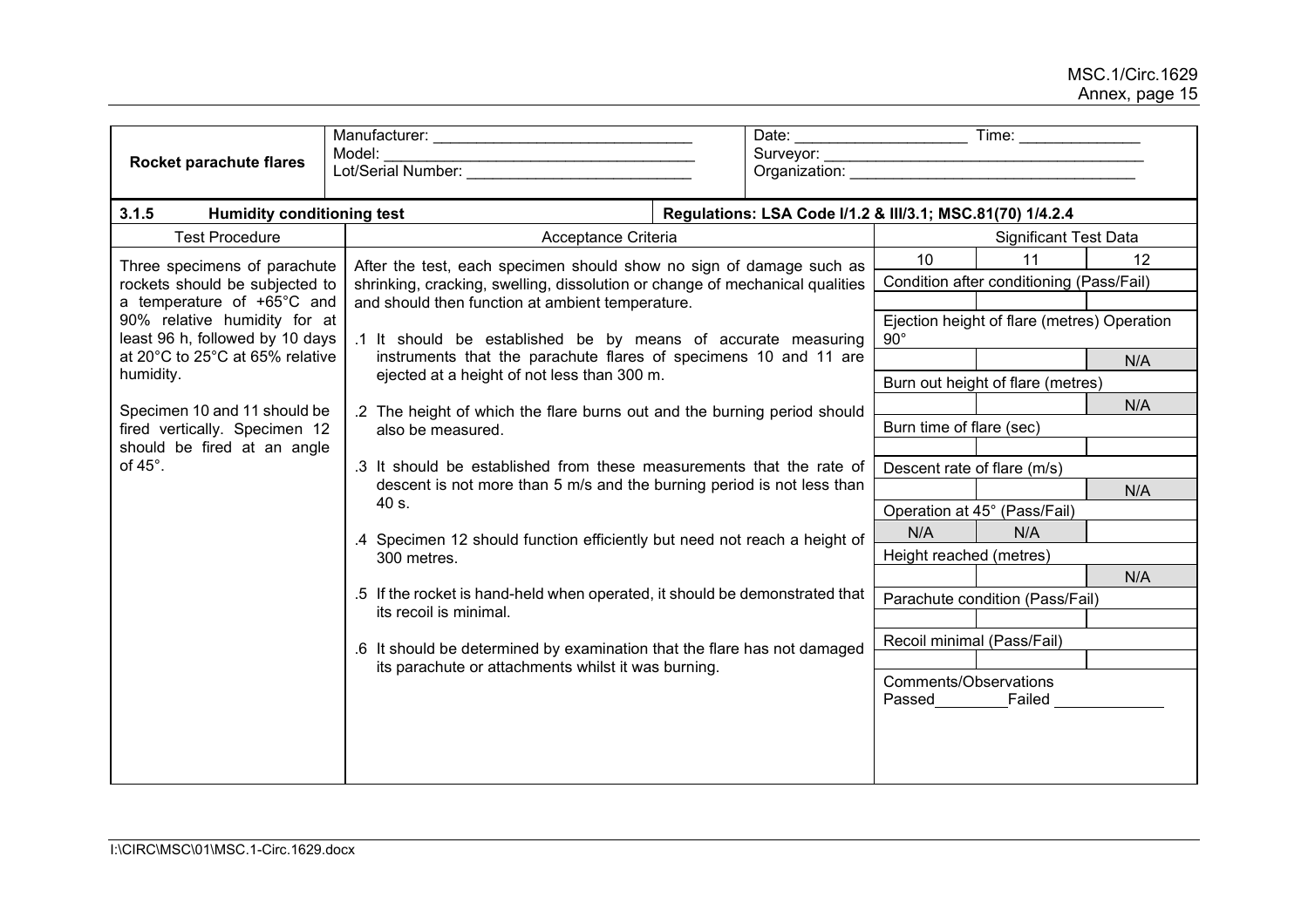| Rocket parachute flares                                                                                                                     | Model: |                                                                                                                                                                                                                                                                                                                                                                                                                                                                                                                                                                                                                                                                                                                                                                                                                                                                                                    |  |                                                                |                                                                                                                                    |                                                                                                                                                                       |    |  |
|---------------------------------------------------------------------------------------------------------------------------------------------|--------|----------------------------------------------------------------------------------------------------------------------------------------------------------------------------------------------------------------------------------------------------------------------------------------------------------------------------------------------------------------------------------------------------------------------------------------------------------------------------------------------------------------------------------------------------------------------------------------------------------------------------------------------------------------------------------------------------------------------------------------------------------------------------------------------------------------------------------------------------------------------------------------------------|--|----------------------------------------------------------------|------------------------------------------------------------------------------------------------------------------------------------|-----------------------------------------------------------------------------------------------------------------------------------------------------------------------|----|--|
| 3.1.6.1<br>1 m immersion for 24 hours test                                                                                                  |        |                                                                                                                                                                                                                                                                                                                                                                                                                                                                                                                                                                                                                                                                                                                                                                                                                                                                                                    |  | Regulations: LSA Code I/1.2 & III/3.1; MSC.81(70) 1/4.3.1, 4.6 |                                                                                                                                    |                                                                                                                                                                       |    |  |
| <b>Test Procedure</b>                                                                                                                       |        | Acceptance Criteria<br><b>Significant Test Data</b>                                                                                                                                                                                                                                                                                                                                                                                                                                                                                                                                                                                                                                                                                                                                                                                                                                                |  |                                                                |                                                                                                                                    |                                                                                                                                                                       |    |  |
| Three parachute rockets should be<br>immersed horizontally for 24 h under 1 m of<br>water.<br>The three rockets should be fired vertically. |        | After the test, each rocket should show no sign of damage such<br>as shrinking, cracking, swelling, dissolution or change of<br>mechanical qualities and should then function at ambient<br>temperature.<br>1. It should be established by means of accurate measuring<br>instruments that the parachute flares of the three rockets<br>are ejected at a height of not less than 300 m.<br>2. The height of which the flare burns out and the burning<br>period should also be measured.<br>3. It should be established from these measurements that the<br>rate of descent is not more than 5 m/s and the burning<br>period is not less than 40 s.<br>4. If the rocket is hand-held when operated, it should be<br>demonstrated that its recoil is minimal.<br>5. It should be determined by examination that the flare has<br>not damaged its parachute or attachments whilst it was<br>burning. |  |                                                                | 13<br>$90^\circ$<br>Burn time of flare (sec)<br>Descent rate of flare (m/s)<br>Recoil minimal (Pass/Fail)<br>Comments/Observations | 14<br>Condition after conditioning (Pass/Fail)<br>Ejection height of flare (metres) Operation<br>Burn out height of flare (metres)<br>Parachute condition (Pass/Fail) | 15 |  |
|                                                                                                                                             |        |                                                                                                                                                                                                                                                                                                                                                                                                                                                                                                                                                                                                                                                                                                                                                                                                                                                                                                    |  |                                                                |                                                                                                                                    | Passed Failed                                                                                                                                                         |    |  |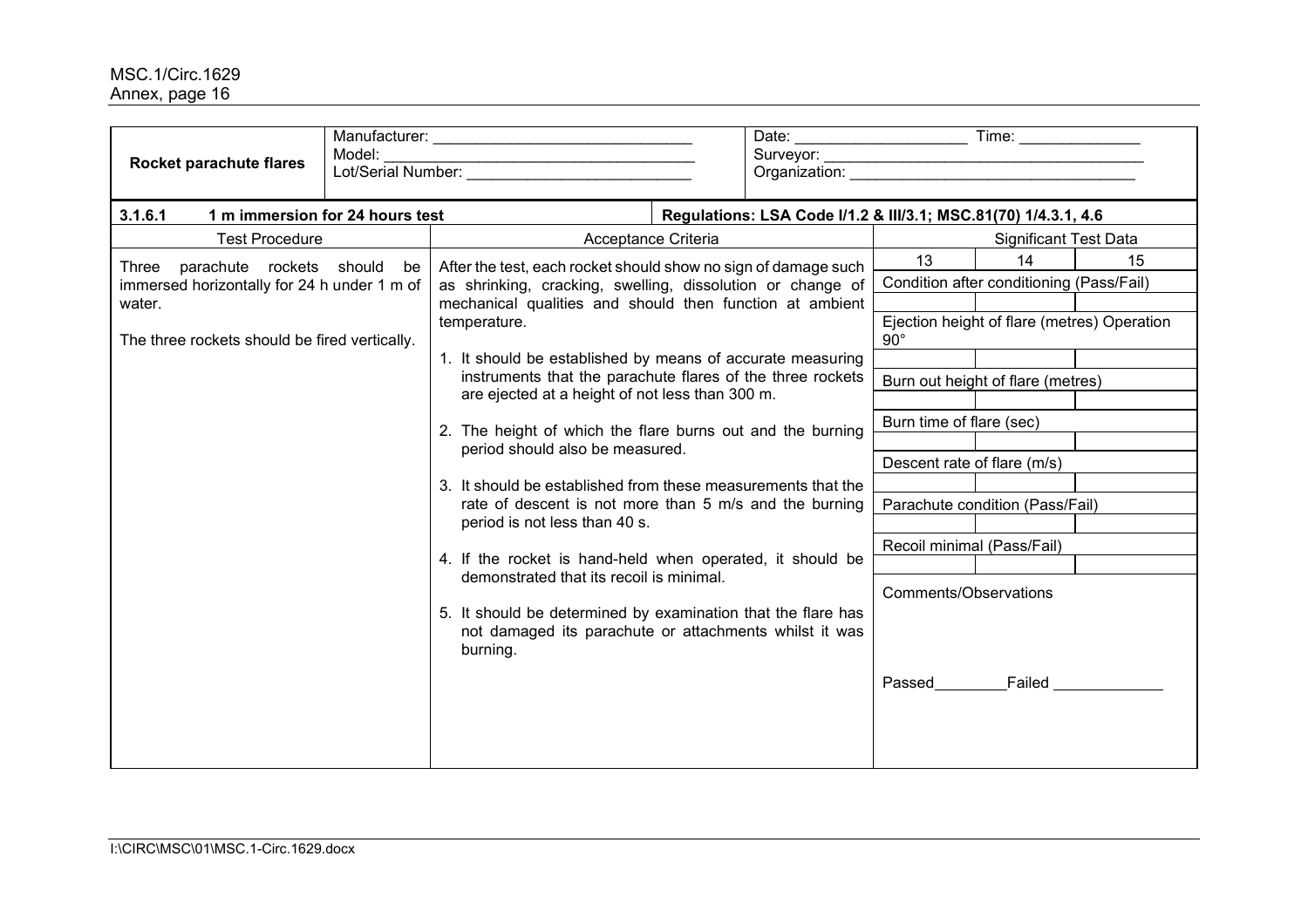| Rocket parachute flares                       | Model:<br>Lot/Serial Number:                                                                                                                 |                                                                                                                                    |                                                      |                       |                             |                                                                |    |
|-----------------------------------------------|----------------------------------------------------------------------------------------------------------------------------------------------|------------------------------------------------------------------------------------------------------------------------------------|------------------------------------------------------|-----------------------|-----------------------------|----------------------------------------------------------------|----|
| 3.1.6.2                                       | 10 cm immersion for 5 min test                                                                                                               |                                                                                                                                    |                                                      |                       |                             | Regulations: LSA Code I/1.2 & III/3.1; MSC.81(70) 1/4.3.2, 4.6 |    |
| <b>Test Procedure</b>                         |                                                                                                                                              | Acceptance Criteria                                                                                                                |                                                      |                       |                             | <b>Significant Test Data</b>                                   |    |
| Three parachute rockets should                | be                                                                                                                                           | After the test, each rocket should show no sign of                                                                                 |                                                      |                       | 16                          | 17                                                             | 18 |
| immersed in the ready to fire condition for   |                                                                                                                                              | damage such as shrinking, cracking, swelling, dissolution                                                                          |                                                      |                       |                             | Condition after conditioning (Pass/Fail)                       |    |
| 5 min under 10 cm of water.                   |                                                                                                                                              | or change of mechanical qualities and should then                                                                                  |                                                      |                       |                             |                                                                |    |
| The three rockets should be fired vertically. |                                                                                                                                              | function at ambient temperature.                                                                                                   |                                                      |                       |                             | Ejection height of flare (metres) Operation 90°                |    |
|                                               |                                                                                                                                              | .1 It should be established by means of accurate                                                                                   |                                                      |                       |                             | Burn out height of flare (metres)                              |    |
|                                               |                                                                                                                                              | measuring instruments that the parachute flares of the                                                                             |                                                      |                       |                             |                                                                |    |
|                                               | three rockets are ejected at a height of not less than<br>Burn time of flare (sec)<br>300 m. The height of which the flare burns out and the |                                                                                                                                    |                                                      |                       |                             |                                                                |    |
|                                               |                                                                                                                                              | burning period should also be measured. It should be                                                                               |                                                      |                       |                             |                                                                |    |
|                                               |                                                                                                                                              |                                                                                                                                    | established from these measurements that the rate of |                       | Descent rate of flare (m/s) |                                                                |    |
|                                               |                                                                                                                                              | descent is not more than 5 m/s and the burning period                                                                              |                                                      |                       |                             |                                                                |    |
|                                               |                                                                                                                                              | is not less than 40 s.                                                                                                             |                                                      |                       |                             | Parachute condition (Pass/Fail)                                |    |
|                                               |                                                                                                                                              | .2 If the rocket is hand-held when operated, it should be<br>demonstrated that its recoil is minimal.                              |                                                      |                       | Recoil minimal (Pass/Fail)  |                                                                |    |
|                                               |                                                                                                                                              |                                                                                                                                    |                                                      |                       |                             |                                                                |    |
|                                               |                                                                                                                                              | .3 It should be determined by examination that the flare<br>has not damaged its parachute or attachments whilst<br>it was burning. |                                                      | Comments/Observations |                             |                                                                |    |
|                                               |                                                                                                                                              |                                                                                                                                    |                                                      |                       | Passed                      | Failed                                                         |    |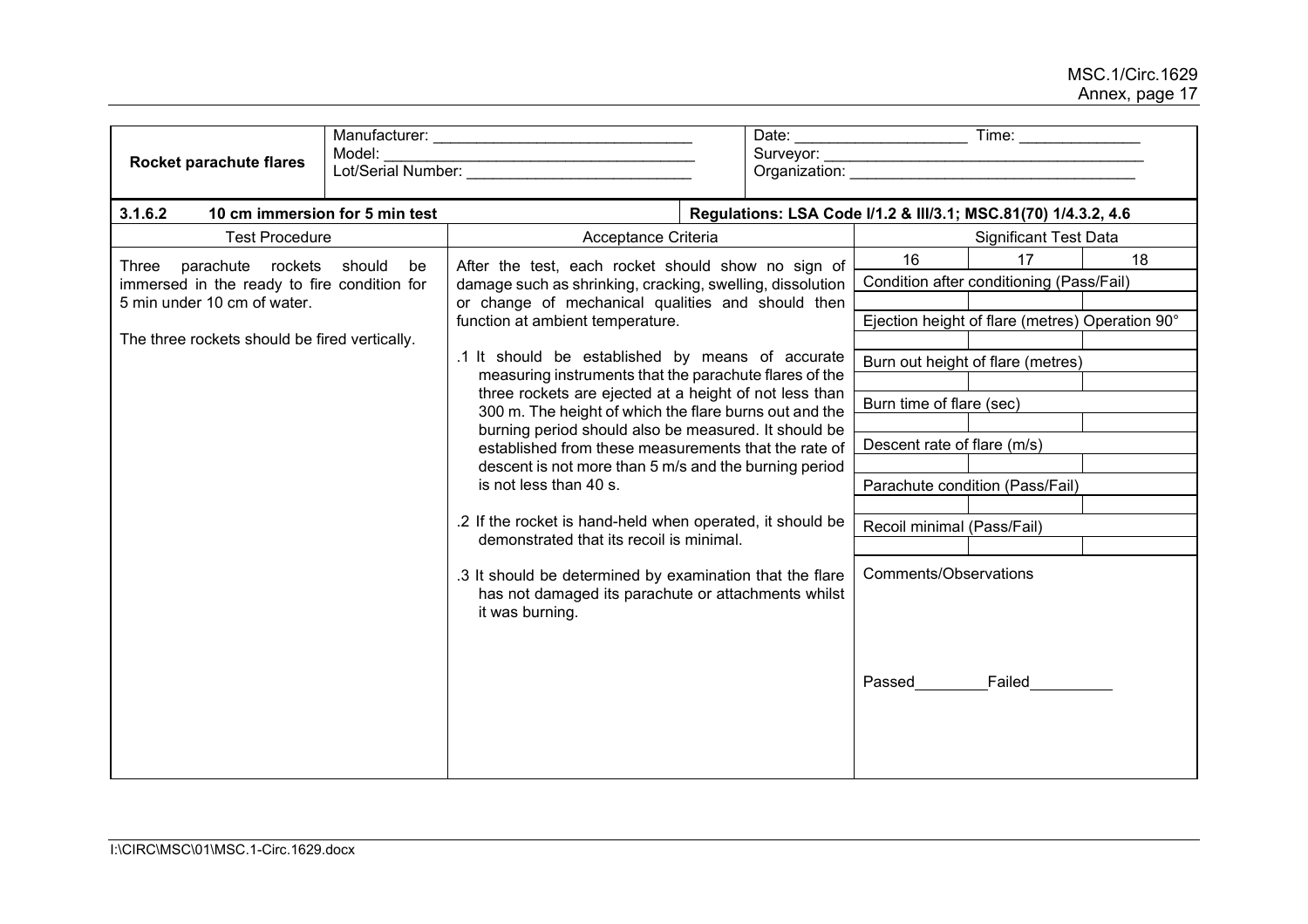| Model:<br>Rocket parachute flares                                                                                              |                                                                                                                                                                                            |                                                                |  |  |  |  |  |
|--------------------------------------------------------------------------------------------------------------------------------|--------------------------------------------------------------------------------------------------------------------------------------------------------------------------------------------|----------------------------------------------------------------|--|--|--|--|--|
|                                                                                                                                |                                                                                                                                                                                            |                                                                |  |  |  |  |  |
| 3.1.6.3<br>Salt spray test                                                                                                     |                                                                                                                                                                                            | Regulations: LSA Code I/1.2 & III/3.1; MSC.81(70) 1/4.3.3, 4.6 |  |  |  |  |  |
| <b>Test Procedure</b>                                                                                                          | Acceptance Criteria                                                                                                                                                                        | <b>Significant Test Data</b>                                   |  |  |  |  |  |
| Three specimens of parachute rockets<br>should be subjected to a salt spray (5%<br>Natrium Chloride solution) at a temperature | After the test, each specimen should show no sign of damage<br>such as shrinking, cracking, swelling, dissolution or change of<br>mechanical qualities and should then function at ambient | 19<br>20<br>21<br>Condition after conditioning (Pass/Fail)     |  |  |  |  |  |
| of +35±3°C for at least 100 h.                                                                                                 | temperature.                                                                                                                                                                               | Ejection height of flare (metres)<br>Operation 90°             |  |  |  |  |  |
| The three rockets should be fired vertically.                                                                                  | 1. It should be established by means of accurate measuring<br>instruments that the parachute flares of the three rockets                                                                   | Burn out height of flare (metres)                              |  |  |  |  |  |
|                                                                                                                                | are ejected at a height of not less than 300 m.                                                                                                                                            | Burn time of flare (sec)                                       |  |  |  |  |  |
|                                                                                                                                | 2. The height of which the flare burns out and the burning                                                                                                                                 |                                                                |  |  |  |  |  |
|                                                                                                                                | period should also be measured.                                                                                                                                                            | Descent rate of flare (m/s)                                    |  |  |  |  |  |
|                                                                                                                                | 3. It should be established from these measurements that the                                                                                                                               |                                                                |  |  |  |  |  |
|                                                                                                                                | rate of descent is not more than 5 m/s and the burning<br>period is not less than 40 s.                                                                                                    | Parachute condition (Pass/Fail)                                |  |  |  |  |  |
|                                                                                                                                |                                                                                                                                                                                            | Recoil minimal (Pass/Fail)                                     |  |  |  |  |  |
|                                                                                                                                | 4. If the rocket is hand-held when operated, it should be                                                                                                                                  |                                                                |  |  |  |  |  |
| Note: Natrium and Sodium are the same                                                                                          | demonstrated that its recoil is minimal.                                                                                                                                                   | Comments/Observations                                          |  |  |  |  |  |
|                                                                                                                                | 5. It should be determined by examination that the flare has<br>not damaged its parachute or attachments whilst it was<br>burning.                                                         |                                                                |  |  |  |  |  |
|                                                                                                                                |                                                                                                                                                                                            | Passed Failed                                                  |  |  |  |  |  |
|                                                                                                                                |                                                                                                                                                                                            |                                                                |  |  |  |  |  |
|                                                                                                                                |                                                                                                                                                                                            |                                                                |  |  |  |  |  |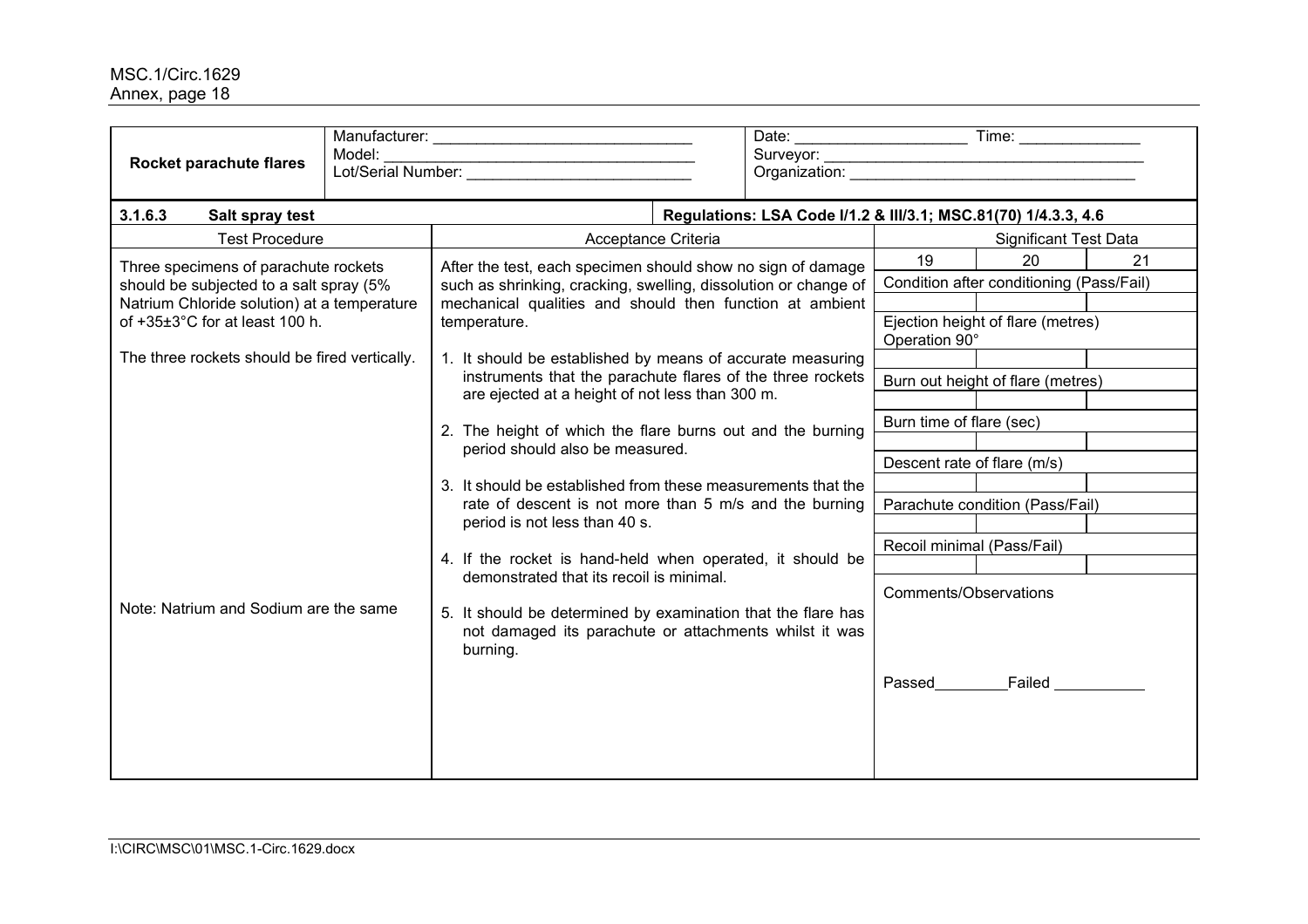| Rocket parachute flares                                                                                                              | Model: |                                                                                                                                                                                                                                                                                                                           |                                                                |                                   | Organization: experience of the control of the control of the control of the control of the control of the control of the control of the control of the control of the control of the control of the control of the control of |     |  |
|--------------------------------------------------------------------------------------------------------------------------------------|--------|---------------------------------------------------------------------------------------------------------------------------------------------------------------------------------------------------------------------------------------------------------------------------------------------------------------------------|----------------------------------------------------------------|-----------------------------------|--------------------------------------------------------------------------------------------------------------------------------------------------------------------------------------------------------------------------------|-----|--|
| 3.1.7.1<br>2 m drop test                                                                                                             |        |                                                                                                                                                                                                                                                                                                                           | Regulations: LSA Code I/1.2 & III/3.1; MSC.81(70) 1/4.4.1, 4.6 |                                   |                                                                                                                                                                                                                                |     |  |
| <b>Test Procedure</b>                                                                                                                |        | Acceptance Criteria                                                                                                                                                                                                                                                                                                       |                                                                |                                   | <b>Significant Test Data</b>                                                                                                                                                                                                   |     |  |
| Three parachute rockets should be dropped                                                                                            |        | After the test, each specimen should show no sign of damage                                                                                                                                                                                                                                                               |                                                                | 22                                | 23                                                                                                                                                                                                                             | 24  |  |
| in turn end-on and horizontally from a height                                                                                        |        | such as shrinking, cracking, swelling, dissolution or change of                                                                                                                                                                                                                                                           |                                                                |                                   | Condition after conditioning (Pass/Fail)                                                                                                                                                                                       |     |  |
| of 2 m on to a steel plate about 6 mm thick<br>cemented on to a concrete floor. They<br>should remain in a safe condition after this |        | mechanical qualities and should then function at ambient<br>temperature.                                                                                                                                                                                                                                                  |                                                                | $90^\circ$                        | Ejection height of flare (metres) Operation                                                                                                                                                                                    |     |  |
| test.                                                                                                                                |        | .1 It should be established by means of accurate measuring                                                                                                                                                                                                                                                                |                                                                |                                   |                                                                                                                                                                                                                                | N/A |  |
|                                                                                                                                      |        | instruments that the parachute flares of specimens 22 and                                                                                                                                                                                                                                                                 |                                                                | Burn out height of flare (metres) |                                                                                                                                                                                                                                |     |  |
| Specimen 22 and 23 should be fired<br>vertically. Specimen 24 should be fired at                                                     |        | 23 are ejected at a height of not less than 300 m.                                                                                                                                                                                                                                                                        |                                                                |                                   |                                                                                                                                                                                                                                | N/A |  |
| an angle of 45°.                                                                                                                     |        | .2 The height of which the flare burns out and the burning<br>period should also be measured.<br>.3 It should be established from these measurements that the<br>rate of descent is not more than 5 m/s and the burning<br>period is not less than 40 s.<br>.4 Specimen 24 should function efficiently but need not reach |                                                                | Burn time of flare (sec)          |                                                                                                                                                                                                                                |     |  |
|                                                                                                                                      |        |                                                                                                                                                                                                                                                                                                                           |                                                                |                                   |                                                                                                                                                                                                                                |     |  |
|                                                                                                                                      |        |                                                                                                                                                                                                                                                                                                                           |                                                                | Descent rate of flare (m/s)       |                                                                                                                                                                                                                                |     |  |
|                                                                                                                                      |        |                                                                                                                                                                                                                                                                                                                           |                                                                |                                   |                                                                                                                                                                                                                                | N/A |  |
|                                                                                                                                      |        |                                                                                                                                                                                                                                                                                                                           |                                                                |                                   | Operation at 45° (Pass/Fail)                                                                                                                                                                                                   |     |  |
|                                                                                                                                      |        |                                                                                                                                                                                                                                                                                                                           |                                                                | N/A                               | N/A                                                                                                                                                                                                                            |     |  |
|                                                                                                                                      |        |                                                                                                                                                                                                                                                                                                                           |                                                                | Height reached (metres)           |                                                                                                                                                                                                                                | N/A |  |
|                                                                                                                                      |        | a height of 300 metres.                                                                                                                                                                                                                                                                                                   |                                                                |                                   | Parachute condition (Pass/Fail)                                                                                                                                                                                                |     |  |
|                                                                                                                                      |        | .5 If the rocket is hand-held when operated, it should be                                                                                                                                                                                                                                                                 |                                                                |                                   |                                                                                                                                                                                                                                |     |  |
|                                                                                                                                      |        | demonstrated that its recoil is minimal.                                                                                                                                                                                                                                                                                  |                                                                | Recoil minimal (Pass/Fail)        |                                                                                                                                                                                                                                |     |  |
|                                                                                                                                      |        | .6 It should be determined by examination that the flare has                                                                                                                                                                                                                                                              |                                                                |                                   |                                                                                                                                                                                                                                |     |  |
|                                                                                                                                      |        | not damaged its parachute or attachments whilst it was<br>burning.                                                                                                                                                                                                                                                        |                                                                | Comments/Observations             |                                                                                                                                                                                                                                |     |  |
|                                                                                                                                      |        |                                                                                                                                                                                                                                                                                                                           |                                                                |                                   | Passed Failed                                                                                                                                                                                                                  |     |  |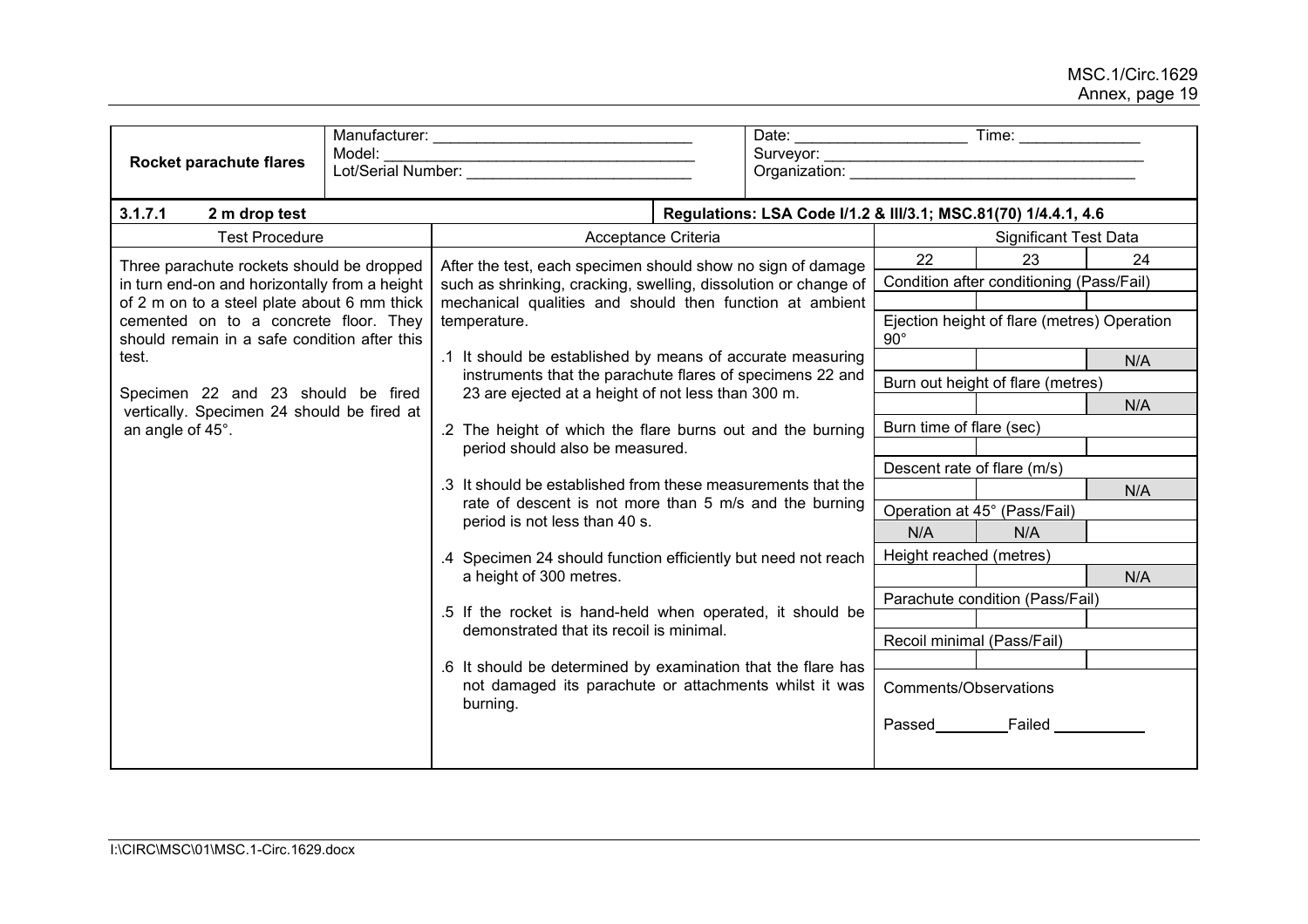| Rocket parachute flares                                                                                                                                                                                                                                                                                                                                                                                                                              | Model:            |                                                                                                                                                                                                                                                                                                                                                                                                                                                                                                                                                                                                                                                                                                                                                                                                                                                                                                      |                                                                                                                                                         |                                                                                                                                                                                          |    |
|------------------------------------------------------------------------------------------------------------------------------------------------------------------------------------------------------------------------------------------------------------------------------------------------------------------------------------------------------------------------------------------------------------------------------------------------------|-------------------|------------------------------------------------------------------------------------------------------------------------------------------------------------------------------------------------------------------------------------------------------------------------------------------------------------------------------------------------------------------------------------------------------------------------------------------------------------------------------------------------------------------------------------------------------------------------------------------------------------------------------------------------------------------------------------------------------------------------------------------------------------------------------------------------------------------------------------------------------------------------------------------------------|---------------------------------------------------------------------------------------------------------------------------------------------------------|------------------------------------------------------------------------------------------------------------------------------------------------------------------------------------------|----|
| 3.1.7.2<br>Immersion suit glove test                                                                                                                                                                                                                                                                                                                                                                                                                 |                   | Regulations: LSA Code I/1.2 & III/3.1; MSC.81(70) 1/4.4.2, 4.6                                                                                                                                                                                                                                                                                                                                                                                                                                                                                                                                                                                                                                                                                                                                                                                                                                       |                                                                                                                                                         |                                                                                                                                                                                          |    |
| <b>Test Procedure</b>                                                                                                                                                                                                                                                                                                                                                                                                                                |                   | Acceptance Criteria                                                                                                                                                                                                                                                                                                                                                                                                                                                                                                                                                                                                                                                                                                                                                                                                                                                                                  |                                                                                                                                                         | <b>Significant Test Data</b>                                                                                                                                                             |    |
| Three parachute rockets should<br>accordance<br>activated<br>in<br>manufacturer's operating instructions by an<br>operator wearing an insulated buoyant<br>immersion suit or the gloves taken from an<br>insulated buoyant immersion suit to<br>establish that they can be operated<br>effectively without injury to the operator, or<br>any person in close proximity during firing<br>or burning.<br>The three rockets should be fired vertically. | be<br>with<br>the | After the test, each specimen should show no sign of damage<br>such as shrinking, cracking, swelling, dissolution or change of<br>mechanical qualities and should then function at ambient<br>temperature.<br>.1 It should be established by means of accurate measuring<br>instruments that the parachute flares of the three rockets<br>are ejected at a height of not less than 300 m.<br>.2 The height of which the flare burns out and the burning<br>period should also be measured.<br>.3 It should be established from these measurements that the<br>rate of descent is not more than 5 m/s and the burning<br>period is not less than 40 s.<br>.4 If the rocket is hand-held when operated, it should be<br>demonstrated that its recoil is minimal.<br>.5 It should be determined by examination that the flare has<br>not damaged its parachute or attachments whilst it was<br>burning. | $2^{\circ}$<br>$90^{\circ}$<br>Burn time of flare (sec)<br>Descent rate of flare (m/s)<br>Recoil minimal (Pass/Fail)<br>Comments/Observations<br>Passed | 14<br>Condition after conditioning (Pass/Fail)<br>Ejection height of flare (metres) Operation<br>Burn out height of flare (metres)<br>Parachute condition (Pass/Fail)<br>Failed ________ | 23 |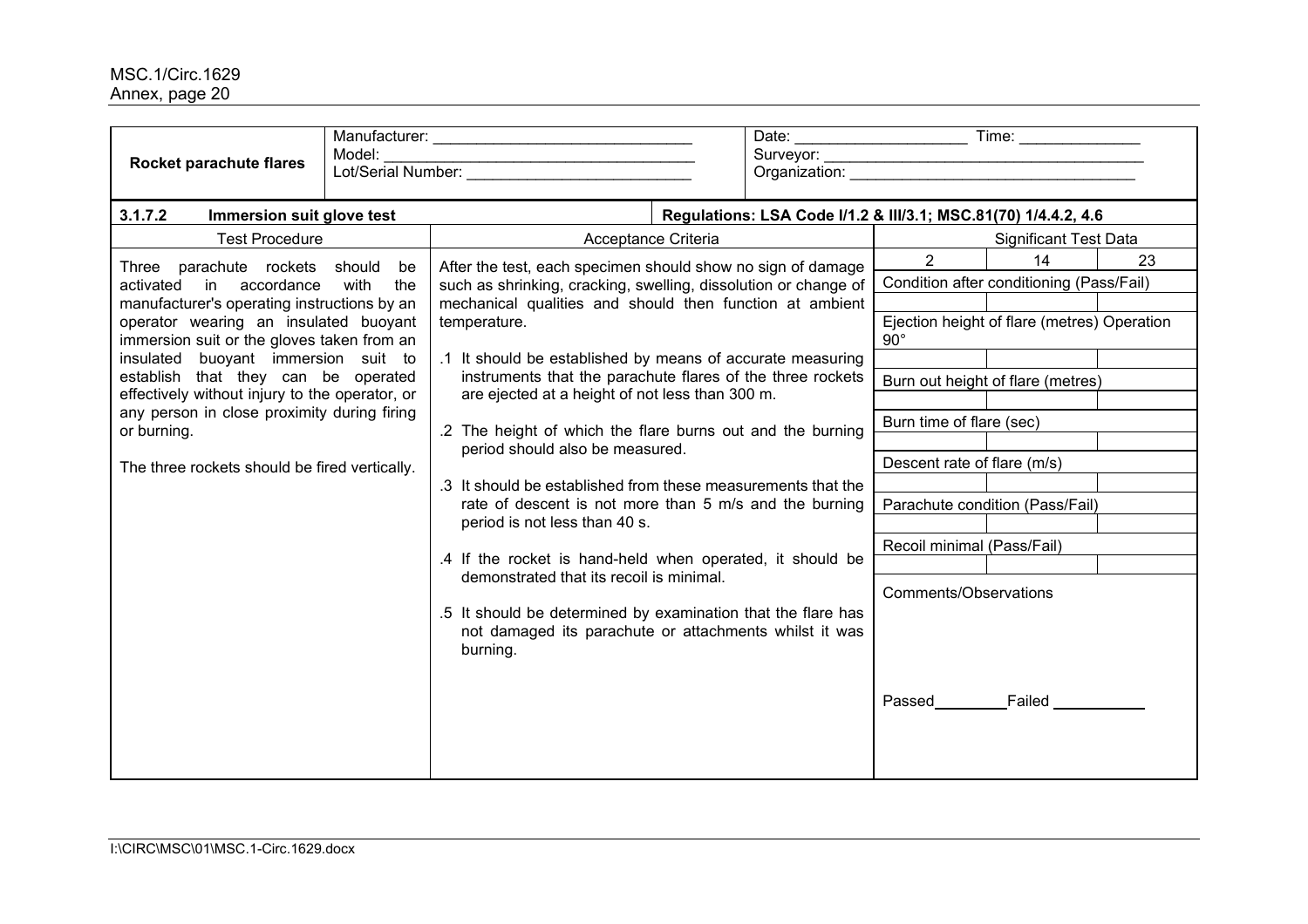| Rocket parachute flares                                                                                                                       | Model:<br><u> 2002 - Johann John Stone, mars et al. (2003)</u>                                                                                                                                                                                                                                                                                                                                                                                                                                                                                                                  |                                                                                                                                                                                                                                                                                                                        |  |
|-----------------------------------------------------------------------------------------------------------------------------------------------|---------------------------------------------------------------------------------------------------------------------------------------------------------------------------------------------------------------------------------------------------------------------------------------------------------------------------------------------------------------------------------------------------------------------------------------------------------------------------------------------------------------------------------------------------------------------------------|------------------------------------------------------------------------------------------------------------------------------------------------------------------------------------------------------------------------------------------------------------------------------------------------------------------------|--|
| 3.1.8<br><b>Luminous intensity test</b>                                                                                                       |                                                                                                                                                                                                                                                                                                                                                                                                                                                                                                                                                                                 | Regulations: LSA Code I/1.2 & III/3.1.2; MSC.81(70) 1/4.6.2                                                                                                                                                                                                                                                            |  |
| <b>Test Procedure</b>                                                                                                                         | Acceptance Criteria                                                                                                                                                                                                                                                                                                                                                                                                                                                                                                                                                             | <b>Significant Test Data</b>                                                                                                                                                                                                                                                                                           |  |
| Laboratory testing of the rocket<br>parachute flare should establish<br>that it will burn with the required<br>luminous intensity and colour. | Laboratory testing of the flare material should establish:<br>.1 that it will burn uniformly with an average luminous<br>intensity of not less than 30,000 cd for a period of not<br>less than 40 seconds, at temperatures from -30°C to<br>$+65^{\circ}$ C; and<br>.2 that the colour of the flame is a vivid red with CIE<br>coordinates $x = 0.61$ to 0.69 and $y = 0.3$ to 0.39, or<br>computed from these coordinates: a wavelength of 608<br>$+11$ nm.<br>The measured chromaticity coordinates should be within<br>the boundaries of the area of the diagram as per CIE. | Laboratory Testing report Report acceptable (Yes/No)<br>Luminous intensity levels at -30°C: KCd<br>Burning time of Flare Sec<br>Luminous intensity levels at +20°C: KCd<br>Burning time of Flare Sec<br>Luminous intensity levels at +65°C KCd<br>Burning time of Flare sec<br>Comments/Observations.<br>Passed Failed |  |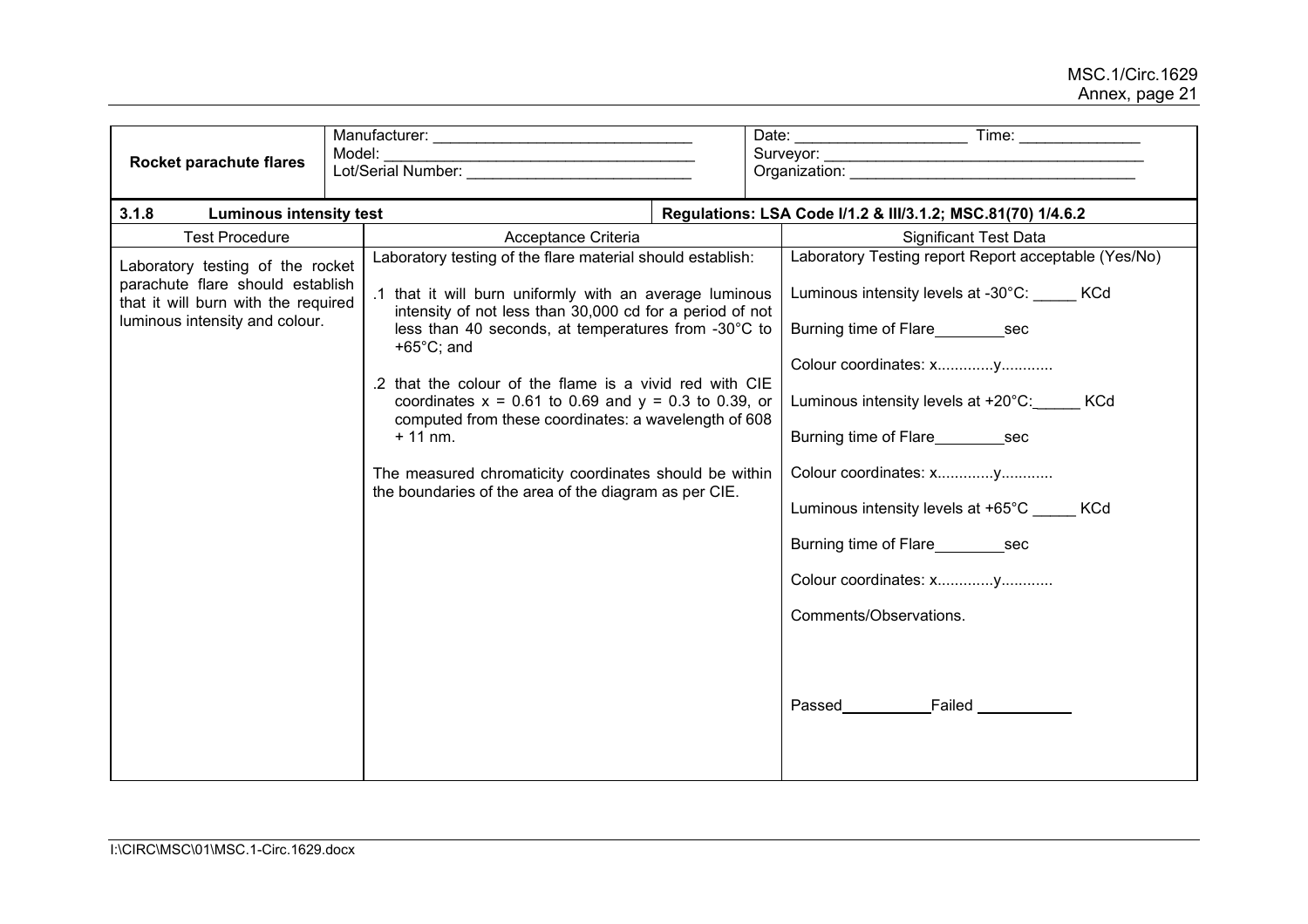| Model:<br>Rocket parachute flares                                                                                                                                                                               |  |                                                                                                                                                           |  |                                                                                           |  |
|-----------------------------------------------------------------------------------------------------------------------------------------------------------------------------------------------------------------|--|-----------------------------------------------------------------------------------------------------------------------------------------------------------|--|-------------------------------------------------------------------------------------------|--|
| 3.1.9<br><b>Safety inspection</b>                                                                                                                                                                               |  |                                                                                                                                                           |  | Regulations: LSA Code I/1.2 & III/3.1; MSC.81(70) 1/4.5                                   |  |
| <b>Test Procedure</b>                                                                                                                                                                                           |  | Acceptance Criteria                                                                                                                                       |  | <b>Significant Test Data</b>                                                              |  |
| It should be established by visual<br>inspection that the rocket parachute flare:                                                                                                                               |  |                                                                                                                                                           |  |                                                                                           |  |
| .1 is indelibly marked with clear and precise<br>instructions on how it should be operated<br>and that the danger end can be identified<br>by day or night;                                                     |  | Clear and precise operating instructions are marked on the<br>parachute rocket flare and the parachute rocket flare clearly<br>identifies the danger end. |  | Markings and identification of ends<br>acceptable<br>Passed_____________Failed _____      |  |
| .2 can, if hand operated, be operated from<br>the bottom (safe end) or that it contains<br>an operational safety delay of 2 seconds;                                                                            |  | If operated from the top the time delay is not to be less Time delay if operated from the top<br>than $2 s$ .                                             |  | sec                                                                                       |  |
| .3 has a simple and integral means of<br>ignition which requires the minimum of<br>preparation and can be readily operated<br>in adverse conditions without external<br>aid and with wet, cold or gloved hands; |  | It has a simple and integral means of ignition and can be<br>operated by cold, wet and gloved hands.                                                      |  | Operation of specimen when wet, cold and<br>gloved hands.<br>Passed__________Failed _____ |  |
| .4 does not depend on adhesive tapes or<br>plastic envelopes for its water-resistant<br>properties; and                                                                                                         |  | Adhesive tapes or plastic envelopes are not used to maintain<br>water-resistant properties.                                                               |  | Water resistant without the use of envelopes<br>or adhesive tape.                         |  |
| .5 can be indelibly marked with means of<br>determining its age.                                                                                                                                                |  | Date of manufacturing and date of expiry indelible printed on<br>the outside.                                                                             |  | Indelible date stamped<br>Passed Failed<br>Comments/Observations                          |  |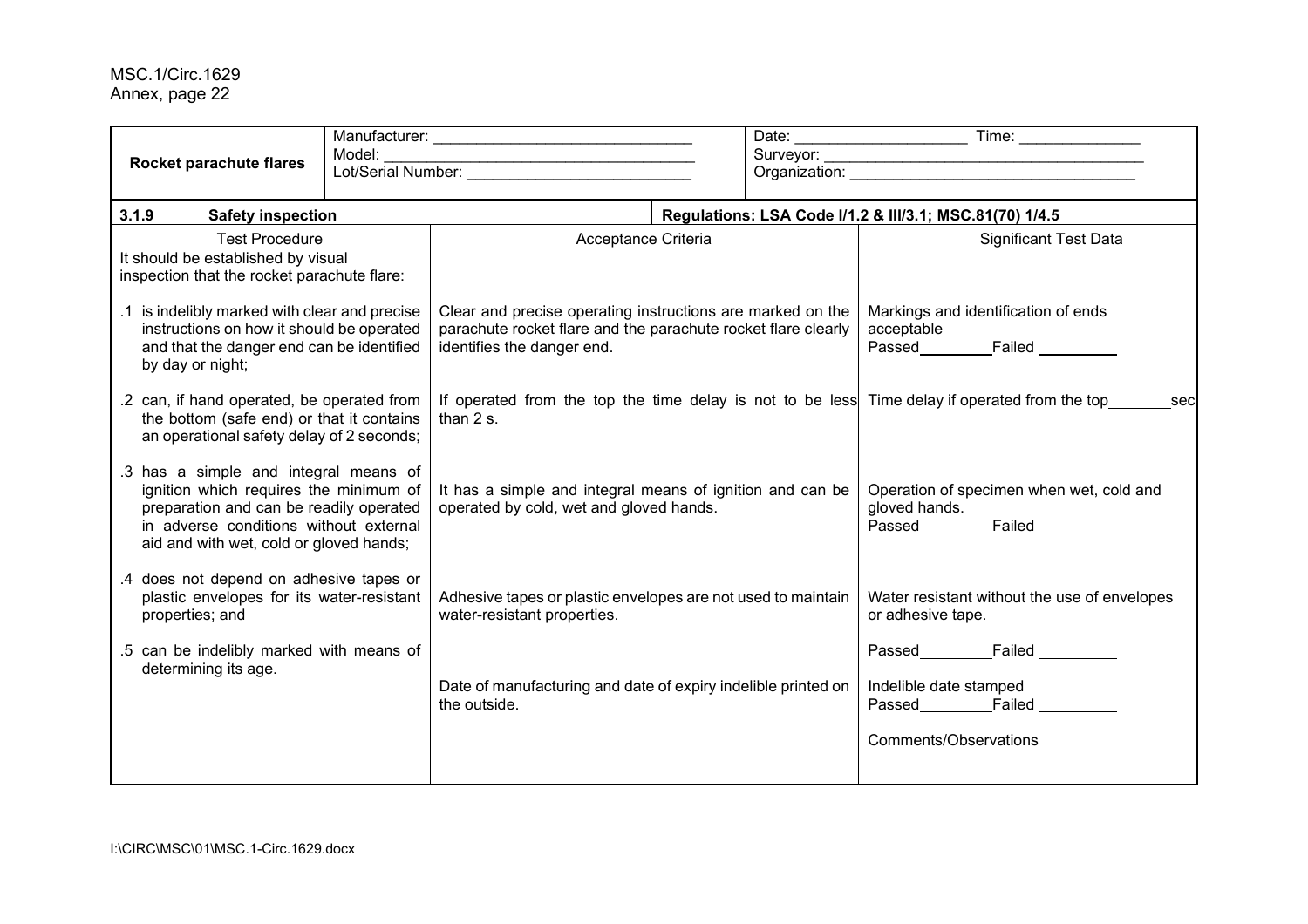| Rocket parachute flares                                                                                                                                                                    | Model:<br>Lot/Serial Number: |                                                                                          |                                                                                                                                    |                                                         |                                |    |                              |    |
|--------------------------------------------------------------------------------------------------------------------------------------------------------------------------------------------|------------------------------|------------------------------------------------------------------------------------------|------------------------------------------------------------------------------------------------------------------------------------|---------------------------------------------------------|--------------------------------|----|------------------------------|----|
| 3.1.10<br>Liferaft drop test                                                                                                                                                               |                              |                                                                                          |                                                                                                                                    | Regulations: LSA Code 1.2 & 4.1.1.2, MSC.81(70) I/5.1.2 |                                |    |                              |    |
| <b>Test Procedure</b>                                                                                                                                                                      |                              | Acceptance Criteria                                                                      |                                                                                                                                    |                                                         |                                |    | <b>Significant Test Data</b> |    |
| The liferaft in the operationally packed                                                                                                                                                   |                              | Damage to any item of equipment is acceptable subject to the                             |                                                                                                                                    |                                                         | 25                             | 26 | 27                           | 28 |
| condition should be suspended and then<br>dropped from a height of 18 m into the water.                                                                                                    |                              | administration being satisfied that the operational efficiency<br>has not been impaired. |                                                                                                                                    |                                                         | Condition of units (Pass/Fail) |    |                              |    |
| If the liferaft is to be stowed at a height                                                                                                                                                |                              |                                                                                          |                                                                                                                                    |                                                         |                                |    |                              |    |
| greater than 18 m above the waterline in the<br>lightest seagoing condition, it should be                                                                                                  |                              |                                                                                          |                                                                                                                                    |                                                         | <b>Passed Example 20</b>       |    | Failed                       |    |
| dropped from the height at which it is to be<br>stowed.<br>Note: This test sheet should be completed<br>by the liferaft manufacturer. Reference<br>should be made to the test sheet 4.2.4. |                              | change of mechanical qualities.                                                          | After the test, each rocket parachute flare should show no sign<br>of damage such as shrinking, cracking, swelling, dissolution or |                                                         | Comments/Observations          |    |                              |    |
|                                                                                                                                                                                            |                              |                                                                                          |                                                                                                                                    |                                                         |                                |    |                              |    |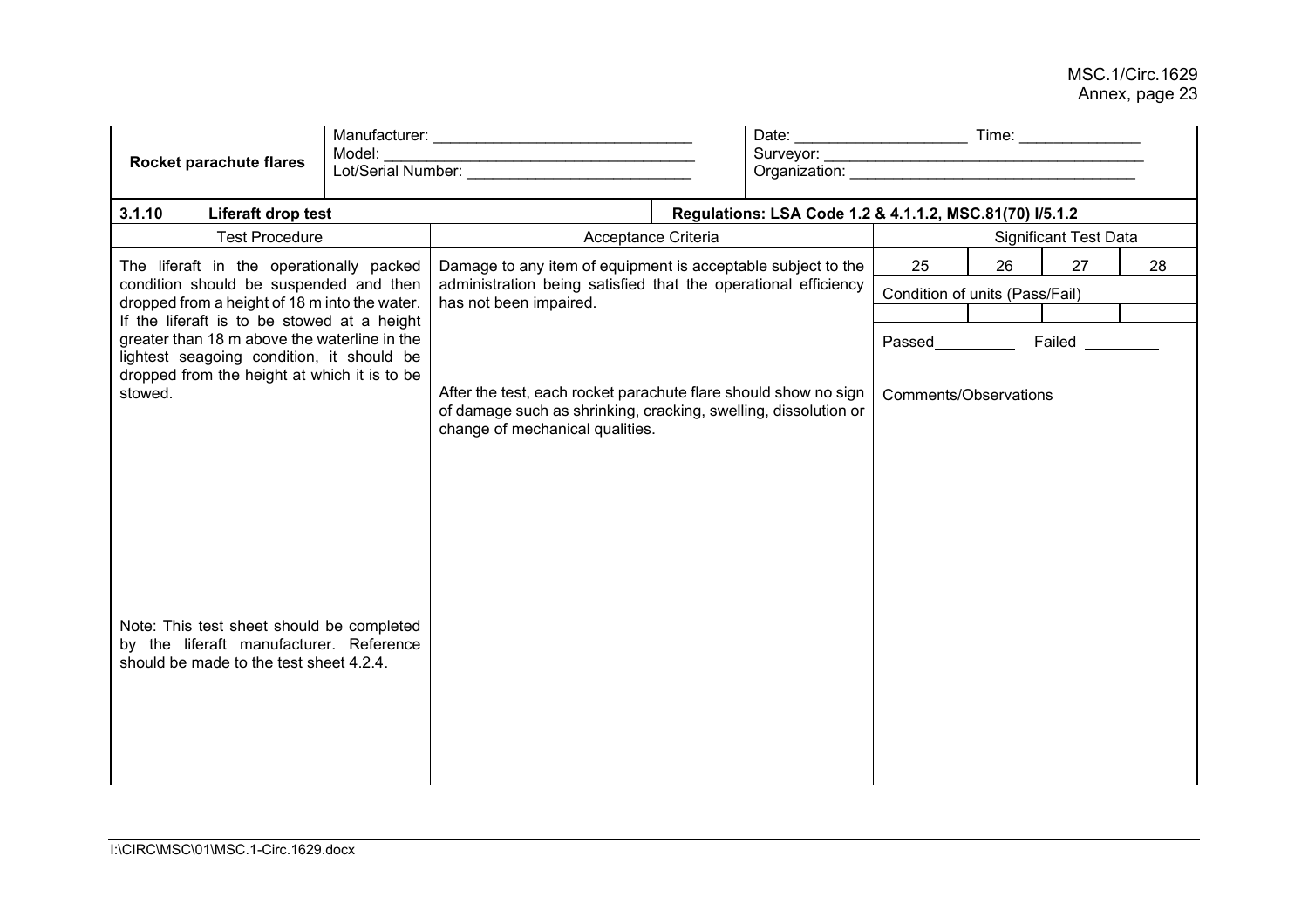## **3.2 HAND FLARES**

#### **EVALUATION AND TEST REPORT**

- 3.2.1 Submitted drawings, reports and documents
	- 3.2.1.1 Quality assurance<br>3.2.1.2 Visual inspection
	- **Visual inspection**
	- 3.2.1.3 General data and specifications
- 3.2.2 Temperature cycling test
- 3.2.3 Low temperature conditioning test
- 3.2.4 High temperature conditioning test
- 3.2.5 Humidity conditioning test
- 3.2.6 Water and corrosion resistance test
	- 3.2.6.1 1 metre immersion for 24 hours test
	- 3.2.6.2 100 mm immersion for 5 minutes test
	- 3.2.6.3 Salt spray test
- 3.2.7 Handling safety
	- 3.2.7.1 2 m drop test<br>3.2.7.2 Immersion sui
	- Immersion suit glove test
	- 3.2.7.3 Handling safety immersion test
- 3.2.8 Heptane test
- 3.2.9 Luminous intensity test
- 3.2.10 Liferaft drop test
- 3.2.11 Safety inspection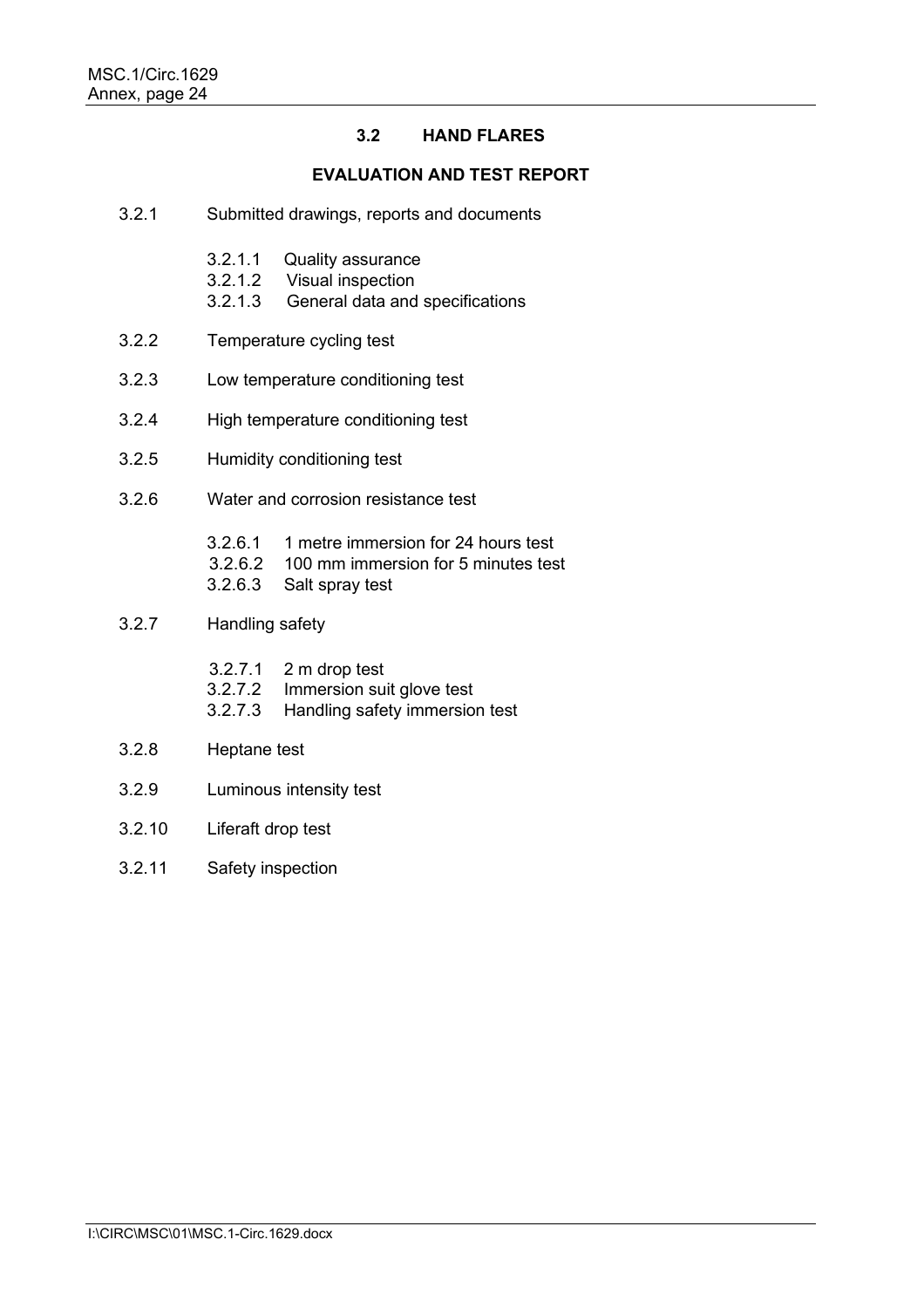## **3.2 HAND FLARES**

# **EVALUATION AND TEST REPORT**

| <b>Manufacturer</b>           |  |
|-------------------------------|--|
| <b>Type/Model</b>             |  |
| <b>Date of Approval</b>       |  |
| <b>Place</b>                  |  |
| <b>Name Surveyor printed</b>  |  |
| <b>Signature</b>              |  |
| <b>Approving Organization</b> |  |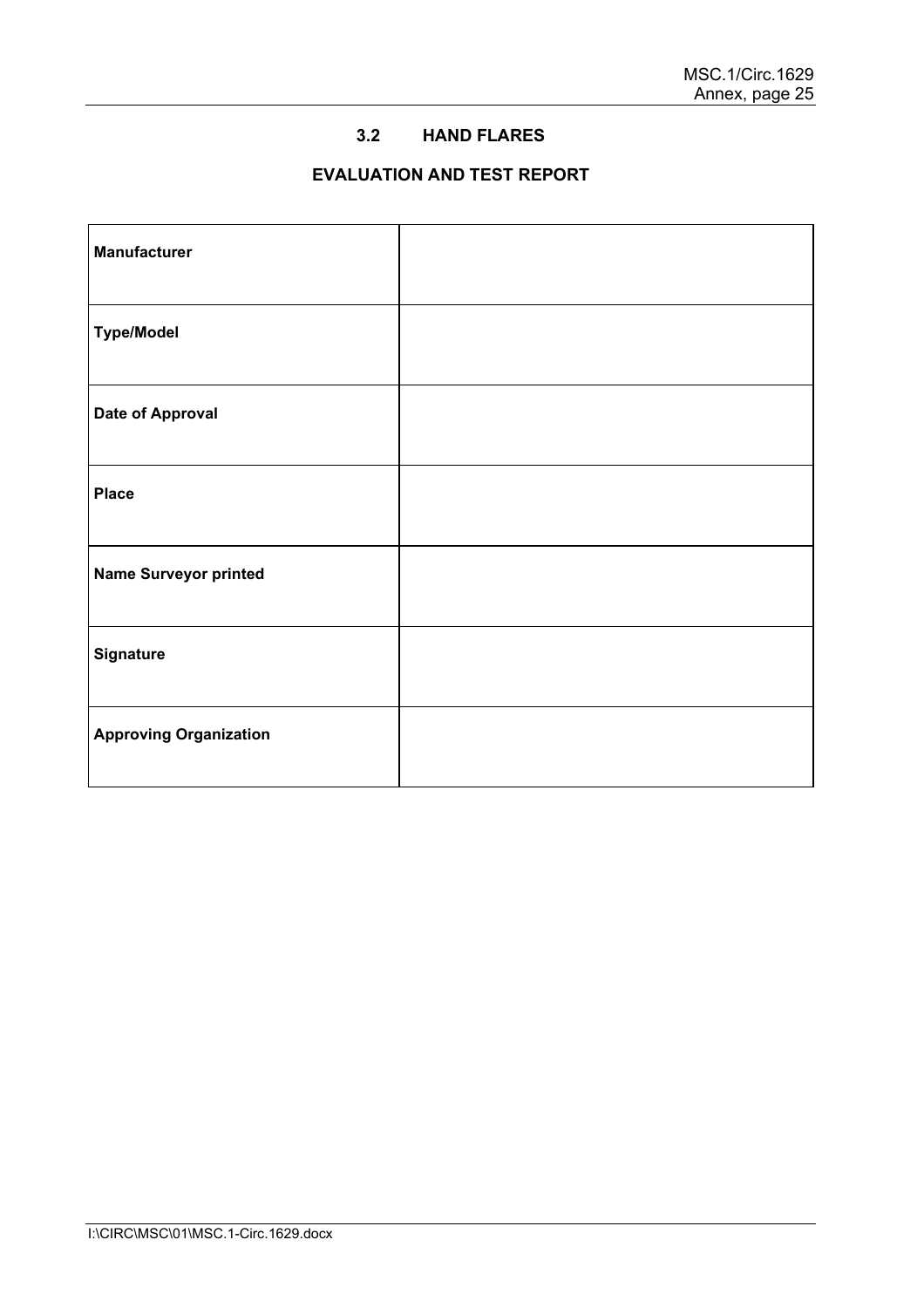| <b>Hand flares</b>         | Model:                                    |                                         | $Time: \begin{tabular}{ c c } \hline \quad \quad & \quad \quad & \quad \quad \\ \hline \end{tabular}$ |  |               |
|----------------------------|-------------------------------------------|-----------------------------------------|-------------------------------------------------------------------------------------------------------|--|---------------|
| 3.2.1                      | Submitted drawings, reports and documents |                                         |                                                                                                       |  |               |
|                            |                                           | <b>Submitted drawings and documents</b> |                                                                                                       |  | <b>Status</b> |
| Drawing No.                | <b>Revision No. &amp; date</b>            |                                         | <b>Title of drawing</b>                                                                               |  |               |
|                            |                                           |                                         |                                                                                                       |  |               |
|                            |                                           |                                         |                                                                                                       |  |               |
|                            |                                           |                                         |                                                                                                       |  |               |
|                            |                                           |                                         |                                                                                                       |  |               |
|                            |                                           |                                         |                                                                                                       |  |               |
|                            |                                           |                                         |                                                                                                       |  |               |
|                            |                                           |                                         |                                                                                                       |  |               |
|                            |                                           |                                         |                                                                                                       |  |               |
|                            |                                           | <b>Submitted reports and documents</b>  |                                                                                                       |  | <b>Status</b> |
| <b>Report/Document No.</b> | <b>Revision No. &amp; date</b>            | Title of report/document                |                                                                                                       |  |               |
|                            |                                           | Maintenance Manual -                    |                                                                                                       |  |               |
|                            |                                           | Operations Manual -                     |                                                                                                       |  |               |
|                            |                                           |                                         |                                                                                                       |  |               |
|                            |                                           |                                         |                                                                                                       |  |               |
|                            |                                           |                                         |                                                                                                       |  |               |
|                            |                                           |                                         |                                                                                                       |  |               |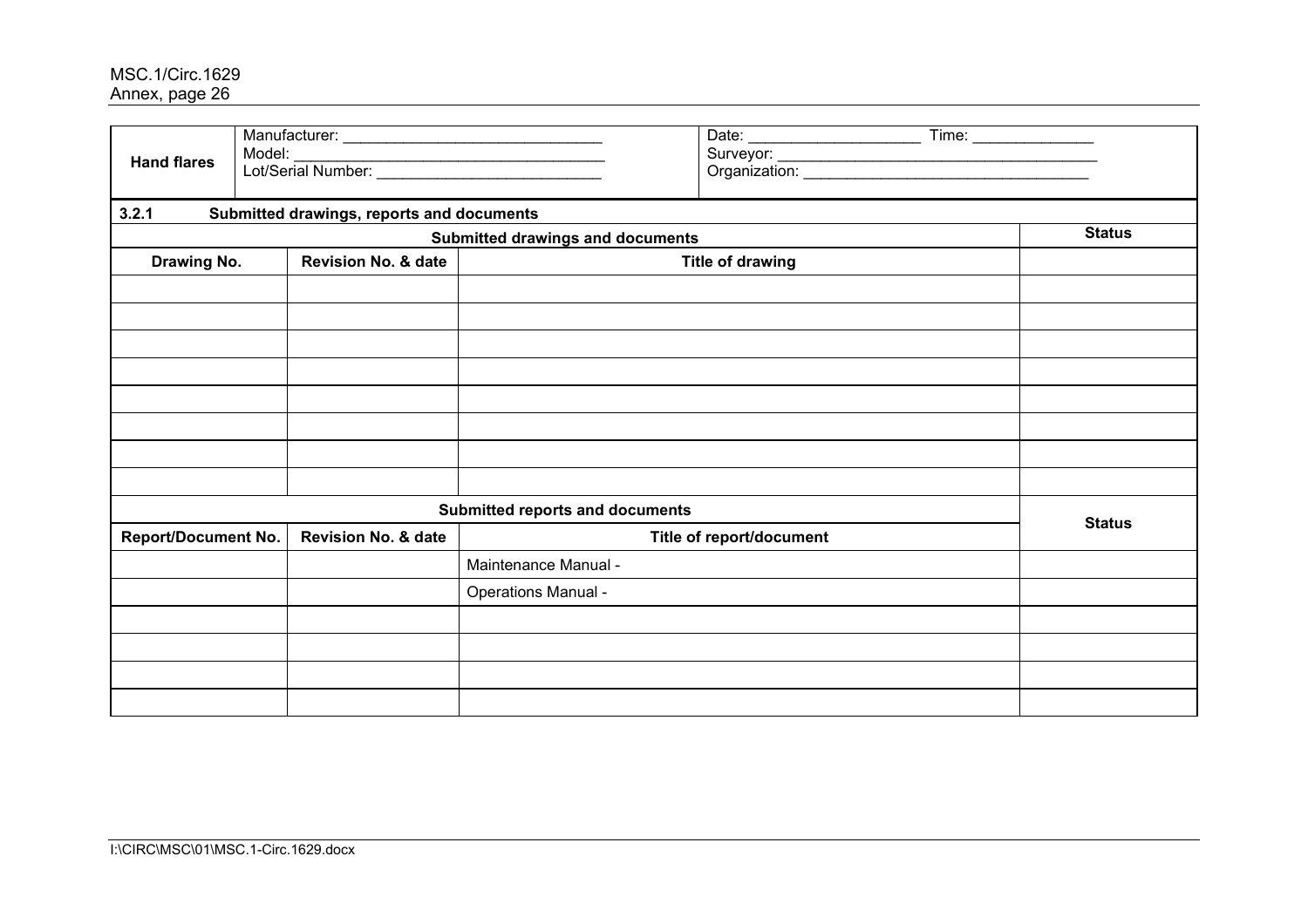| <b>Hand flares</b> | Model:                                                                                                                                                                                                                                                                                                                                                                                                                                                                                                                                                                                                                                                                                                                                                                                                          |                                                                                                                                                                                                                                                                                                                            |                                                                     |  |  |  |  |
|--------------------|-----------------------------------------------------------------------------------------------------------------------------------------------------------------------------------------------------------------------------------------------------------------------------------------------------------------------------------------------------------------------------------------------------------------------------------------------------------------------------------------------------------------------------------------------------------------------------------------------------------------------------------------------------------------------------------------------------------------------------------------------------------------------------------------------------------------|----------------------------------------------------------------------------------------------------------------------------------------------------------------------------------------------------------------------------------------------------------------------------------------------------------------------------|---------------------------------------------------------------------|--|--|--|--|
| 3.2.1.1            | <b>Quality assurance</b><br>Except where all appliances of a particular type are required by<br>chapter III of the International Convention for the Safety of Life at<br>Sea, 1974, as amended, or the International Life-Saving Appliance<br>(LSA) Code to be inspected, representatives of the Administration<br>should make random inspections of manufacturers to ensure that<br>the quality of life-saving appliances and materials used comply with<br>the specification of the approved prototype life-saving appliance.<br>Manufacturers should be required to institute a quality control<br>procedure to ensure that life-saving appliances are produced to the<br>same standard as the prototype life-saving appliance approved by<br>the Administration and to keep records of any production tests | Regulations: MSC.81(70) 2/1.1, 1.2<br><b>Quality Assurance</b><br>Quality Assurance Procedure: We are also as a series of the series of the control of the control of the control of the control of the control of the control of the control of the control of the control of the control of th<br>Description of System. |                                                                     |  |  |  |  |
|                    | carried out in accordance with the Administration's instructions.                                                                                                                                                                                                                                                                                                                                                                                                                                                                                                                                                                                                                                                                                                                                               |                                                                                                                                                                                                                                                                                                                            | Quality Assurance System acceptable<br>Yes/No Comments/Observations |  |  |  |  |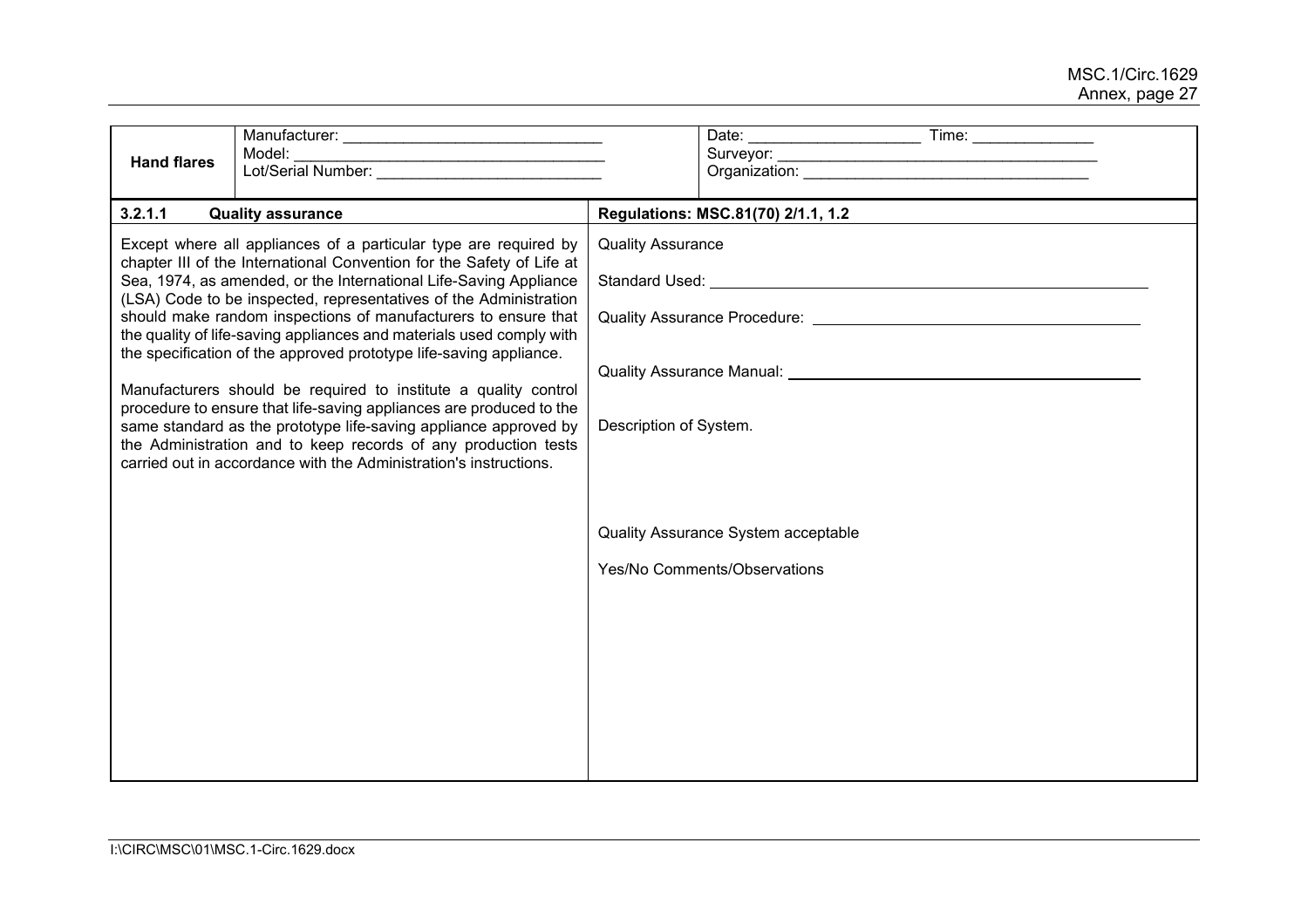| <b>Hand flares</b>     | Model:<br>Lot/Serial Number:                                                                                                                                                                                            |                                                                                                                             |                                                                                                                             |                                                |                                                                                                                                                                                                                                      |  |
|------------------------|-------------------------------------------------------------------------------------------------------------------------------------------------------------------------------------------------------------------------|-----------------------------------------------------------------------------------------------------------------------------|-----------------------------------------------------------------------------------------------------------------------------|------------------------------------------------|--------------------------------------------------------------------------------------------------------------------------------------------------------------------------------------------------------------------------------------|--|
| 3.2.1.2                | <b>Visual inspection</b>                                                                                                                                                                                                |                                                                                                                             |                                                                                                                             | Regulations: LSA Code I/1.2.2, 1.2.3 & III/3.2 |                                                                                                                                                                                                                                      |  |
| <b>Test Procedure</b>  |                                                                                                                                                                                                                         | Acceptance Criteria                                                                                                         |                                                                                                                             | <b>Significant Test Data</b>                   |                                                                                                                                                                                                                                      |  |
| Visual examination:    |                                                                                                                                                                                                                         | Red hand flares should:                                                                                                     |                                                                                                                             |                                                |                                                                                                                                                                                                                                      |  |
|                        | .1 be clearly marked with approval information including the<br>Approval markings<br>Administration which approved it, date of manufacture and<br>expiry and operational restrictions, markings are to be<br>indelible; |                                                                                                                             |                                                                                                                             |                                                | Passed Failed Passed                                                                                                                                                                                                                 |  |
| Operating instructions |                                                                                                                                                                                                                         |                                                                                                                             | .2 be provided with brief instructions or diagrams clearly<br>illustrating the use of the hand flare printed on the casing; |                                                |                                                                                                                                                                                                                                      |  |
| Outer casing           |                                                                                                                                                                                                                         | .3 not depend on adhesive tapes or plastic envelopes for its<br>water-resistant properties;                                 |                                                                                                                             |                                                | Passed Failed                                                                                                                                                                                                                        |  |
| Comfort                | .4 be so designed as not to cause discomfort to the person<br>holding the casing when used in accordance with the<br>manufacturers' operating instructions;                                                             |                                                                                                                             |                                                                                                                             |                                                | Passed Failed                                                                                                                                                                                                                        |  |
| Operation              |                                                                                                                                                                                                                         | .5 be so constructed that the end from which the flare is<br>burning can be positively identified by day or night; and      |                                                                                                                             | <b>Passed Exercise Server</b>                  | Failed <b>Contract Contract Contract Contract Contract Contract Contract Contract Contract Contract Contract Contract Contract Contract Contract Contract Contract Contract Contract Contract Contract Contract Contract Contrac</b> |  |
| Ignition System        |                                                                                                                                                                                                                         | .6 be fitted with an integral means of ignition.                                                                            |                                                                                                                             |                                                |                                                                                                                                                                                                                                      |  |
| Life of Hand Flare     |                                                                                                                                                                                                                         | The Administration should determine the period of acceptability<br>of the unit which are subject to deterioration with age. |                                                                                                                             |                                                |                                                                                                                                                                                                                                      |  |
|                        |                                                                                                                                                                                                                         |                                                                                                                             |                                                                                                                             | Comments/Observations                          |                                                                                                                                                                                                                                      |  |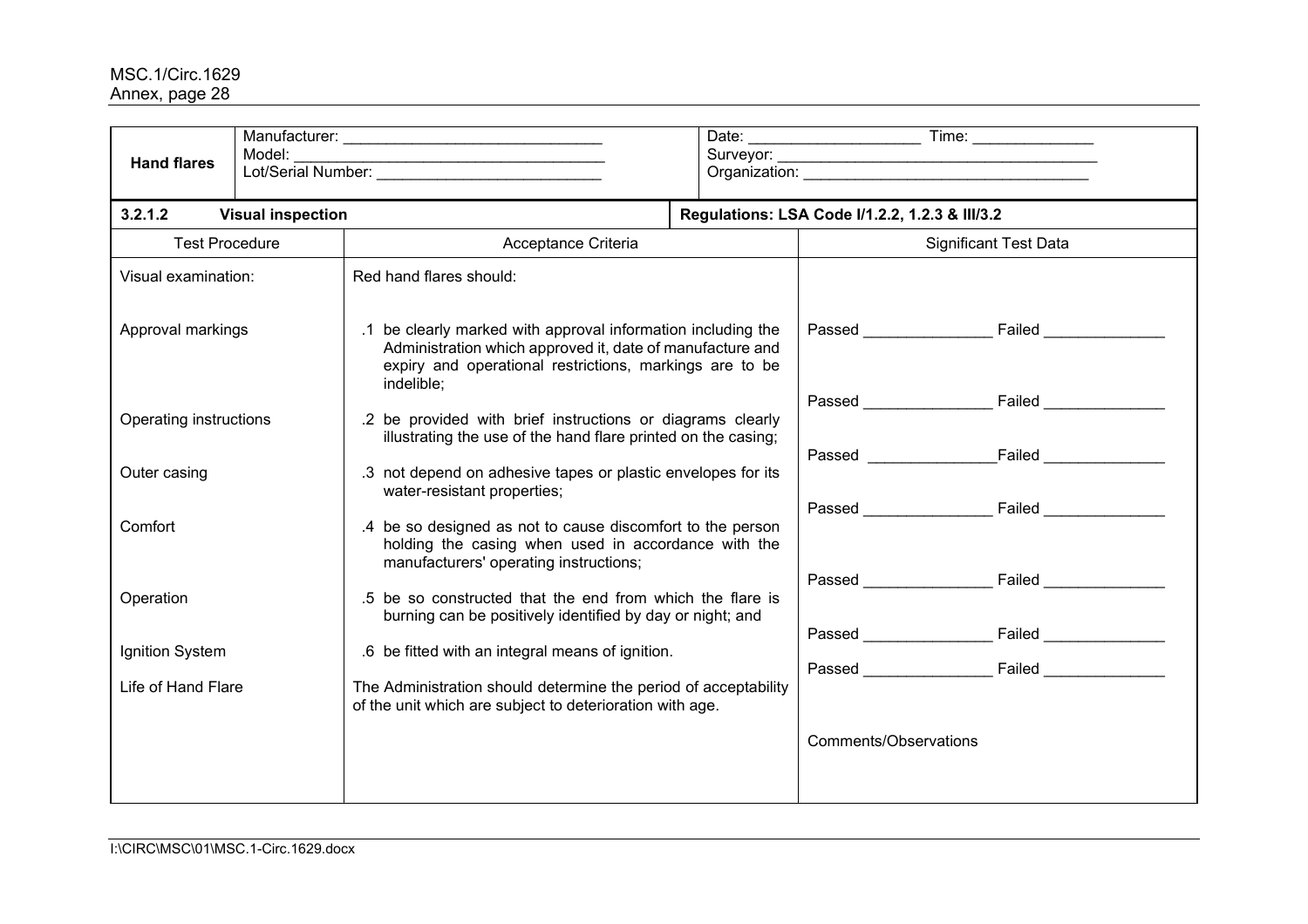| <b>Hand flares</b>                                                     | Model:<br>Lot/Serial Number:             |                                                  |  |                                                                                                                |  |  |
|------------------------------------------------------------------------|------------------------------------------|--------------------------------------------------|--|----------------------------------------------------------------------------------------------------------------|--|--|
| 3.2.1.3                                                                | <b>General data and specifications</b>   |                                                  |  | Regulations: LSA Code 1.2; MSC.81(70) 1/4.7                                                                    |  |  |
|                                                                        | <b>General Information</b>               | <b>Dimensions</b>                                |  | Weight                                                                                                         |  |  |
| <b>Construction Material:</b>                                          |                                          | Dimensions:                                      |  | Design Weight: Network and Design Weight:                                                                      |  |  |
| Casing:<br>Top cover (if applicable):<br>Bottom Cover (if applicable): |                                          | Diameter of Casing: National Property of Casing: |  | Weight as Tested: _____________________<br>Weight of Flare Material _________________<br>Comments/Observations |  |  |
| Method of Ignition                                                     |                                          |                                                  |  |                                                                                                                |  |  |
|                                                                        | Operational Safety Delay (if applicable) |                                                  |  |                                                                                                                |  |  |
| Acceptable life of the item                                            | yrs                                      |                                                  |  |                                                                                                                |  |  |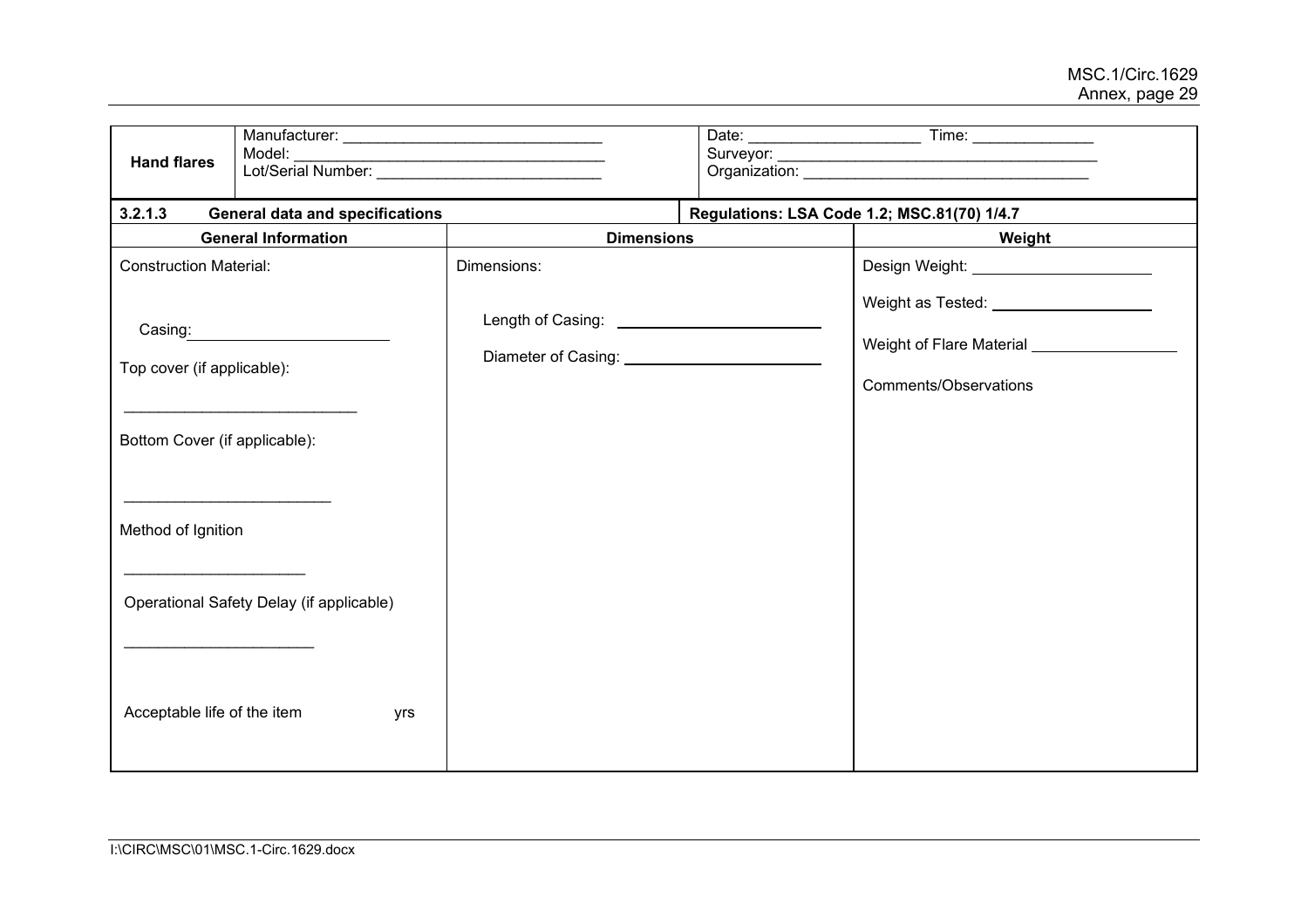| <b>Hand flares</b>                                | Model:<br>Lot/Serial Number: |                |              |                        |                |              |              |       |                   |                |                                          | Time: ________________ |
|---------------------------------------------------|------------------------------|----------------|--------------|------------------------|----------------|--------------|--------------|-------|-------------------|----------------|------------------------------------------|------------------------|
| <b>TEST ITEMS</b><br><b>CONDITIONING SEQUENCE</b> |                              |                |              | <b>SPECIMEN NUMBER</b> |                |              |              |       | <b>REFERENCES</b> | <b>REMARKS</b> |                                          |                        |
| Specimen No. ->                                   |                              | $1 - 3$        | $4 - 6$      | $7-9$                  | $10 - 12$      | $13 - 15$    | $16 - 18$    | 19-21 | $22 - 24$         | 25-27          | MSC81(70)                                |                        |
| Measuring dimensions and<br>mass                  |                              | $\overline{A}$ | A            | $\mathsf{A}$           | $\overline{A}$ | $\mathsf{A}$ | $\mathsf{A}$ | A     | A                 |                |                                          |                        |
| Temperature cycling test<br>(3.2.2)               |                              | B              |              |                        |                |              |              |       |                   |                | 4.2.1                                    |                        |
| Low temperature<br>conditioning (3.2.3)           |                              |                | B            |                        |                |              |              |       |                   |                | 4.2.2                                    |                        |
| High temperature<br>conditioning (3.2.4)          |                              |                |              | B                      |                |              |              |       |                   |                | 4.2.3                                    |                        |
| Humidity conditioning<br>(3.2.5)                  |                              |                |              |                        | B              |              |              |       |                   |                | 4.2.4                                    |                        |
| 1 metre immersion for 24<br>hours (3.2.7.1)       |                              |                |              |                        |                | B.           |              |       |                   |                | 4.3.1                                    |                        |
| 100 mm for 5 min<br>(3.2.7.2)                     |                              |                |              |                        |                |              | B            |       |                   |                | 4.3.2                                    |                        |
| Salt water spray (3.2.7.3)                        |                              |                |              |                        |                |              |              | B     |                   |                | 4.3.3                                    |                        |
| 2 m Drop Test (3.2.8.1)                           |                              |                |              |                        |                |              |              |       | B                 |                | 4.4.1                                    |                        |
| Safety inspection (3.2.12)                        |                              | $\mathsf{C}$   | $\mathsf{C}$ | $\mathsf{C}$           | $\mathsf{C}$   | $\mathsf{C}$ | $\mathsf{C}$ | C.    | $\mathsf{C}$      | $\mathsf{C}$   | 4.5                                      |                        |
| Operation at ambient<br>temperature               |                              | D              |              |                        |                | D            | D            | D     | D                 | D              | 4.2.1, 4.3.1,<br>4.3.2, 4.3.3 &<br>4.4.1 |                        |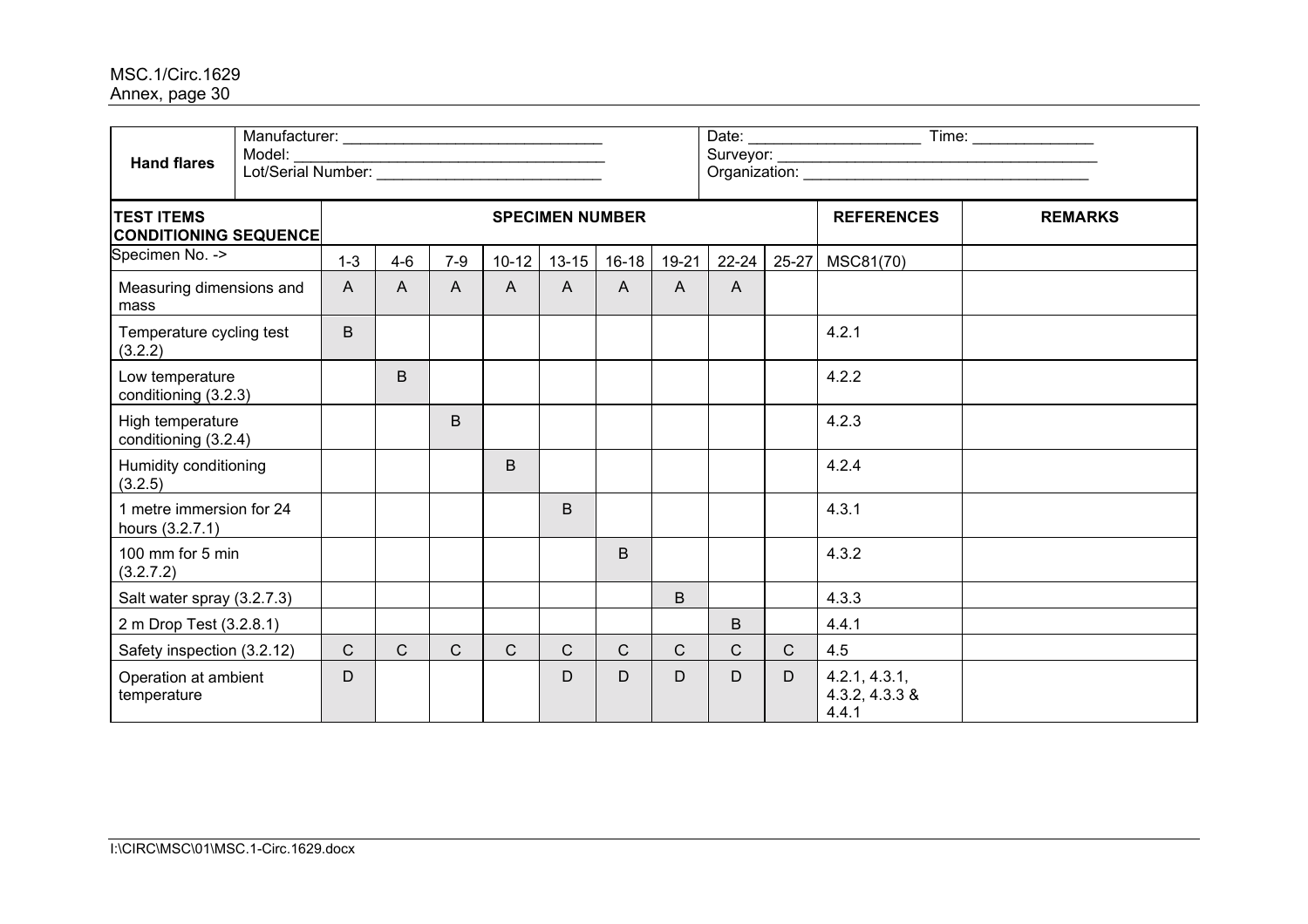| <b>Hand flares</b>                                       | Model:<br>Lot/Serial Number: |         |         |       |           |           |           |       |           |       |                                          | Time:                                                                                                                                          |
|----------------------------------------------------------|------------------------------|---------|---------|-------|-----------|-----------|-----------|-------|-----------|-------|------------------------------------------|------------------------------------------------------------------------------------------------------------------------------------------------|
| Specimen No. ->                                          |                              | $1 - 3$ | $4 - 6$ | $7-9$ | $10 - 12$ | $13 - 15$ | $16 - 18$ | 19-21 | $22 - 24$ | 25-30 | References                               | <b>Remarks</b>                                                                                                                                 |
| Operate at conditioning<br>Temperature                   |                              |         | D       | D     | D         |           |           |       |           |       | 4.2.2, 4.2.3<br>& 4.2.4                  |                                                                                                                                                |
| Operational test using<br>immersion suit glove (3.2.8.2) |                              |         |         |       |           |           |           |       | E         |       | /4.4.2                                   |                                                                                                                                                |
| Burning time of flare                                    |                              | E       | E.      | E.    | E.        | E         | E         | E     | Е         |       | 4.7.1                                    |                                                                                                                                                |
| Flare immersion test under<br>water (3.2.8.3)            |                              |         |         | E     |           |           |           |       |           |       | 4.7.1                                    |                                                                                                                                                |
| Heptane test (3.2.9)                                     |                              |         |         |       |           |           |           |       | E.        |       | 4.7.3                                    |                                                                                                                                                |
| Flare material test<br>Colour and luminosity<br>(3.2.10) |                              |         |         |       |           |           |           |       |           | F     | 4.7.2                                    | May be carried out by an<br>independent<br>laboratory<br>acceptable to the Administration<br>&<br>report submitted. Use<br>specimens 29 to 30. |
| Liferaft Drop Test (3.2.11)                              |                              |         |         |       |           |           |           |       |           | G     | <b>LSA Code</b><br>Chapter<br>IV/4.1.1.2 | The liferaft manufacturer should<br>complete this form.                                                                                        |

Note: The letters in the above 'boxes' refer to the sequence of testing of each specimen Hand Flare.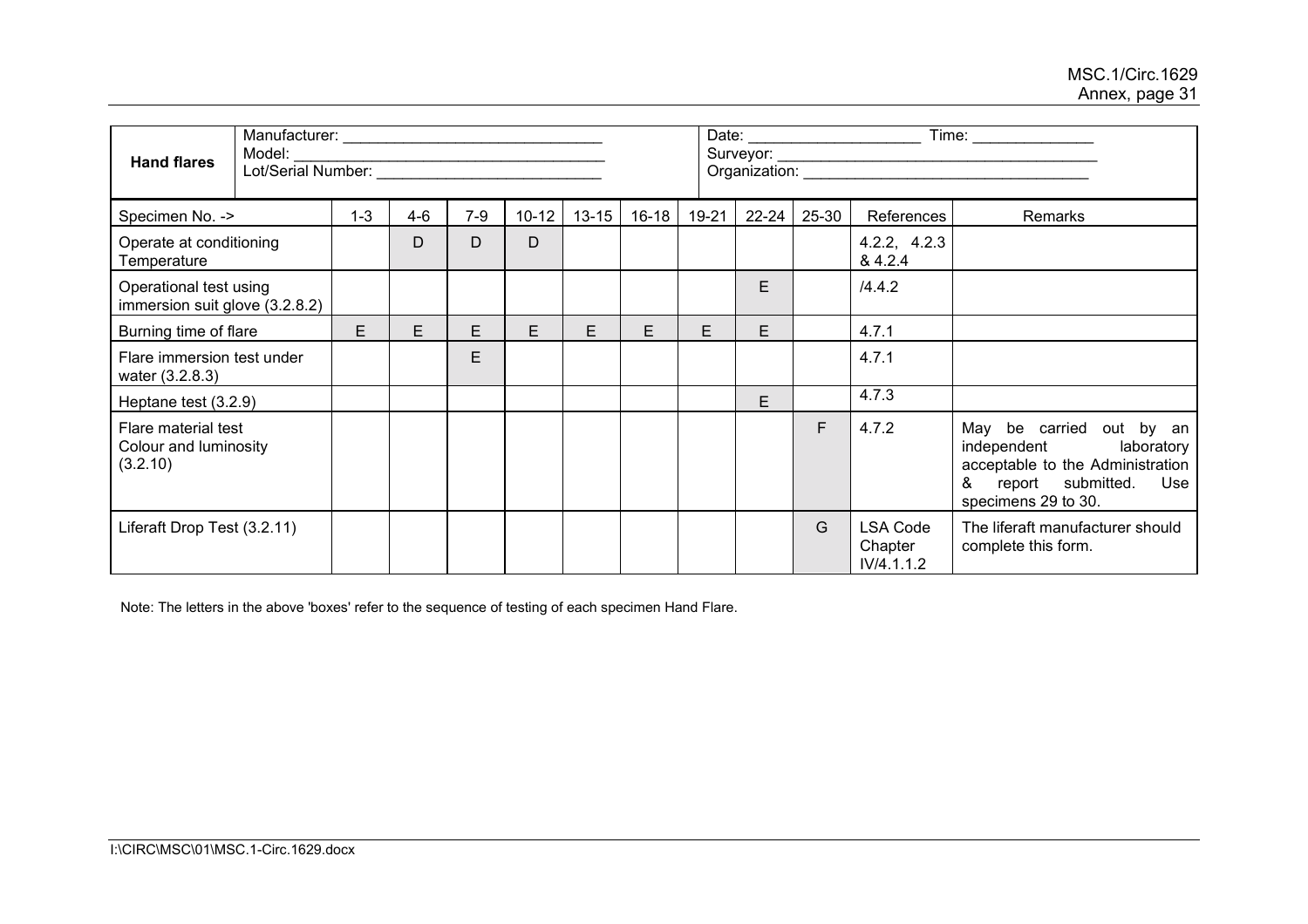|                                                                                                                                | <b>Hand flares</b>        | Model:                                                                                                                                                                                 |                                                                                                                                                                                                                                 | Organization: Change and Changes and Changes and Changes and Changes and Changes and Changes and Changes and Changes and Changes and Changes and Changes and Changes and Changes and Changes and Changes and Changes and Chang |  |                       |                                                        |  |  |  |
|--------------------------------------------------------------------------------------------------------------------------------|---------------------------|----------------------------------------------------------------------------------------------------------------------------------------------------------------------------------------|---------------------------------------------------------------------------------------------------------------------------------------------------------------------------------------------------------------------------------|--------------------------------------------------------------------------------------------------------------------------------------------------------------------------------------------------------------------------------|--|-----------------------|--------------------------------------------------------|--|--|--|
| 3.2.2                                                                                                                          |                           | <b>Temperature cycling test</b>                                                                                                                                                        |                                                                                                                                                                                                                                 | Regulations: LSA Code I/1.2 & III/3.2; MSC.81(70) 1/1.2.1 & 4.2.1                                                                                                                                                              |  |                       |                                                        |  |  |  |
| <b>Test Procedure</b>                                                                                                          |                           |                                                                                                                                                                                        | Acceptance Criteria                                                                                                                                                                                                             |                                                                                                                                                                                                                                |  |                       | <b>Significant Test Data</b>                           |  |  |  |
| The three specimens of hand flares should<br>be alternately subjected to surrounding<br>temperatures of -30°C and +65°C. These |                           |                                                                                                                                                                                        | After the test, each specimen should show no sign of<br>damage such as shrinking, cracking, swelling, dissolution<br>or change of mechanical qualities and should then                                                          |                                                                                                                                                                                                                                |  | $\mathbf{1}$          | $\mathcal{P}$<br>$\mathbf{3}$<br>Condition (Pass/Fail) |  |  |  |
|                                                                                                                                |                           | alternating cycles need not follow                                                                                                                                                     | function at ambient temperature.                                                                                                                                                                                                |                                                                                                                                                                                                                                |  | Burn time (sec)       |                                                        |  |  |  |
|                                                                                                                                |                           | immediately after each other and the<br>following procedure, repeated for a total of                                                                                                   |                                                                                                                                                                                                                                 |                                                                                                                                                                                                                                |  |                       |                                                        |  |  |  |
|                                                                                                                                | 10 cycles, is acceptable: |                                                                                                                                                                                        | The three flares should burn for a period of not less than<br>1 minute.                                                                                                                                                         |                                                                                                                                                                                                                                |  |                       | Time delay (if applicable) (sec)                       |  |  |  |
| .1                                                                                                                             |                           | an 8 h exposure at a minimum<br>temperature of +65°C to be<br>completed in one day;                                                                                                    |                                                                                                                                                                                                                                 |                                                                                                                                                                                                                                |  | Comments/Observations |                                                        |  |  |  |
| $.2\phantom{0}$                                                                                                                |                           | the specimens removed from the<br>warm chamber that same day and left<br>exposed under ordinary room<br>conditions at a temperature of 20 $\degree$ C $\pm$<br>3°C until the next day; | The hand flare should not cause discomfort to the person<br>holding the casing and not endanger the survival craft by<br>burning or glowing residues when used in accordance<br>with the manufacturer's operating instructions. |                                                                                                                                                                                                                                |  |                       |                                                        |  |  |  |
| $\cdot$ 3                                                                                                                      | the next day; and         | an 8 h exposure at a maximum<br>temperature of -30°C to be completed                                                                                                                   |                                                                                                                                                                                                                                 |                                                                                                                                                                                                                                |  |                       |                                                        |  |  |  |
| $\mathbf{.4}$                                                                                                                  |                           | the specimen removed from the cold<br>chamber that same day and left<br>exposed under ordinary room<br>conditions at a temperature of 20 $^{\circ}$ C ±<br>3°C until the next day.     |                                                                                                                                                                                                                                 |                                                                                                                                                                                                                                |  |                       | Passed Failed                                          |  |  |  |
|                                                                                                                                |                           | The three hand flares after completing<br>temperature cycling should function                                                                                                          |                                                                                                                                                                                                                                 |                                                                                                                                                                                                                                |  |                       |                                                        |  |  |  |
|                                                                                                                                |                           | effectively at ambient temperature.                                                                                                                                                    |                                                                                                                                                                                                                                 |                                                                                                                                                                                                                                |  |                       |                                                        |  |  |  |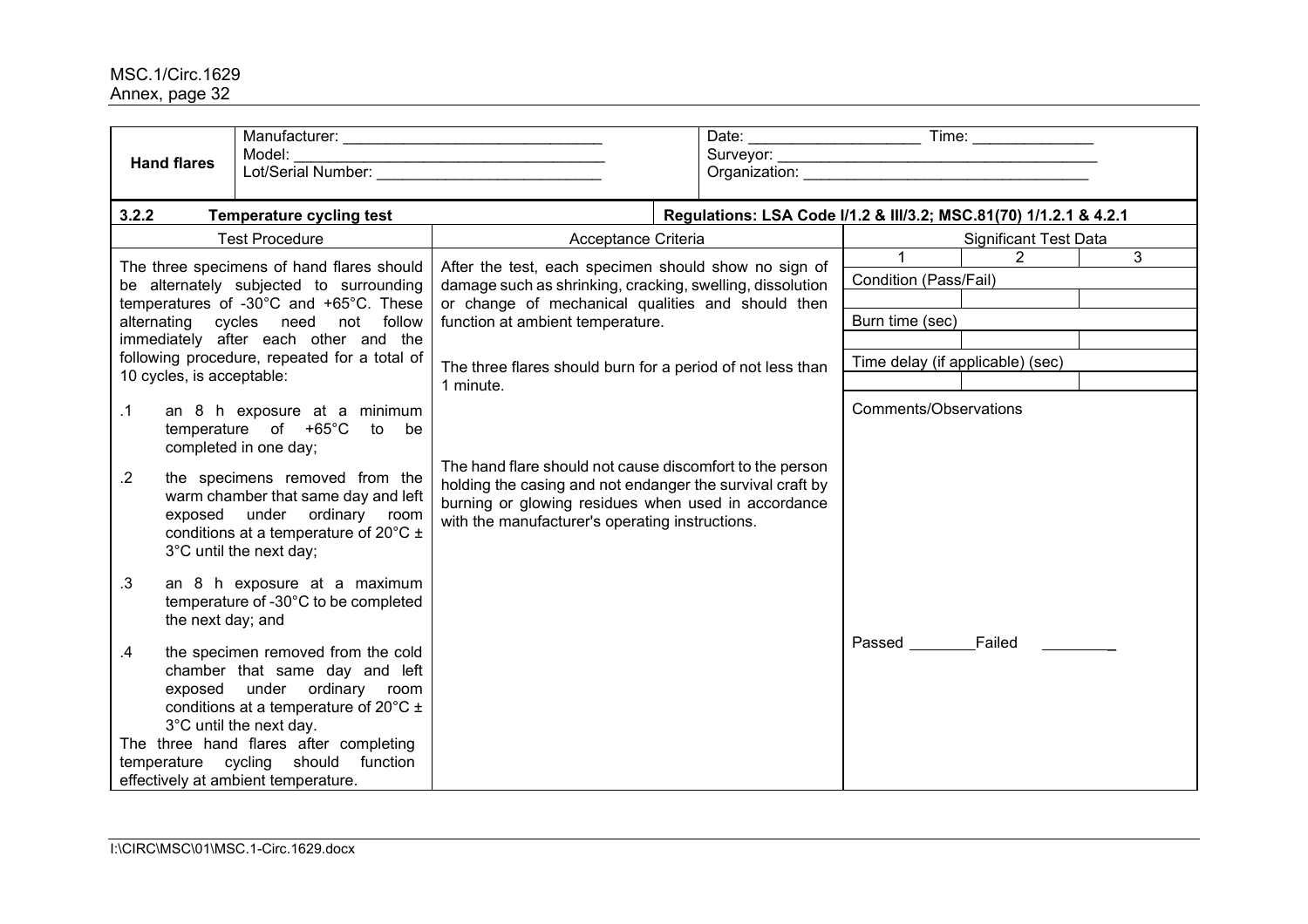| Model:<br><b>Hand flares</b>                                                  |                                                                                                                                                                                                                                 |                     |                                        |                         |                              |
|-------------------------------------------------------------------------------|---------------------------------------------------------------------------------------------------------------------------------------------------------------------------------------------------------------------------------|---------------------|----------------------------------------|-------------------------|------------------------------|
| 3.2.3<br>Low temperature conditioning test                                    | Regulations: LSA Code I/1.2 & III/3.2; MSC.81(70) 1/4.2.2                                                                                                                                                                       |                     |                                        |                         |                              |
| <b>Test Procedure</b>                                                         |                                                                                                                                                                                                                                 | Acceptance Criteria |                                        |                         | <b>Significant Test Data</b> |
| Three specimens of hand flare should be                                       | After the test, each specimen should show no sign of                                                                                                                                                                            |                     | $\overline{4}$                         | 5                       | 6                            |
| subjected to a temperature of -30°C for at                                    | damage such as shrinking, cracking, swelling, dissolution                                                                                                                                                                       |                     | Condition (Pass/Fail)                  |                         |                              |
| least 48 h and should then function<br>immediately upon removal from the cold | or change of mechanical qualities and should then function<br>effectively immediately.                                                                                                                                          |                     |                                        |                         |                              |
| chamber.                                                                      |                                                                                                                                                                                                                                 |                     | Burn time (sec)                        |                         |                              |
| The three flares should burn for a period of not less than<br>1 minute.       |                                                                                                                                                                                                                                 |                     |                                        |                         |                              |
|                                                                               |                                                                                                                                                                                                                                 |                     | Time delay (if applicable) (sec)       |                         |                              |
|                                                                               | The hand flare should not cause discomfort to the person<br>holding the casing and not endanger the survival craft by<br>burning or glowing residues when used in accordance with<br>the manufacturer's operating instructions. |                     | <b>Comments/Observations</b><br>Passed | <b>Failed Example 1</b> |                              |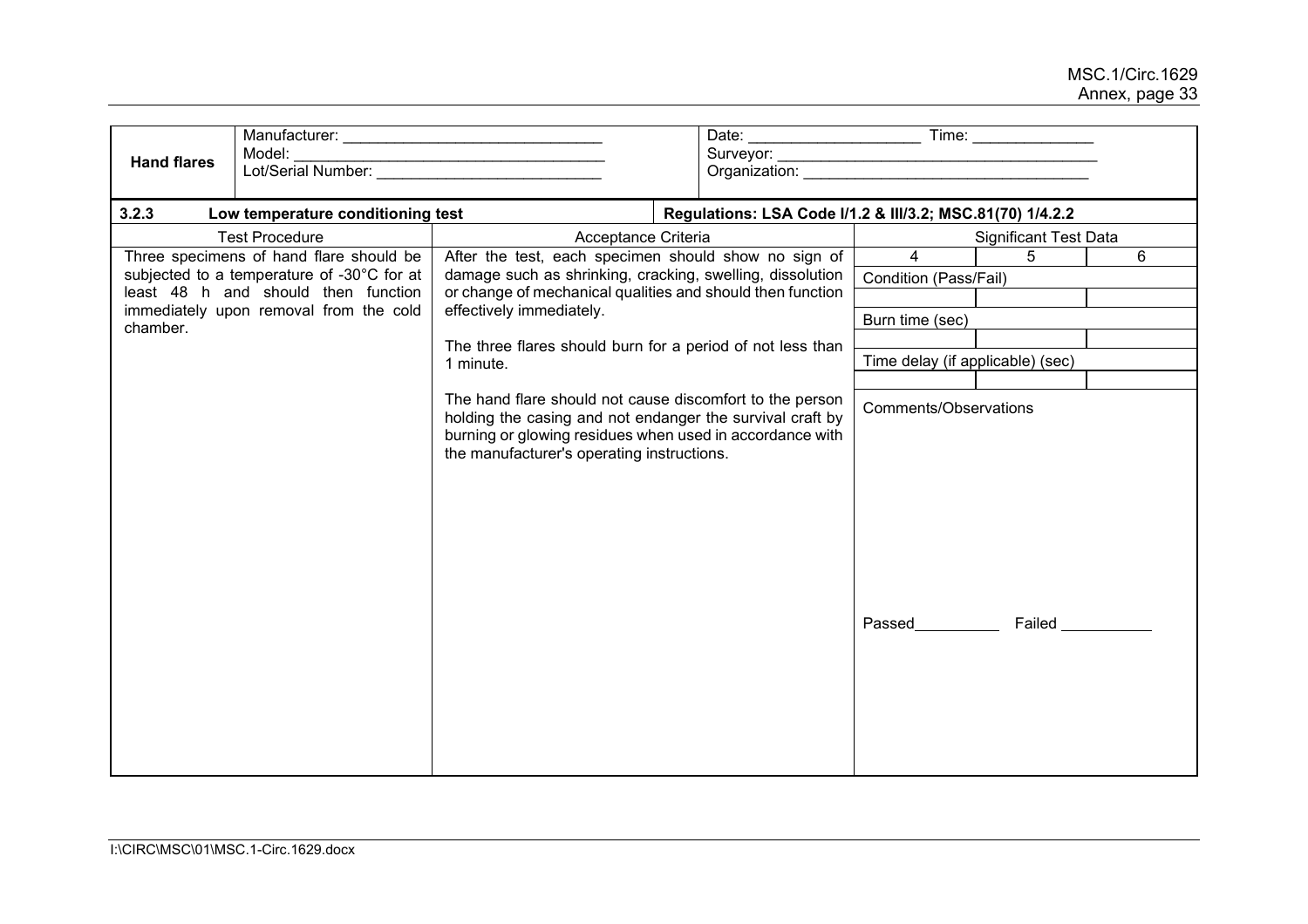| <b>Hand flares</b> | Model:                                                                                                                                                                      |                                                                                                                                                                                                                                                                                                                                                                                                                                                                                                                              |                                                         |                                                                                                                                |                              |  |  |
|--------------------|-----------------------------------------------------------------------------------------------------------------------------------------------------------------------------|------------------------------------------------------------------------------------------------------------------------------------------------------------------------------------------------------------------------------------------------------------------------------------------------------------------------------------------------------------------------------------------------------------------------------------------------------------------------------------------------------------------------------|---------------------------------------------------------|--------------------------------------------------------------------------------------------------------------------------------|------------------------------|--|--|
| 3.2.4              | High temperature conditioning test                                                                                                                                          |                                                                                                                                                                                                                                                                                                                                                                                                                                                                                                                              | Regulations: LSA Code I/1.2 & III/3.2; MSC.81(70) 1/4.3 |                                                                                                                                |                              |  |  |
|                    | <b>Test Procedure</b>                                                                                                                                                       | Acceptance Criteria                                                                                                                                                                                                                                                                                                                                                                                                                                                                                                          |                                                         |                                                                                                                                | <b>Significant Test Data</b> |  |  |
| chamber.           | Three specimens of hand flares should be<br>subjected to a temperature of +65°C for at<br>least 48 h and then function effectively<br>immediately upon removal from the hot | After the test, each specimen should show no sign of<br>damage such as shrinking, cracking, swelling,<br>dissolution or change of mechanical qualities and<br>should then function effectively immediately.<br>The three flares should burn for a period of not less<br>than 1 minute.<br>The hand flare should not cause discomfort to the<br>person holding the casing and not endanger the<br>survival craft by burning or glowing residues when<br>used in accordance with the manufacturer's operating<br>instructions. |                                                         | $7^{\circ}$<br>Condition (Pass/Fail)<br>Burn time (sec)<br>Time delay (if applicable) (sec)<br>Comments/Observations<br>Passed | 8<br>9<br>Failed __________  |  |  |
|                    |                                                                                                                                                                             |                                                                                                                                                                                                                                                                                                                                                                                                                                                                                                                              |                                                         |                                                                                                                                |                              |  |  |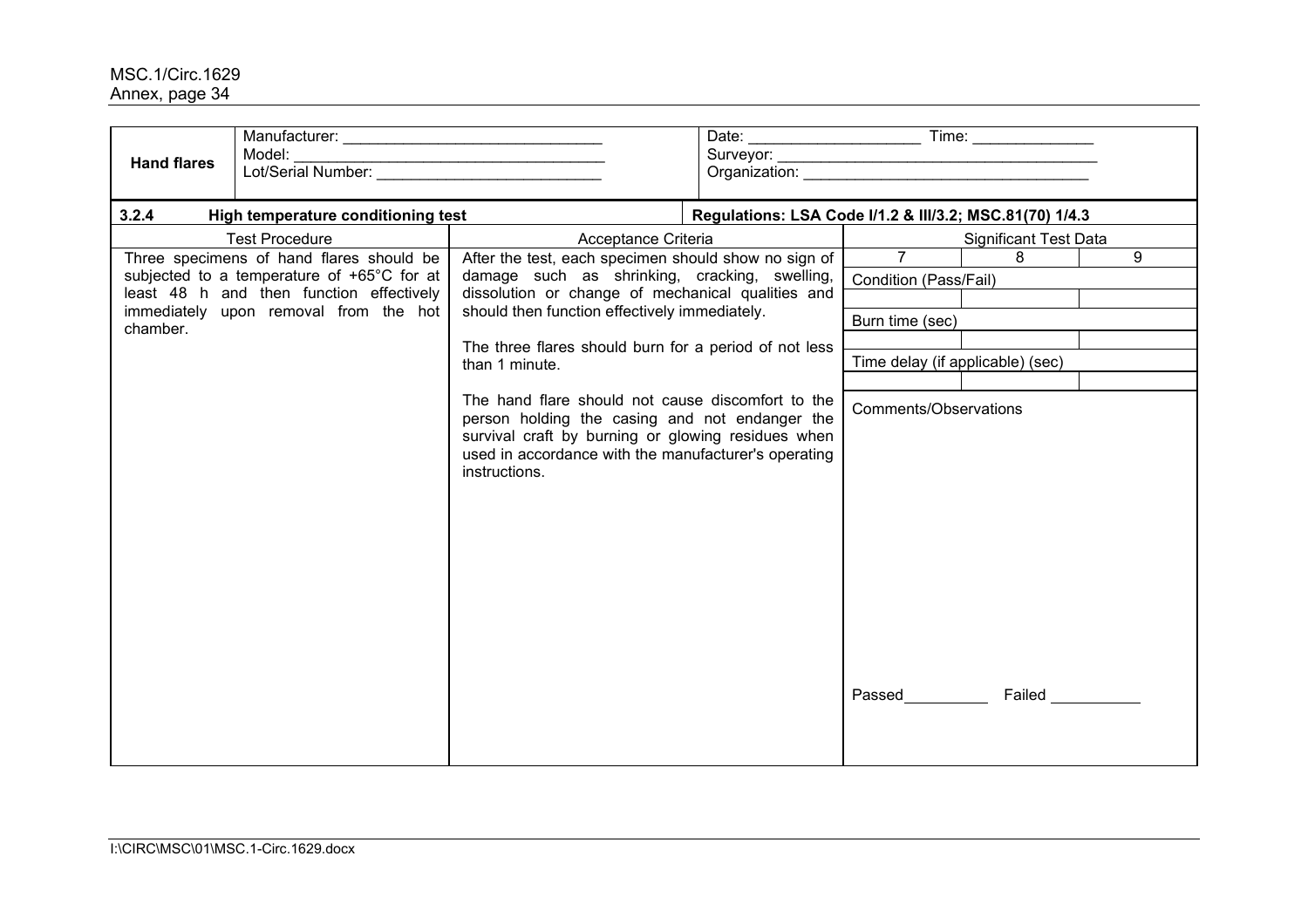| <b>Hand flares</b>                                                                                                                          | Model:                                   |                                                                                                                                                                     |  |                 |                                                           |                              |                         |  |
|---------------------------------------------------------------------------------------------------------------------------------------------|------------------------------------------|---------------------------------------------------------------------------------------------------------------------------------------------------------------------|--|-----------------|-----------------------------------------------------------|------------------------------|-------------------------|--|
| 3.2.5                                                                                                                                       | <b>Humidity conditioning test</b>        |                                                                                                                                                                     |  |                 | Regulations: LSA Code I/1.2 & III/3.2; MSC.81(70) 1/4.2.4 |                              |                         |  |
|                                                                                                                                             | <b>Test Procedure</b>                    | Acceptance Criteria                                                                                                                                                 |  |                 |                                                           | <b>Significant Test Data</b> |                         |  |
|                                                                                                                                             | Three specimens of hand flares should be | After the test, each specimen should show no sign of damage                                                                                                         |  |                 | 10                                                        | 11                           | 12                      |  |
| subjected to a temperature of +65°C and<br>90% relative humidity for at least 96 h,                                                         |                                          | such as shrinking, cracking, swelling, dissolution or change of                                                                                                     |  |                 | Condition (Pass/Fail)                                     |                              |                         |  |
|                                                                                                                                             |                                          | mechanical qualities and should then function effectively.                                                                                                          |  |                 |                                                           |                              |                         |  |
| followed by 10 days at 20°C to 25°C at 65%<br>The three flares should burn for a period of not less than<br>relative humidity.<br>1 minute. |                                          |                                                                                                                                                                     |  | Burn time (sec) |                                                           |                              |                         |  |
|                                                                                                                                             |                                          |                                                                                                                                                                     |  |                 |                                                           |                              |                         |  |
|                                                                                                                                             |                                          |                                                                                                                                                                     |  |                 | Time delay (if applicable) (sec)                          |                              |                         |  |
|                                                                                                                                             |                                          | The hand flare should not cause discomfort to the person                                                                                                            |  |                 |                                                           |                              |                         |  |
|                                                                                                                                             |                                          | holding the casing and not endanger the survival craft by<br>burning or glowing residues when used in accordance with the<br>manufacturer's operating instructions. |  |                 | <b>Comments/Observations</b><br>Passed                    |                              | <b>Failed Example 1</b> |  |
|                                                                                                                                             |                                          |                                                                                                                                                                     |  |                 |                                                           |                              |                         |  |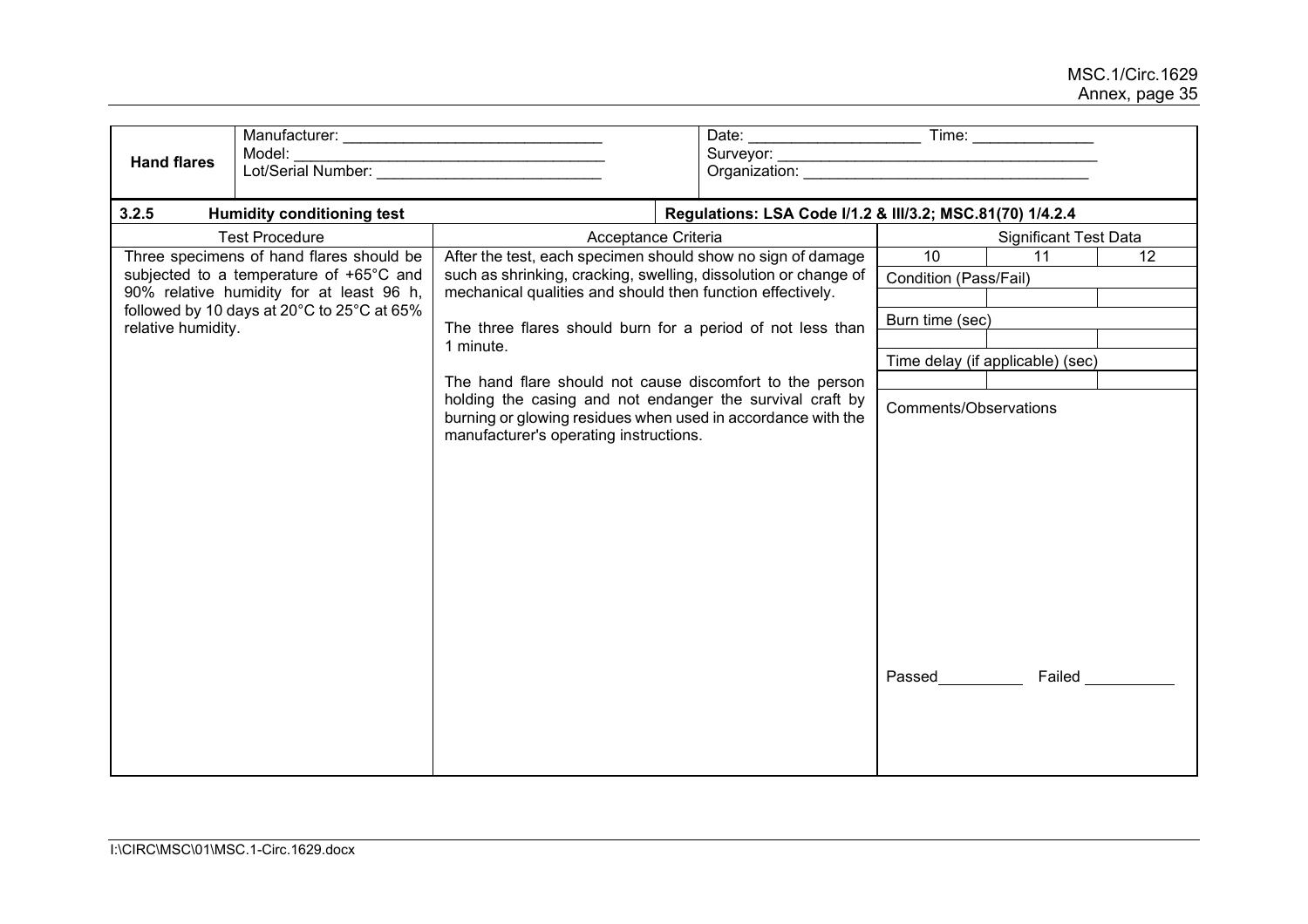| <b>Hand flares</b>                                                                                                                                                                     | Model:                                   |                                                                                                                                                                                                                                    |                                                           |                                        |                         |    |  |
|----------------------------------------------------------------------------------------------------------------------------------------------------------------------------------------|------------------------------------------|------------------------------------------------------------------------------------------------------------------------------------------------------------------------------------------------------------------------------------|-----------------------------------------------------------|----------------------------------------|-------------------------|----|--|
| 3.2.6.1                                                                                                                                                                                | 1 metre immersion for 24 hours test      |                                                                                                                                                                                                                                    | Regulations: LSA Code I/1.2 & III/3.2; MSC.81(70) 1/4.3.1 |                                        |                         |    |  |
|                                                                                                                                                                                        | <b>Test Procedure</b>                    | Acceptance Criteria                                                                                                                                                                                                                | <b>Significant Test Data</b>                              |                                        |                         |    |  |
|                                                                                                                                                                                        | Three specimens of hand flares should be | After the test, each specimen should show no sign of                                                                                                                                                                               |                                                           | 13                                     | 14                      | 15 |  |
| immersed horizontally for 24 h under 1 m of                                                                                                                                            |                                          | damage such as shrinking, cracking, swelling,                                                                                                                                                                                      | Condition (Pass/Fail)                                     |                                        |                         |    |  |
| dissolution or change of mechanical qualities and<br>water.<br>should then function at ambient temperature.<br>The three flares should burn for a period of not less than<br>1 minute. |                                          |                                                                                                                                                                                                                                    |                                                           |                                        |                         |    |  |
|                                                                                                                                                                                        |                                          |                                                                                                                                                                                                                                    |                                                           | Burn time (sec)                        |                         |    |  |
|                                                                                                                                                                                        |                                          |                                                                                                                                                                                                                                    |                                                           | Time delay (if applicable) (sec)       |                         |    |  |
|                                                                                                                                                                                        |                                          |                                                                                                                                                                                                                                    |                                                           |                                        |                         |    |  |
|                                                                                                                                                                                        |                                          | The hand flare should not cause discomfort to the<br>person holding the casing and not endanger the<br>survival craft by burning or glowing residues when<br>used in accordance with the manufacturer's operating<br>instructions. |                                                           | <b>Comments/Observations</b><br>Passed | <b>Failed Example 1</b> |    |  |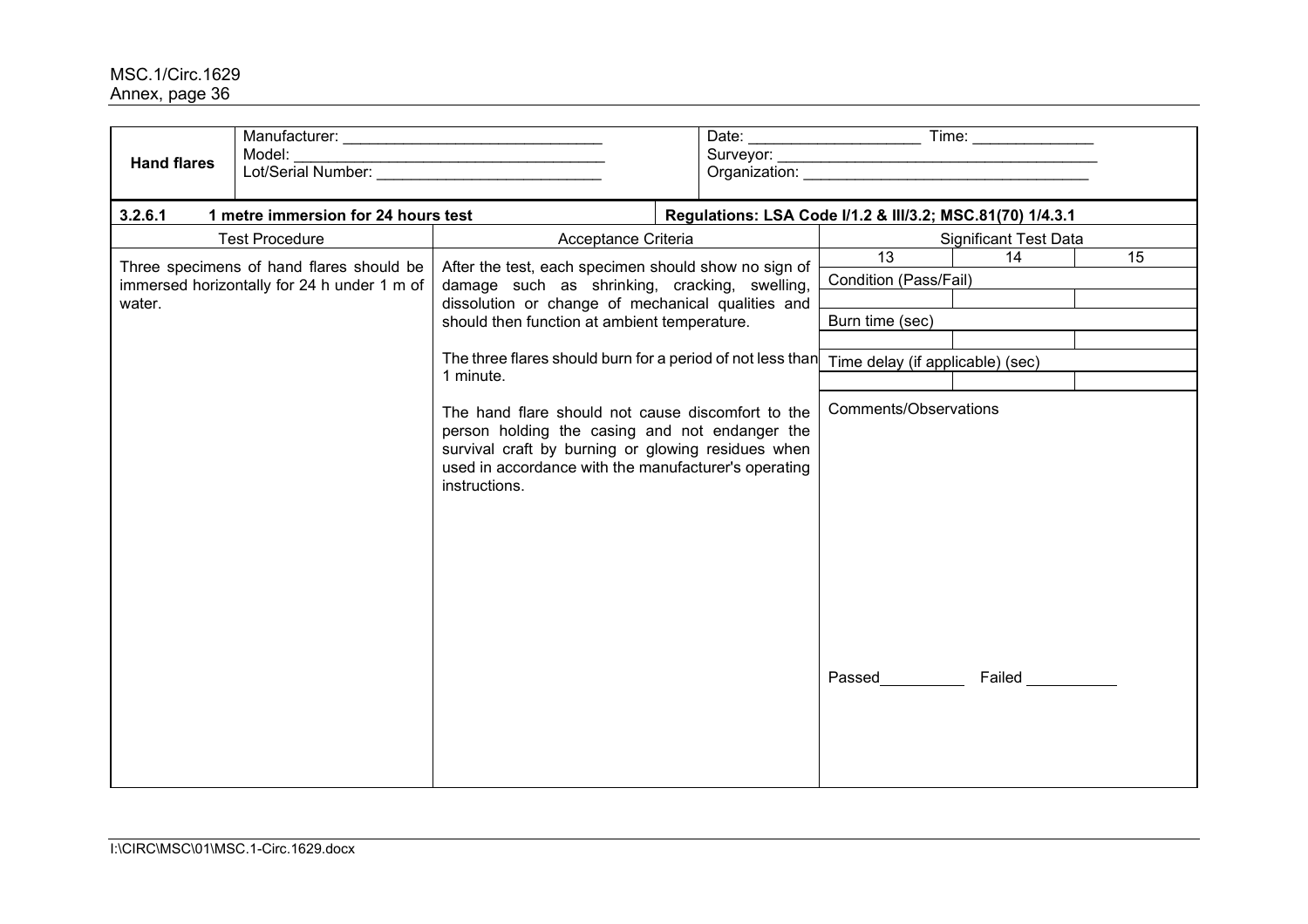| <b>Hand flares</b>                                                                                                                                                                                                                                                                                                   | Model:<br>Lot/Serial Number:    |                                                                                                                                                                                                                                    |  |                                                           |                                         |                   |  |  |
|----------------------------------------------------------------------------------------------------------------------------------------------------------------------------------------------------------------------------------------------------------------------------------------------------------------------|---------------------------------|------------------------------------------------------------------------------------------------------------------------------------------------------------------------------------------------------------------------------------|--|-----------------------------------------------------------|-----------------------------------------|-------------------|--|--|
| 3.2.6.2                                                                                                                                                                                                                                                                                                              | 100 mm immersion for 5 min test |                                                                                                                                                                                                                                    |  | Regulations: LSA Code I/1.2 & III/3.2; MSC.81(70) 1/4.3.2 |                                         |                   |  |  |
|                                                                                                                                                                                                                                                                                                                      | <b>Test Procedure</b>           | Acceptance Criteria                                                                                                                                                                                                                |  |                                                           | <b>Significant Test Data</b>            |                   |  |  |
| Three specimens of hand flares should be<br>immersed horizontally in the ready to fire<br>condition for 5 min under 100 mm of water.<br>dissolution or change of mechanical qualities and<br>should then function at ambient temperature.<br>The three flares should burn for a period of not less than<br>1 minute. |                                 | After the test, each specimen should show no sign of<br>damage such as shrinking, cracking, swelling,                                                                                                                              |  |                                                           | 16<br>17<br>18<br>Condition (Pass/Fail) |                   |  |  |
|                                                                                                                                                                                                                                                                                                                      |                                 |                                                                                                                                                                                                                                    |  |                                                           | Burn time (sec)                         |                   |  |  |
|                                                                                                                                                                                                                                                                                                                      |                                 |                                                                                                                                                                                                                                    |  | Time delay (if applicable) (sec)                          |                                         |                   |  |  |
|                                                                                                                                                                                                                                                                                                                      |                                 |                                                                                                                                                                                                                                    |  |                                                           |                                         |                   |  |  |
|                                                                                                                                                                                                                                                                                                                      |                                 | The hand flare should not cause discomfort to the<br>person holding the casing and not endanger the survival<br>craft by burning or glowing residues when used in<br>accordance with the manufacturer's operating<br>instructions. |  |                                                           | Comments/Observations                   |                   |  |  |
|                                                                                                                                                                                                                                                                                                                      |                                 |                                                                                                                                                                                                                                    |  |                                                           | Passed___                               | Failed __________ |  |  |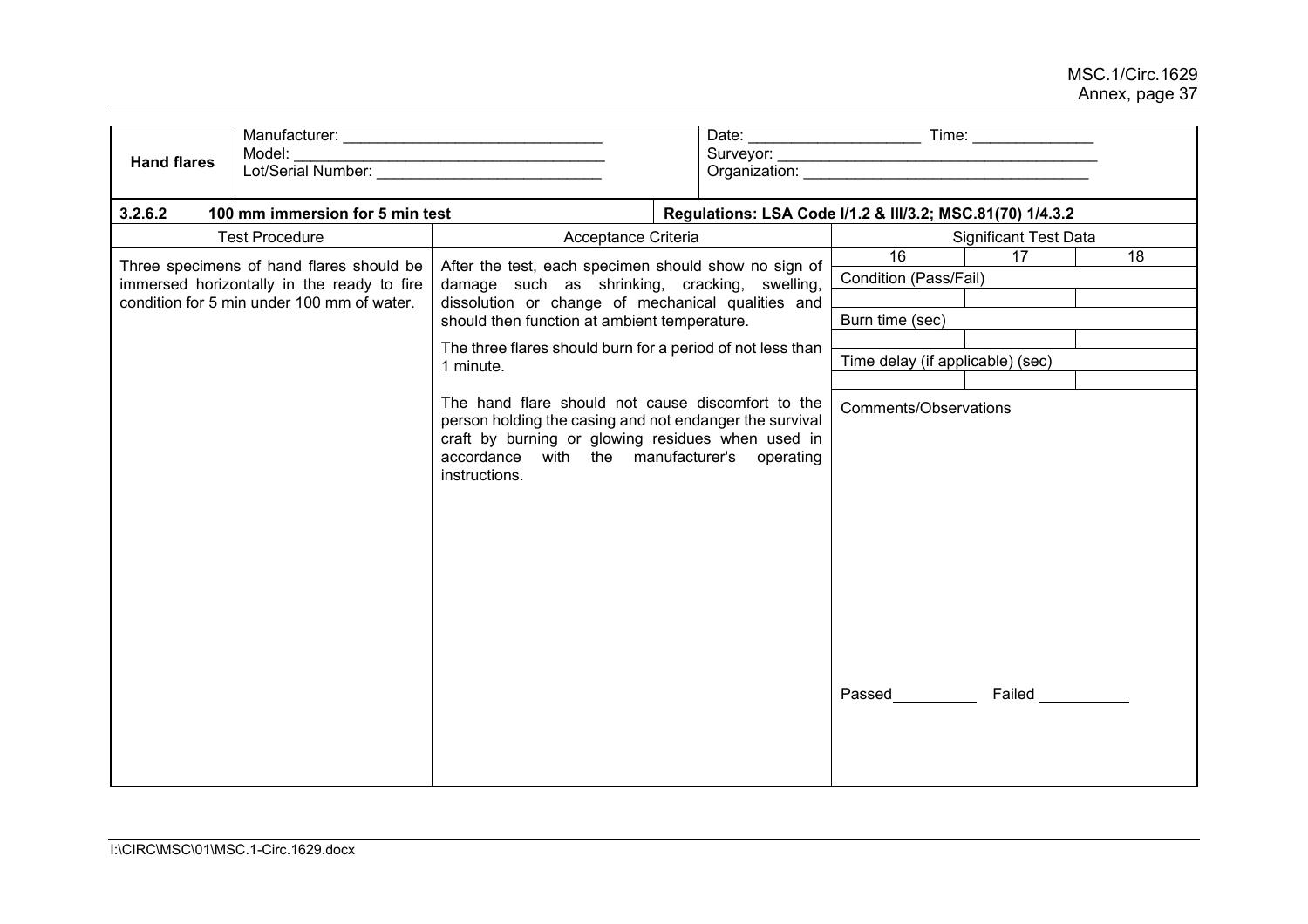| <b>Hand flares</b>                                                                                                                                         | Model:<br>Lot/Serial Number:          |                                                                                                                                                                                                                                    |                                                |                                                           |    |  |
|------------------------------------------------------------------------------------------------------------------------------------------------------------|---------------------------------------|------------------------------------------------------------------------------------------------------------------------------------------------------------------------------------------------------------------------------------|------------------------------------------------|-----------------------------------------------------------|----|--|
| 3.2.6.3                                                                                                                                                    | Salt spray test                       |                                                                                                                                                                                                                                    |                                                | Regulations: LSA Code I/1.2 & III/3.2; MSC.81(70) 1/4.3.3 |    |  |
|                                                                                                                                                            | <b>Test Procedure</b>                 | Acceptance Criteria                                                                                                                                                                                                                |                                                | <b>Significant Test Data</b>                              |    |  |
| Three specimens of hand flares should be<br>subjected to a salt spray (5% natrium<br>chloride solution) at a temperature of<br>+35±3°C for at least 100 h. |                                       | After the test, each specimen should show no sign<br>of damage such as shrinking, cracking, swelling,<br>dissolution or change of mechanical qualities and<br>should then function effectively.                                    | 19<br>Condition (Pass/Fail)<br>Burn time (sec) | 20                                                        | 21 |  |
|                                                                                                                                                            |                                       | The three flares should burn for a period of not less<br>than 1 minute.                                                                                                                                                            |                                                | Time delay (if applicable) (sec)                          |    |  |
| compound                                                                                                                                                   | Note: Natrium and Sodium are the same | The hand flare should not cause discomfort to the<br>person holding the casing and not endanger the<br>survival craft by burning or glowing residues when<br>used in accordance with the manufacturer's<br>operating instructions. |                                                | Comments/Observations<br><b>Passed Example 20</b>         |    |  |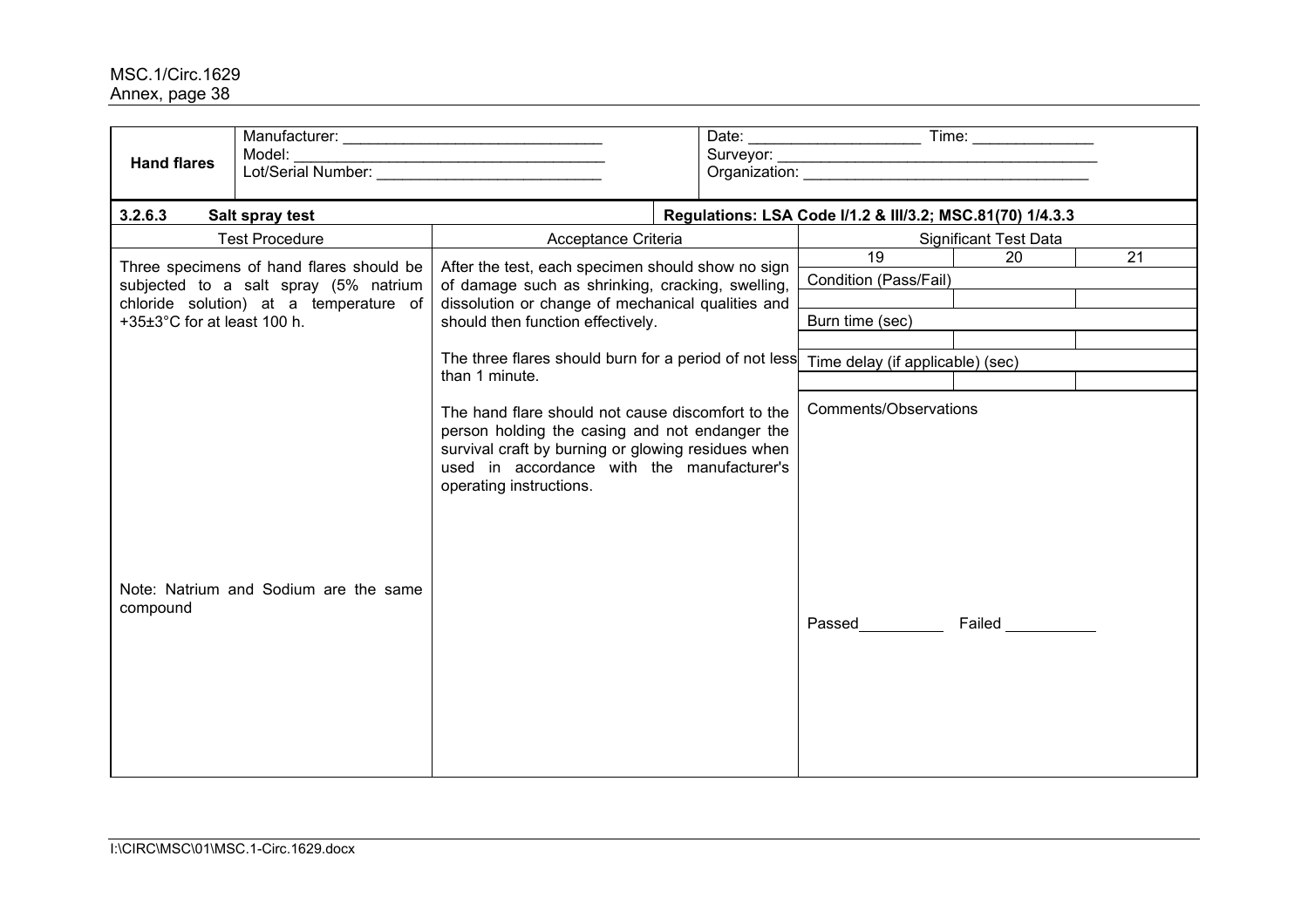| <b>Hand flares</b>                                                                                                                                                                        | Model:                |                                                                                                                                                                                                                                                                                                   |                                                           |                                                             |                              |    |  |  |
|-------------------------------------------------------------------------------------------------------------------------------------------------------------------------------------------|-----------------------|---------------------------------------------------------------------------------------------------------------------------------------------------------------------------------------------------------------------------------------------------------------------------------------------------|-----------------------------------------------------------|-------------------------------------------------------------|------------------------------|----|--|--|
| 3.2.7.1                                                                                                                                                                                   | 2 m drop test         |                                                                                                                                                                                                                                                                                                   | Regulations: LSA Code I/1.2 & III/3.2; MSC.81(70) 1/4.4.1 |                                                             |                              |    |  |  |
|                                                                                                                                                                                           | <b>Test Procedure</b> | Acceptance Criteria                                                                                                                                                                                                                                                                               |                                                           |                                                             | <b>Significant Test Data</b> |    |  |  |
| Three specimens of hand flare should be<br>dropped in turn on both ends and horizontally<br>from a height of 2 m on to a steel plate about<br>6 mm thick cemented on to a concrete floor. |                       | After the test each hand flare should show no<br>sign of damage such as shrinking, cracking,<br>swelling, dissolution or change of mechanical<br>qualities and remain operable and should                                                                                                         |                                                           | $\overline{22}$<br>Condition (Pass/Fail)<br>Burn time (sec) | 23                           | 24 |  |  |
| subsequently be operated and function<br>effectively.                                                                                                                                     |                       |                                                                                                                                                                                                                                                                                                   |                                                           |                                                             |                              |    |  |  |
|                                                                                                                                                                                           |                       |                                                                                                                                                                                                                                                                                                   |                                                           | Time delay (if applicable) (sec)                            |                              |    |  |  |
|                                                                                                                                                                                           |                       | They should burn for a period of not less<br>than 1 minute.<br>The hand flare should not cause discomfort to<br>the person holding the casing and not<br>endanger the survival craft by burning or<br>glowing residues when used in accordance<br>with the manufacturer's operating instructions. |                                                           | Comments/Observations                                       |                              |    |  |  |
|                                                                                                                                                                                           |                       |                                                                                                                                                                                                                                                                                                   |                                                           | Passed                                                      | <b>Failed Example 1</b>      |    |  |  |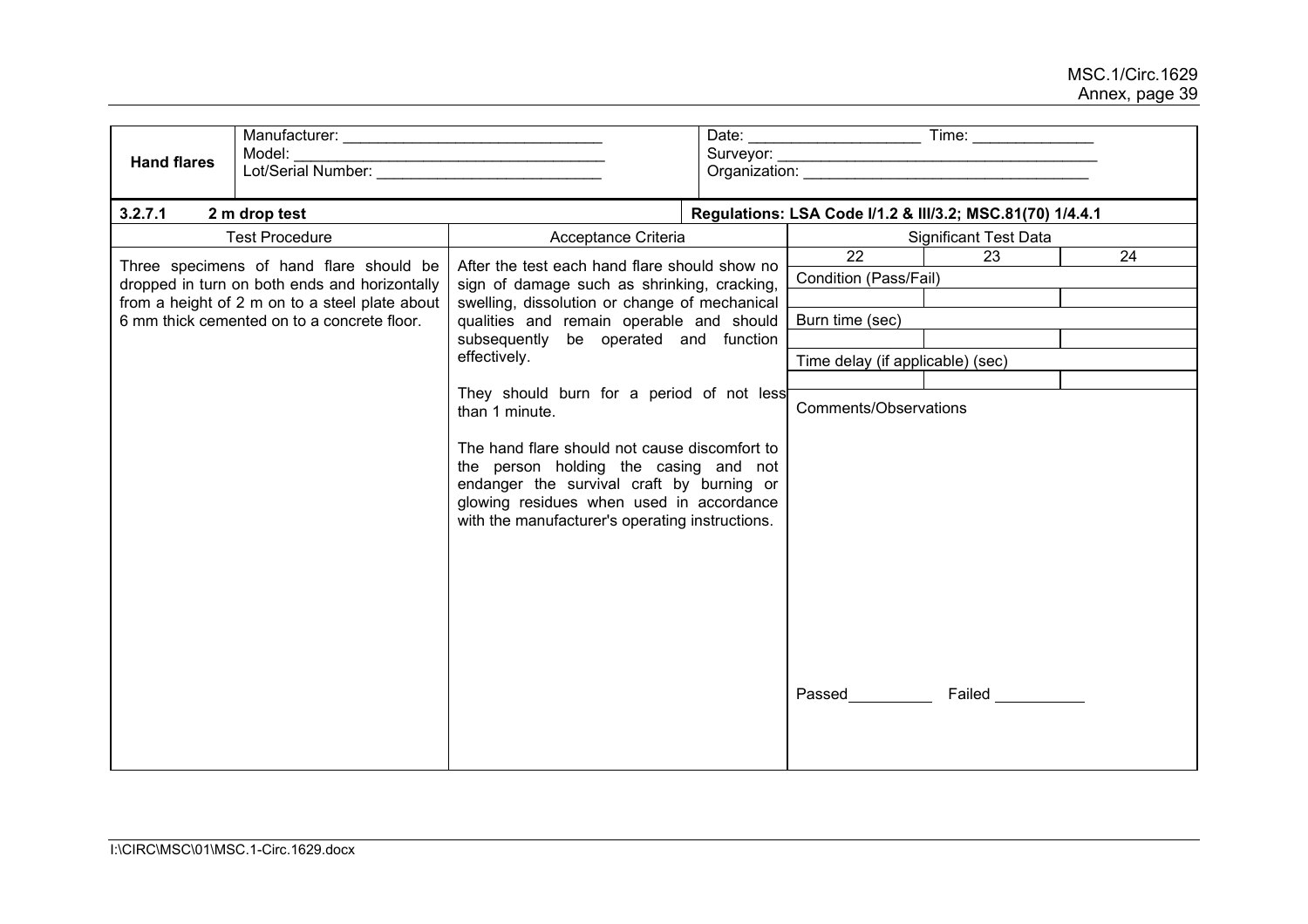| <b>Hand flares</b>      | Model:<br>Lot/Serial Number:                                                                                                                                                                                                   |                                                                                                                                                                                                                                                                                                                                                                                                                                                                      | Surveyor: |                                                                                                                                                                                 |                               |    |  |
|-------------------------|--------------------------------------------------------------------------------------------------------------------------------------------------------------------------------------------------------------------------------|----------------------------------------------------------------------------------------------------------------------------------------------------------------------------------------------------------------------------------------------------------------------------------------------------------------------------------------------------------------------------------------------------------------------------------------------------------------------|-----------|---------------------------------------------------------------------------------------------------------------------------------------------------------------------------------|-------------------------------|----|--|
| 3.2.7.2                 | Immersion suit glove test                                                                                                                                                                                                      |                                                                                                                                                                                                                                                                                                                                                                                                                                                                      |           | Regulations: LSA Code I/1.2 & III/3.2; MSC.81(70) 1/4.2.2                                                                                                                       |                               |    |  |
|                         | <b>Test Procedure</b>                                                                                                                                                                                                          | Acceptance Criteria                                                                                                                                                                                                                                                                                                                                                                                                                                                  |           |                                                                                                                                                                                 | <b>Significant Test Data</b>  |    |  |
| activated in accordance | Three specimens of hand flare should be<br>with the<br>manufacturer's operating instructions by an<br>operator wearing an insulated buoyant<br>immersion suit or the gloves taken from an<br>insulated buoyant immersion suit. | The three specimens should be capable of being<br>operated effectively without injury to the operator, or<br>any person in close proximity during firing or burning,<br>they must burn for a period of not less than 1 minute.<br>The hand flare should not cause discomfort to the<br>person holding the casing and not endanger the<br>survival craft by burning or glowing residues when<br>used in accordance with the manufacturer's<br>operating instructions. |           | 19<br>Operation using glove (Pass/Fail)<br>Burn time (sec)<br>Time delay (if applicable) (sec)<br>Type of Glove used <b>with the Control</b><br>Comments/Observations<br>Passed | 20<br><b>Failed Example 1</b> | 21 |  |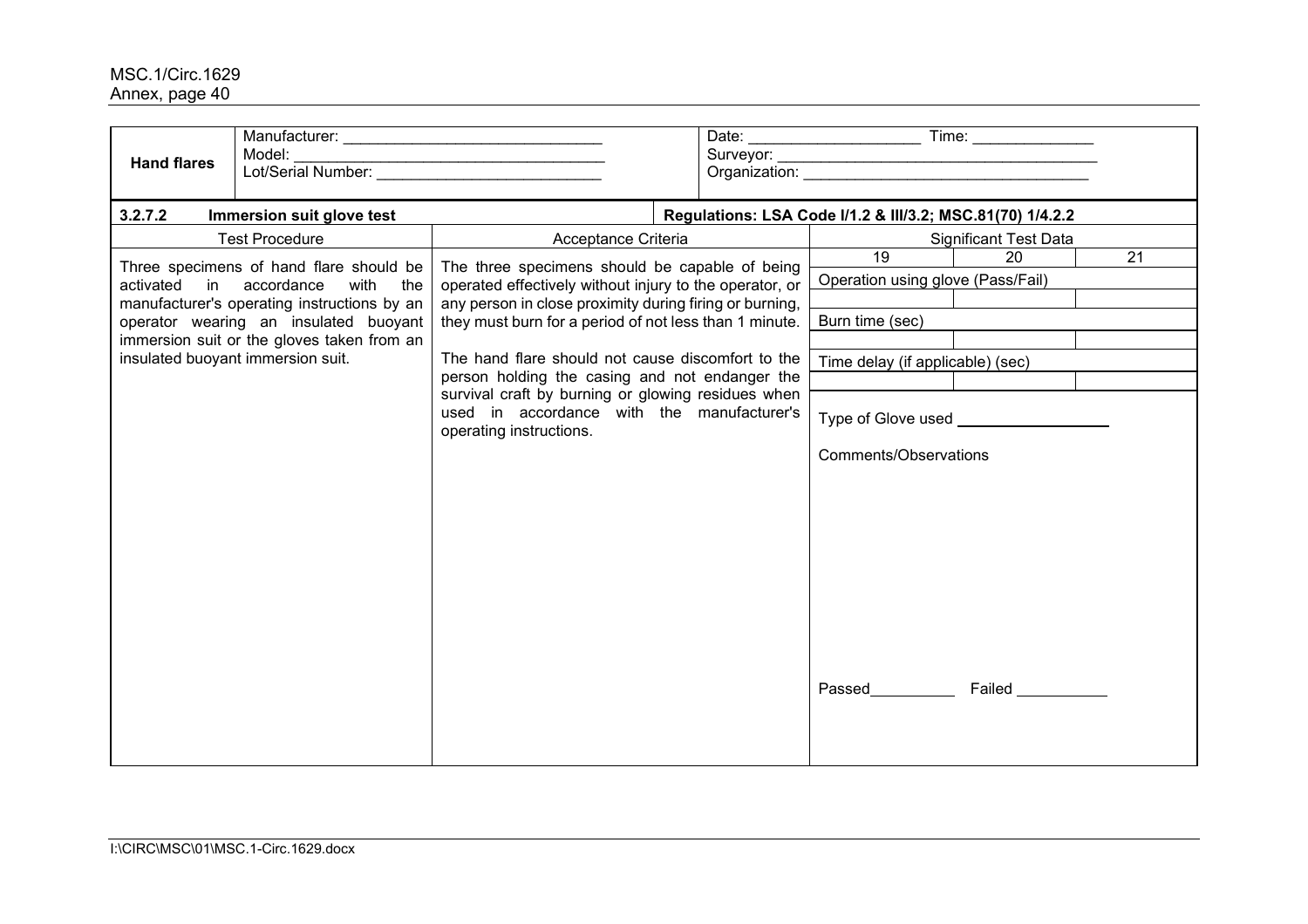| <b>Hand flares</b>                                                                                                                                                         | Model:                                         |                                                                       |  | Organization: University of the Community of the Community of the Community of the Community of the Community of the Community of the Community of the Community of the Community of the Community of the Community of the Com |                                                           |   |
|----------------------------------------------------------------------------------------------------------------------------------------------------------------------------|------------------------------------------------|-----------------------------------------------------------------------|--|--------------------------------------------------------------------------------------------------------------------------------------------------------------------------------------------------------------------------------|-----------------------------------------------------------|---|
| 3.2.7.3                                                                                                                                                                    | Handling safety immersion test                 |                                                                       |  |                                                                                                                                                                                                                                | Regulations: LSA Code I/1.2 & III/3.2; MSC.81(70) 1/4.7.1 |   |
|                                                                                                                                                                            | <b>Test Procedure</b>                          | Acceptance Criteria                                                   |  |                                                                                                                                                                                                                                | <b>Significant Test Data</b>                              |   |
| Three hand flares should be activated and                                                                                                                                  |                                                | The three specimens should operate effectively under                  |  | $\overline{7}$                                                                                                                                                                                                                 | 8                                                         | 9 |
| should burn for a period of not less than<br>1 min. After burning for 30 s each flare<br>should be immersed horizontally under<br>100 mm of water for a period of 10 s and |                                                | water without injury to the operator for a period of 10 s,            |  |                                                                                                                                                                                                                                | Under-water operation (Pass/Fail)                         |   |
|                                                                                                                                                                            |                                                | the flare should burn for a period of not less than 1 min.            |  |                                                                                                                                                                                                                                |                                                           |   |
|                                                                                                                                                                            |                                                | The hand flare should not cause discomfort to the                     |  | Burn time (sec)                                                                                                                                                                                                                |                                                           |   |
|                                                                                                                                                                            | should continue to burn for at least a further | person holding the casing and not endanger the                        |  |                                                                                                                                                                                                                                |                                                           |   |
| 20 s.                                                                                                                                                                      |                                                | survival craft by burning or glowing residues when                    |  | Time delay (if applicable) (sec)                                                                                                                                                                                               |                                                           |   |
|                                                                                                                                                                            |                                                | used in accordance with the manufacturer's operating<br>instructions. |  | Comments/Observations<br><b>Passed Example 20</b>                                                                                                                                                                              | Failed ______                                             |   |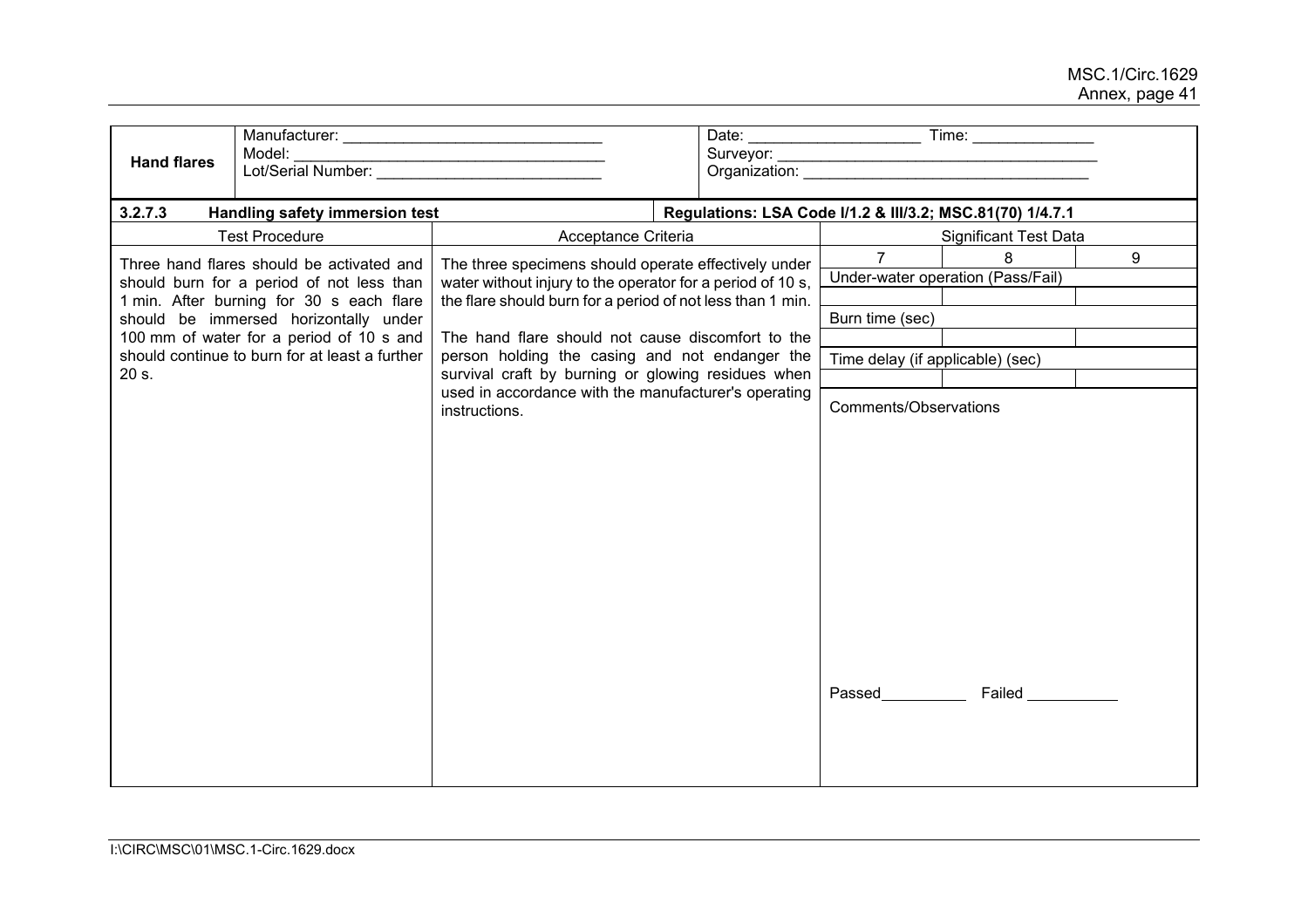| <b>Hand flares</b> | Model:                                                                                                                        |                                                                                                                                                                          |                                                           |                                  |                                          |  |  |  |  |  |
|--------------------|-------------------------------------------------------------------------------------------------------------------------------|--------------------------------------------------------------------------------------------------------------------------------------------------------------------------|-----------------------------------------------------------|----------------------------------|------------------------------------------|--|--|--|--|--|
| 3.2.8              | <b>Heptane test</b>                                                                                                           |                                                                                                                                                                          | Regulations: LSA Code I/1.2 & III/3.2; MSC.81(70) 1/4.7.3 |                                  |                                          |  |  |  |  |  |
|                    | <b>Test Procedure</b>                                                                                                         | Acceptance Criteria                                                                                                                                                      |                                                           |                                  | <b>Significant Test Data</b>             |  |  |  |  |  |
|                    | Three hand flares should be activated at<br>1.2 m above a test pan 1 m square<br>containing 2 litres of heptane floating on a | The three specimens should not ignite the heptane. The<br>flare should burn for a period of not less than 1 minute.<br>The hand flare should not cause discomfort to the |                                                           | 22                               | 23<br>24<br>Heptane ignition (Pass/Fail) |  |  |  |  |  |
|                    | layer of water. The test should be conducted<br>at an ambient temperature of +20°C to                                         | Burn time (sec)                                                                                                                                                          |                                                           |                                  |                                          |  |  |  |  |  |
| completely.        | +25°C. The flare should be allowed to burn                                                                                    | person holding the casing and not endanger the survival<br>craft by burning or glowing residues when used in<br>accordance with the manufacturer's operating             |                                                           | Time delay (if applicable) (sec) |                                          |  |  |  |  |  |
|                    |                                                                                                                               | instructions.                                                                                                                                                            |                                                           | Comments/Observations            |                                          |  |  |  |  |  |
|                    |                                                                                                                               |                                                                                                                                                                          |                                                           | Passed                           | Failed ___________                       |  |  |  |  |  |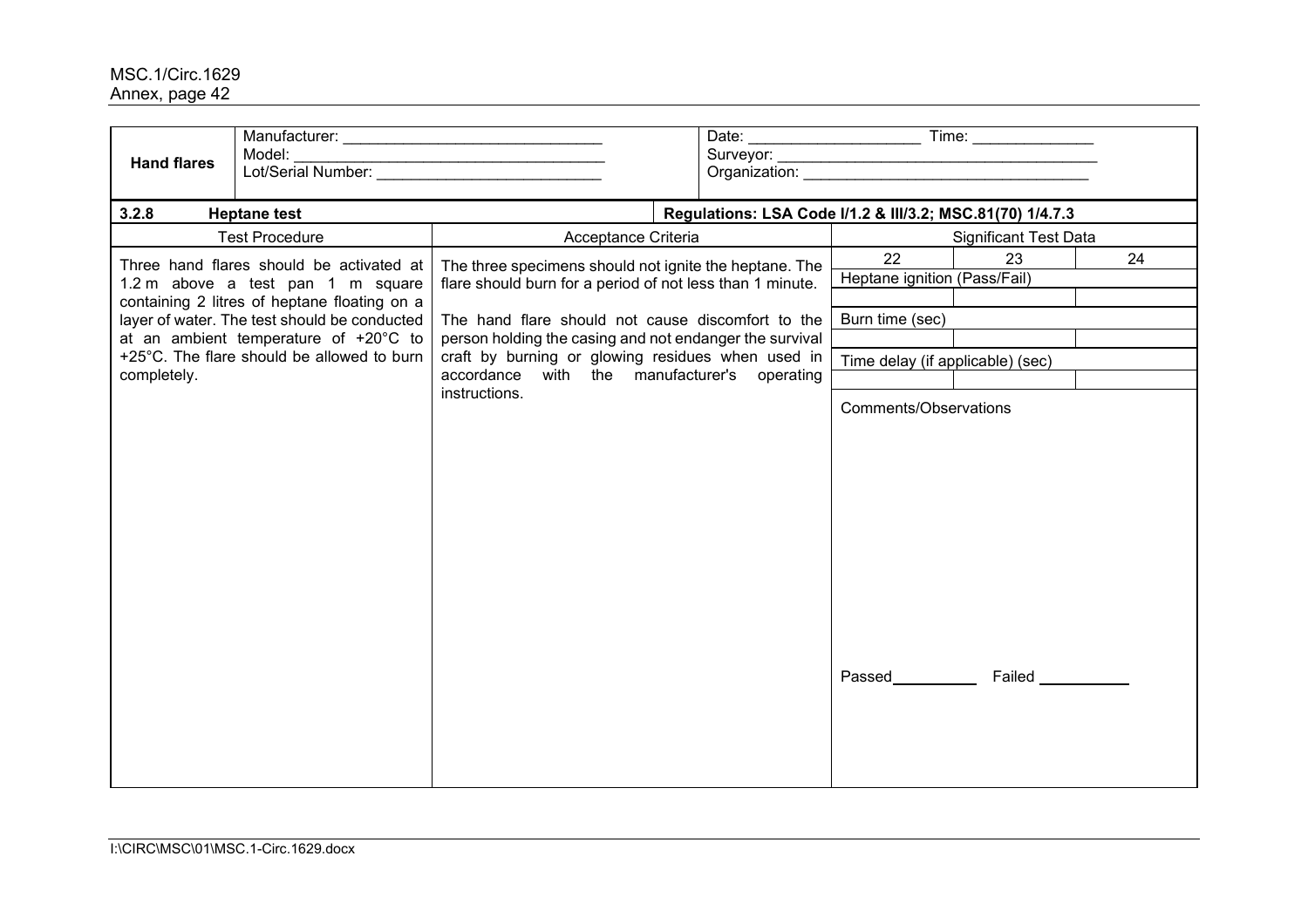| <b>Hand flares</b>                                                                                                     | Model:   |                                                                                                                                                                                                                                                                                                                                                                                                                                                                                                                                                                                                                                                                        |                                                             |                                                                                                                                                                                                                                                                                                                                                                      |  |  |  |  |  |
|------------------------------------------------------------------------------------------------------------------------|----------|------------------------------------------------------------------------------------------------------------------------------------------------------------------------------------------------------------------------------------------------------------------------------------------------------------------------------------------------------------------------------------------------------------------------------------------------------------------------------------------------------------------------------------------------------------------------------------------------------------------------------------------------------------------------|-------------------------------------------------------------|----------------------------------------------------------------------------------------------------------------------------------------------------------------------------------------------------------------------------------------------------------------------------------------------------------------------------------------------------------------------|--|--|--|--|--|
| 3.2.9                                                                                                                  |          | <b>Luminous intensity test</b>                                                                                                                                                                                                                                                                                                                                                                                                                                                                                                                                                                                                                                         | Regulations: LSA Code I/1.2 & III/3.2.2; MSC.81(70) 1/4.7.2 |                                                                                                                                                                                                                                                                                                                                                                      |  |  |  |  |  |
| <b>Test Procedure</b>                                                                                                  |          | Acceptance Criteria                                                                                                                                                                                                                                                                                                                                                                                                                                                                                                                                                                                                                                                    | <b>Significant Test Data</b>                                |                                                                                                                                                                                                                                                                                                                                                                      |  |  |  |  |  |
| Laboratory testing of the<br>flare should establish that<br>it will burn with the<br>required<br>intensity and colour. | luminous | Laboratory testing of the flare material should establish:<br>.1 that it will burn with an average luminous intensity of at least<br>15,000 cd for a period of not less than 1 minute, at<br>temperatures from -30°C to +65°C; and<br>.2 that the colour of the flame is vivid red with CIE coordinates<br>$x = 0.61$ to 0.69 and $y = 0.3$ to 0.39, or computed from these<br>coordinates: a wavelength of 608 + 11 nm.<br>The testing laboratory report should confirm that the average<br>luminous intensity of the flare is at least 15,000 Cd.<br>The measured chromaticity coordinates should be within the<br>boundaries of the area of the diagram as per CIE. |                                                             | Report acceptable (Yes/No): Report acceptable (Yes/No):<br>Luminous intensity levels at -30°C<br><b>KCd</b><br>Burning time of Flare________sec<br>Luminous intensity levels at +20°C_________<br><b>KCd</b><br>Burning time of Flare Sec<br>Luminous intensity levels at $+65^{\circ}$ C KCd<br>Burning time of Flare sec<br>Comments/Observations<br>Passed Failed |  |  |  |  |  |
|                                                                                                                        |          |                                                                                                                                                                                                                                                                                                                                                                                                                                                                                                                                                                                                                                                                        |                                                             |                                                                                                                                                                                                                                                                                                                                                                      |  |  |  |  |  |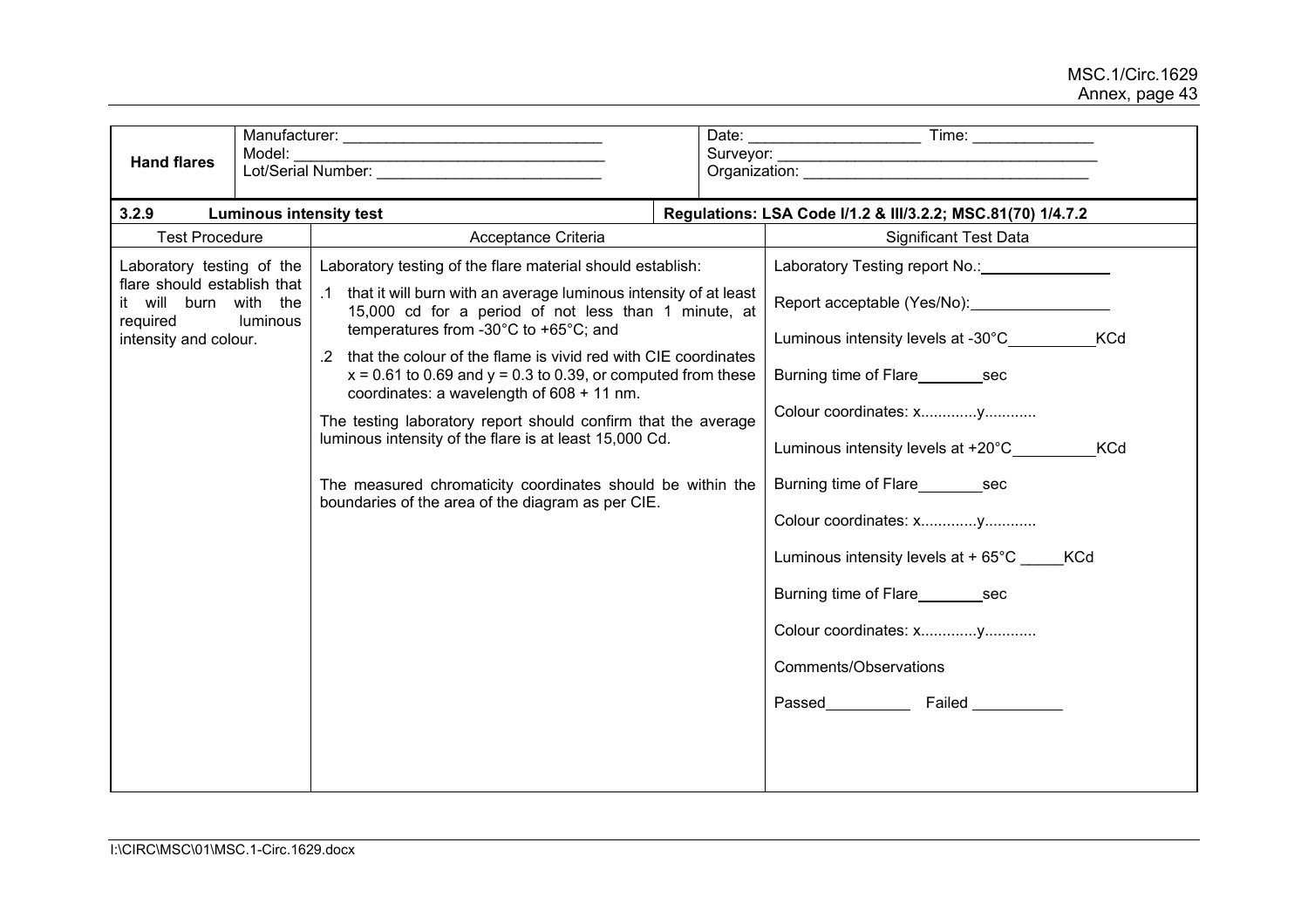| Model:<br><b>Hand flares</b>                                                                                                                                                                                                                                                                                                           | Lot/Serial Number:                                                                                                                                        |                                                         |    |                                |                              |    |  |  |  |  |  |  |
|----------------------------------------------------------------------------------------------------------------------------------------------------------------------------------------------------------------------------------------------------------------------------------------------------------------------------------------|-----------------------------------------------------------------------------------------------------------------------------------------------------------|---------------------------------------------------------|----|--------------------------------|------------------------------|----|--|--|--|--|--|--|
| 3.2.10<br>Liferaft drop test                                                                                                                                                                                                                                                                                                           |                                                                                                                                                           | Regulations: LSA Code 1.2 & 4.1.1.2, MSC.81(70) I/5.1.2 |    |                                |                              |    |  |  |  |  |  |  |
| <b>Test Procedure</b>                                                                                                                                                                                                                                                                                                                  | Acceptance Criteria                                                                                                                                       |                                                         |    |                                | <b>Significant Test Data</b> |    |  |  |  |  |  |  |
| The liferaft in the operationally packed                                                                                                                                                                                                                                                                                               | Damage to any item of equipment is acceptable subject to the                                                                                              |                                                         | 25 | 26                             | 27                           | 28 |  |  |  |  |  |  |
| condition should be suspended and then<br>dropped from a height of 18 m into the water.                                                                                                                                                                                                                                                | administration being satisfied that the operational efficiency has<br>not been impaired.                                                                  |                                                         |    | Condition of units (Pass/Fail) |                              |    |  |  |  |  |  |  |
| If the liferaft is to be stowed at a height<br>greater than 18 m above the waterline in the<br>lightest seagoing condition, it should be<br>dropped from the height at which it is to be<br>stowed.<br>Note: This test sheet should be completed by<br>the liferaft manufacturer. Reference should<br>be made to the test sheet 4.2.4. | After the test, each hand flare should show no sign of damage<br>such as shrinking, cracking, swelling, dissolution or change of<br>mechanical qualities. |                                                         |    | Comments/Observations          |                              |    |  |  |  |  |  |  |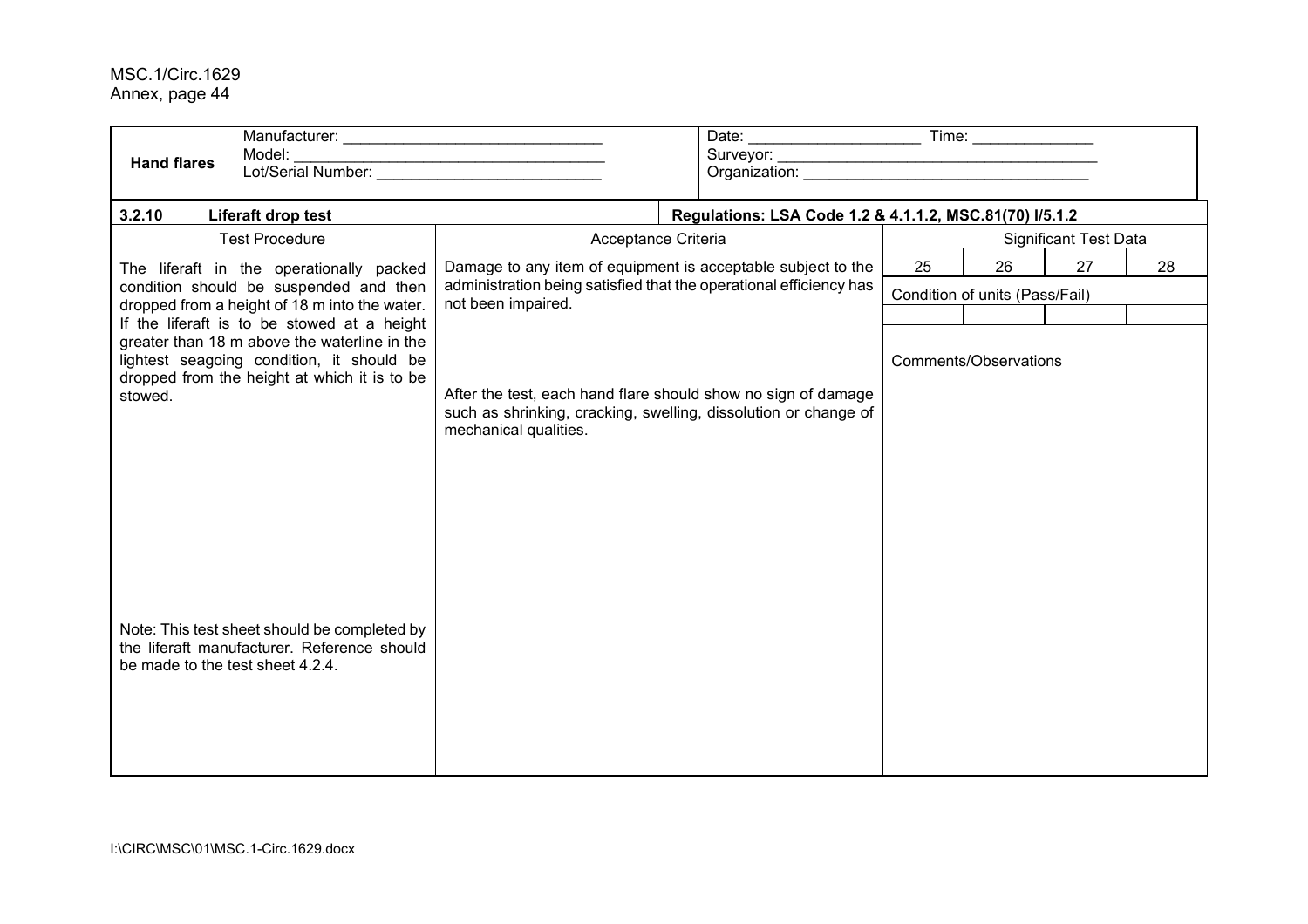| <b>Hand flares</b>                      | Model:<br>Lot/Serial Number:                                                                                                                                                                                    |                                                                                                                                   |  |                                                                                                                    |  |  |  |  |  |
|-----------------------------------------|-----------------------------------------------------------------------------------------------------------------------------------------------------------------------------------------------------------------|-----------------------------------------------------------------------------------------------------------------------------------|--|--------------------------------------------------------------------------------------------------------------------|--|--|--|--|--|
| 3.2.11                                  | <b>Safety inspection</b>                                                                                                                                                                                        | Regulations: LSA Code I/1.2 & III/3.2; MSC.81(70) 1/4.5                                                                           |  |                                                                                                                    |  |  |  |  |  |
|                                         | <b>Test Procedure</b>                                                                                                                                                                                           | Acceptance Criteria                                                                                                               |  | <b>Significant Test Data</b>                                                                                       |  |  |  |  |  |
| that the hand flare:                    | It should be established by visual inspection                                                                                                                                                                   |                                                                                                                                   |  |                                                                                                                    |  |  |  |  |  |
| by day or night;                        | .1 is indelibly marked with clear and precise<br>instructions on how it should be operated<br>and that the danger end can be identified                                                                         | Clear and precise operating instructions are<br>marked on the hand flare and the hand flare<br>clearly identifies the danger end. |  | Markings and identification of ends acceptable<br>Passed Failed<br>Time delay if operated from the top_________sec |  |  |  |  |  |
|                                         | .2 can, if hand operated, be operated from<br>the bottom (safe end) or that it contains<br>an operational safety delay of 2 seconds;                                                                            | If operated from the top the time delay is not to be<br>less than 2 s.                                                            |  | Operation of specimen when wet, cold and gloved<br>hands.                                                          |  |  |  |  |  |
|                                         | .3 has a simple and integral means of<br>ignition which requires the minimum of<br>preparation and can be readily operated<br>in adverse conditions without external aid<br>and with wet, cold or gloved hands; | It has a simple and integral means of ignition<br>and can be operated by cold, wet and gloved<br>hands.                           |  | Passed Failed<br>Water resistant without the use of envelopes or adhesive<br>tape.                                 |  |  |  |  |  |
| properties; and<br>determining its age. | .4 does not depend on adhesive tapes or<br>plastic envelopes for its water-resistant<br>.5 can be indelibly marked with means of                                                                                | Adhesive tapes or plastic envelopes are not<br>used to maintain water-resistant properties.                                       |  | Hand flare indelible date stamped.                                                                                 |  |  |  |  |  |
|                                         |                                                                                                                                                                                                                 | Date of manufacturing and date of expiry<br>indelible printed on the outside.                                                     |  | Comments/Observations                                                                                              |  |  |  |  |  |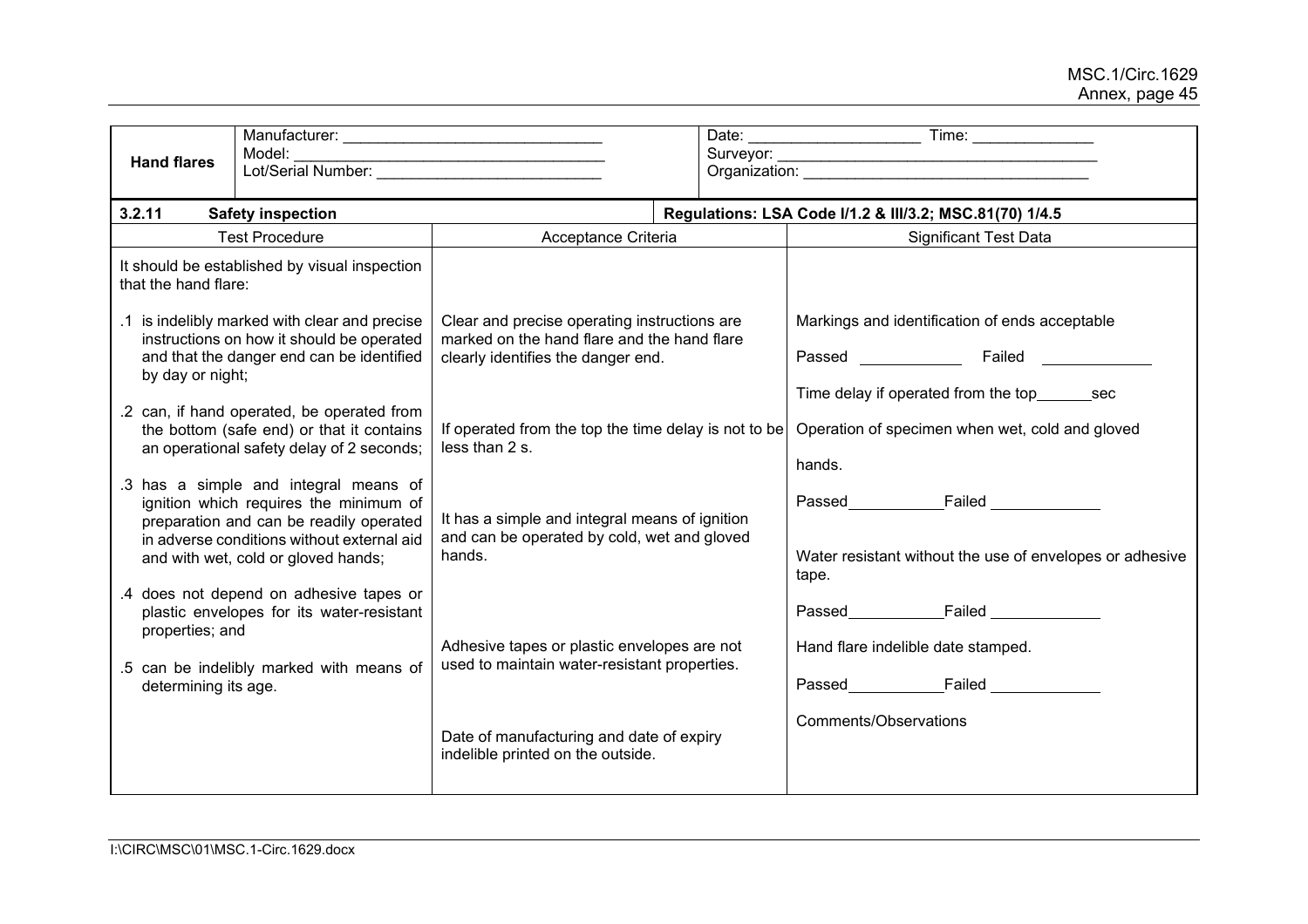# **3.3 BUOYANT SMOKE SIGNALS**

#### **EVALUATION AND TEST REPORT**

- 3.3.1 Submitted drawings, reports and documents
	- 3.3.1.1 Quality assurance<br>3.3.1.2 Visual inspection
	- 3.3.1.2 Visual inspection
	- General data and specifications
- 3.3.2 Temperature cycling test
- 3.3.3 Low temperature conditioning test
- 3.3.4 High temperature conditioning test
- 3.3.5 Ambient temperature conditioning test
- 3.3.6 Humidity conditioning test
- 3.3.7 Water and corrosion resistance test
	- 3.3.7.1 1 metre immersion for 24 hours test<br>3.3.7.2 100 mm immersion for 5 min test
	- 3.3.7.2 100 mm immersion for 5 min test<br>3.3.7.3 Salt spray test
	- Salt spray test
- 3.3.8 Handling safety
	- 3.3.8.1 2 m drop test
	- 3.3.8.2 Immersion suit glove test
- 3.3.9 Heptane test
- 3.3.10 Laboratory smoke obscuration test
- 3.3.11 Wave test
- 3.3.12 Liferaft drop test
- 3.3.13 Safety inspection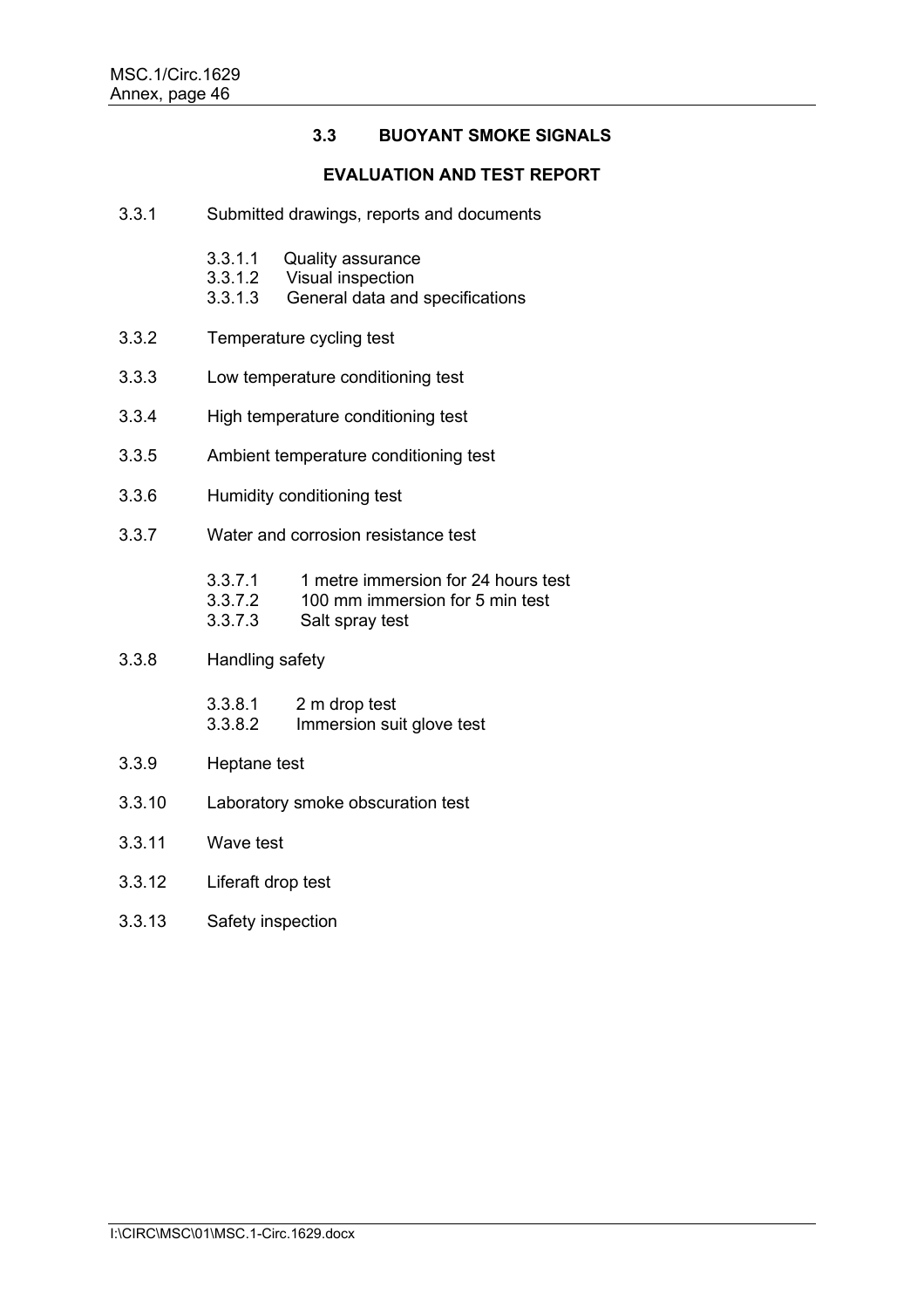# **3.3 BUOYANT SMOKE SIGNALS**

# **EVALUATION AND TEST REPORT**

| <b>Manufacturer</b>           |  |
|-------------------------------|--|
| <b>Type/Model</b>             |  |
| <b>Date of Approval</b>       |  |
| <b>Place</b>                  |  |
| <b>Name Surveyor printed</b>  |  |
| <b>Signature</b>              |  |
| <b>Approving Organization</b> |  |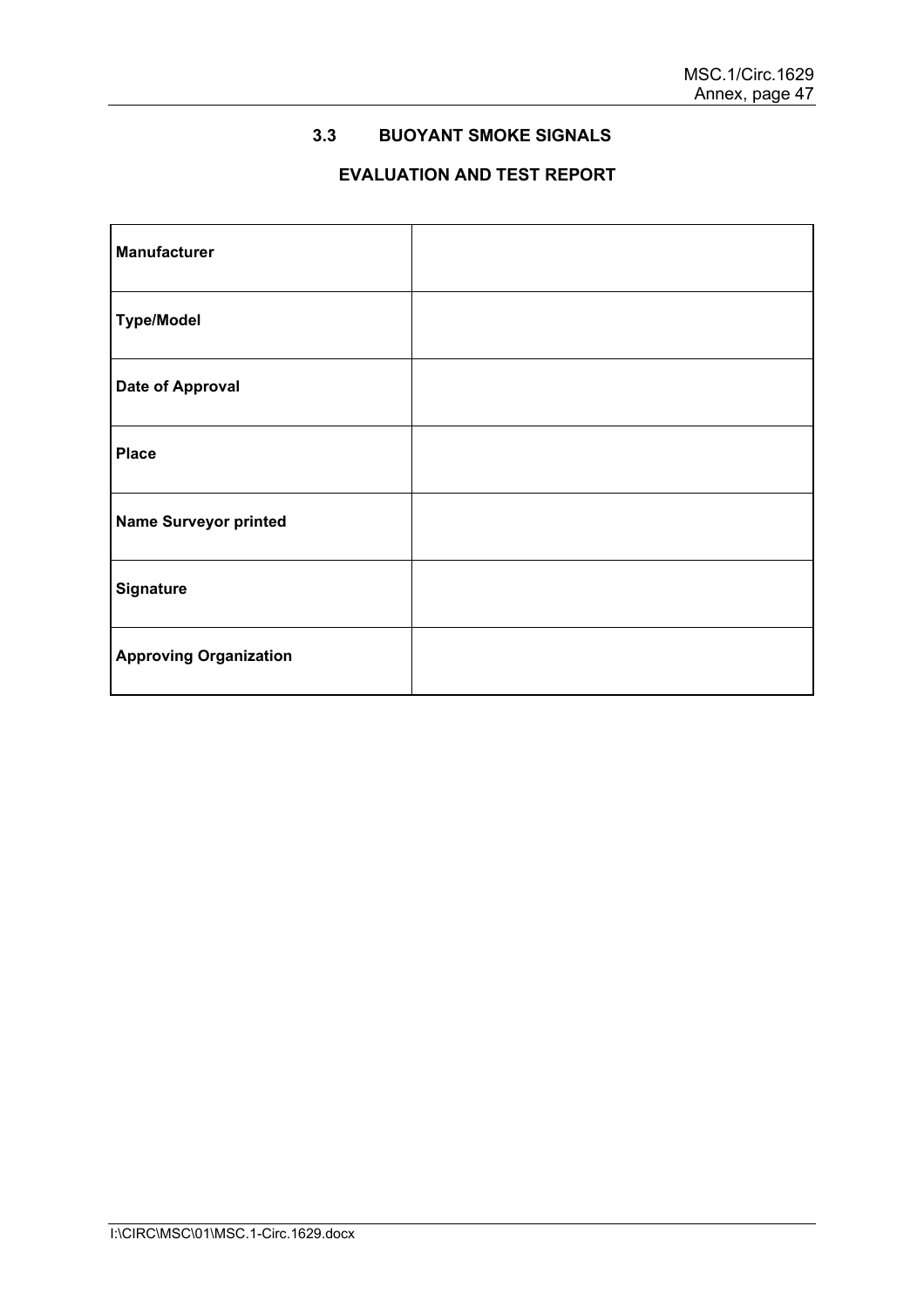| <b>Buoyant smoke signals</b> | Model:                                    |                                        |  |               |
|------------------------------|-------------------------------------------|----------------------------------------|--|---------------|
| 3.3.1                        | Submitted drawings, reports and documents |                                        |  |               |
|                              | <b>Status</b>                             |                                        |  |               |
| Drawing No.                  | <b>Revision No. &amp; date</b>            | <b>Title of drawing</b>                |  |               |
|                              |                                           |                                        |  |               |
|                              |                                           |                                        |  |               |
|                              |                                           |                                        |  |               |
|                              |                                           |                                        |  |               |
|                              |                                           |                                        |  |               |
|                              |                                           |                                        |  |               |
|                              |                                           |                                        |  |               |
|                              |                                           |                                        |  |               |
|                              |                                           | <b>Submitted reports and documents</b> |  | <b>Status</b> |
| <b>Report/Document No.</b>   | Revision No. & date                       | Title of report/document               |  |               |
|                              |                                           | Maintenance Manual -                   |  |               |
|                              |                                           | <b>Operations Manual -</b>             |  |               |
|                              |                                           |                                        |  |               |
|                              |                                           |                                        |  |               |
|                              |                                           |                                        |  |               |
|                              |                                           |                                        |  |               |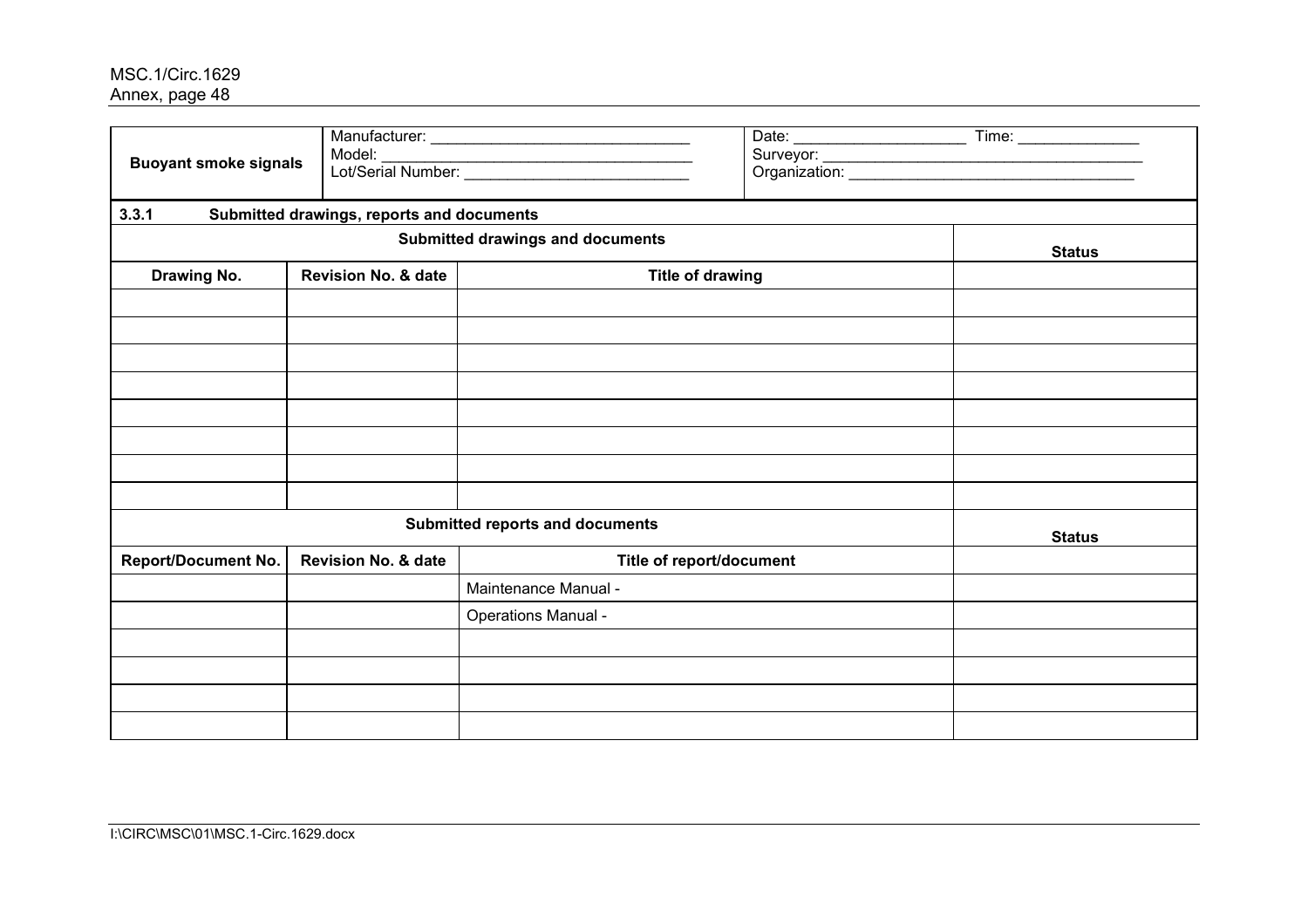| <b>Buoyant smoke signals</b>        | Model:                                                                                                                                                                                                                                                                                                                                                                                                                                                                                           |                                                                                |                                    |  |  |  |  |  |
|-------------------------------------|--------------------------------------------------------------------------------------------------------------------------------------------------------------------------------------------------------------------------------------------------------------------------------------------------------------------------------------------------------------------------------------------------------------------------------------------------------------------------------------------------|--------------------------------------------------------------------------------|------------------------------------|--|--|--|--|--|
| 3.3.1.1<br><b>Quality assurance</b> |                                                                                                                                                                                                                                                                                                                                                                                                                                                                                                  |                                                                                | Regulations: MSC.81(70) 2/1.1, 1.2 |  |  |  |  |  |
|                                     | Except where all appliances of a particular type are required by chapter III of the<br>International Convention for the Safety of Life at Sea, 1974, as amended, or the<br>International Life-Saving Appliance (LSA) Code to be inspected, representatives<br>of the Administration should make random inspections of manufacturers to<br>ensure that the quality of life-saving appliances and materials used comply with<br>the specification of the approved prototype life-saving appliance. | <b>Quality Assurance Standard Used:</b><br><b>Quality Assurance Procedure:</b> |                                    |  |  |  |  |  |
|                                     |                                                                                                                                                                                                                                                                                                                                                                                                                                                                                                  |                                                                                | <b>Quality Assurance Manual:</b>   |  |  |  |  |  |
| Administration's instructions.      | Manufacturers should be required to institute a quality control procedure to<br>ensure that life-saving appliances are produced to the same standard as the<br>prototype life-saving appliance approved by the Administration and to keep<br>records of any production tests carried out in accordance with the                                                                                                                                                                                  | Description of System:                                                         |                                    |  |  |  |  |  |
|                                     |                                                                                                                                                                                                                                                                                                                                                                                                                                                                                                  | <b>Quality Assurance System</b>                                                |                                    |  |  |  |  |  |
|                                     |                                                                                                                                                                                                                                                                                                                                                                                                                                                                                                  |                                                                                | acceptable Yes/No                  |  |  |  |  |  |
|                                     |                                                                                                                                                                                                                                                                                                                                                                                                                                                                                                  | Comments/Observations                                                          |                                    |  |  |  |  |  |
|                                     |                                                                                                                                                                                                                                                                                                                                                                                                                                                                                                  |                                                                                |                                    |  |  |  |  |  |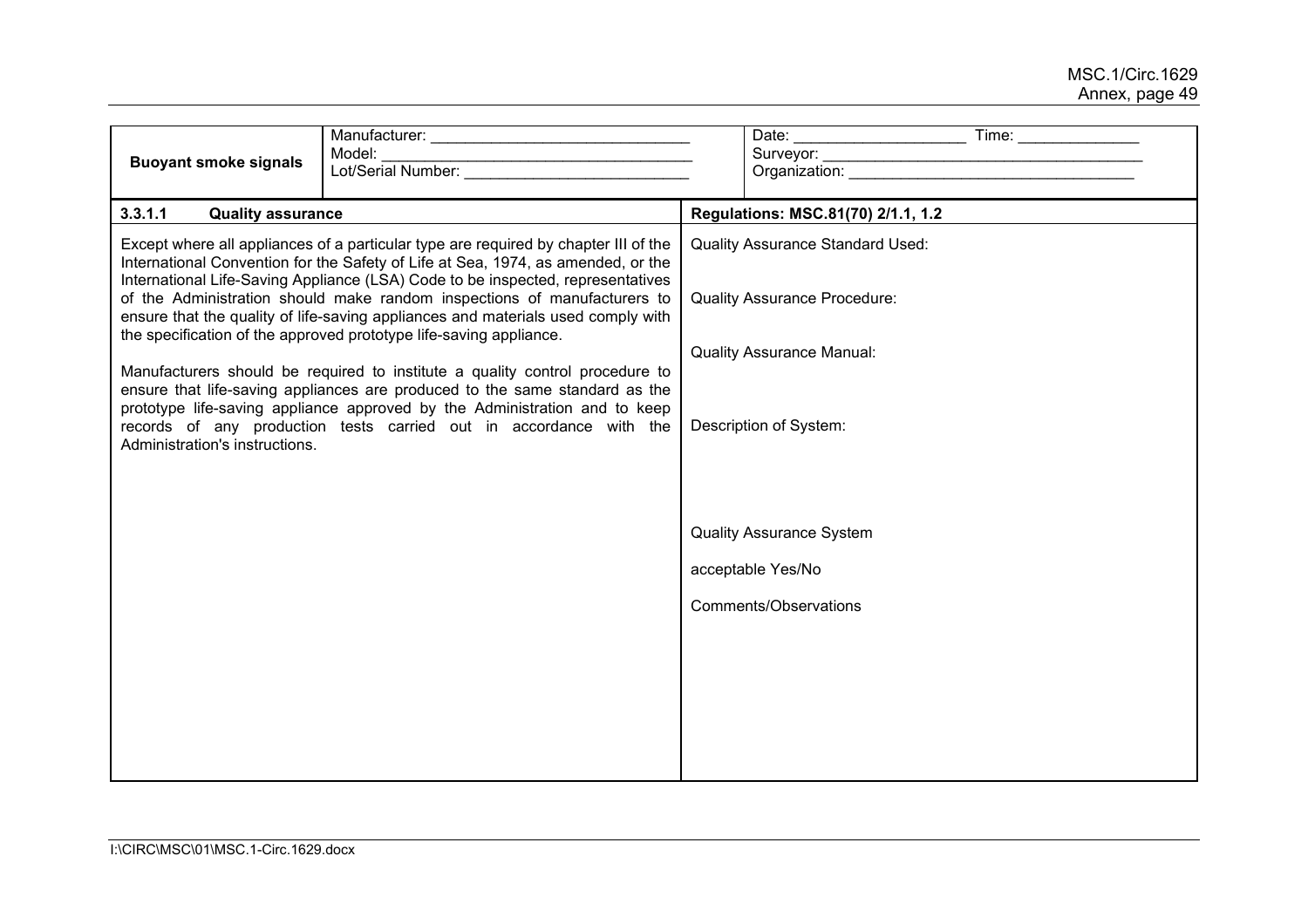| <b>Buoyant smoke signals</b> | Model:                                                                                                                                                                                             |                                                              | Organization: New York Changes and Changes and Changes and Changes and Changes and Changes and Changes and Changes and Changes and Changes and Changes and Changes and Changes and Changes and Changes and Changes and Changes |                                                    |  |  |  |
|------------------------------|----------------------------------------------------------------------------------------------------------------------------------------------------------------------------------------------------|--------------------------------------------------------------|--------------------------------------------------------------------------------------------------------------------------------------------------------------------------------------------------------------------------------|----------------------------------------------------|--|--|--|
| 3.3.1.2 Visual inspection    |                                                                                                                                                                                                    |                                                              | Regulations: LSA Code I/1.2.2, 1.2.3 & III/3.3                                                                                                                                                                                 |                                                    |  |  |  |
| <b>Test Procedure</b>        | Acceptance Criteria                                                                                                                                                                                |                                                              | <b>Significant Test Data</b>                                                                                                                                                                                                   |                                                    |  |  |  |
| Visual examination:          | <b>Buoyant Smoke Signals should:</b>                                                                                                                                                               |                                                              |                                                                                                                                                                                                                                |                                                    |  |  |  |
| Approval markings            | .1 be clearly marked with approval information including the<br>Administration which approved it, date of manufacture and<br>expiry and operational restrictions, markings are to be<br>indelible; |                                                              | Passed Passed                                                                                                                                                                                                                  | <b>Failed Example 19</b>                           |  |  |  |
| Operating instructions       | .2 be provided with brief instructions or diagrams clearly<br>illustrating the use of the buoyant smoke signal printed on<br>the casing;                                                           |                                                              | <b>Passed Example 2016</b><br>Passed <b>Exercise Service Service Service</b>                                                                                                                                                   | Failed _______________<br><b>Failed Example 20</b> |  |  |  |
| Outer casing                 | water-resistant properties;                                                                                                                                                                        | .3 not depend on adhesive tapes or plastic envelopes for its |                                                                                                                                                                                                                                |                                                    |  |  |  |
| Comfort                      | .4 be so designed not to ignite explosively when used in<br>accordance with the manufacturers' operating<br>instructions;                                                                          |                                                              |                                                                                                                                                                                                                                | <b>Failed Example 19</b>                           |  |  |  |
| Operation                    | .5 be so constructed that the end from which the smoke is<br>emitted can be positively identified by day or night, it<br>should not emit flame during the entire emission time or be               |                                                              |                                                                                                                                                                                                                                | <b>Failed Example 1</b>                            |  |  |  |
|                              | swamped in a seaway; and                                                                                                                                                                           |                                                              | Passed ________________                                                                                                                                                                                                        |                                                    |  |  |  |
| Ignition System              | .6 has a simple means of ignition which requires the<br>minimum of preparation.                                                                                                                    |                                                              | <b>Passed Exercise 2020</b>                                                                                                                                                                                                    | <b>Failed Example 19</b>                           |  |  |  |
| Life of Smoke Signal         | The Administration should determine the period of acceptability<br>of the unit which are subject to deterioration with age.                                                                        |                                                              | Comments/Observations                                                                                                                                                                                                          |                                                    |  |  |  |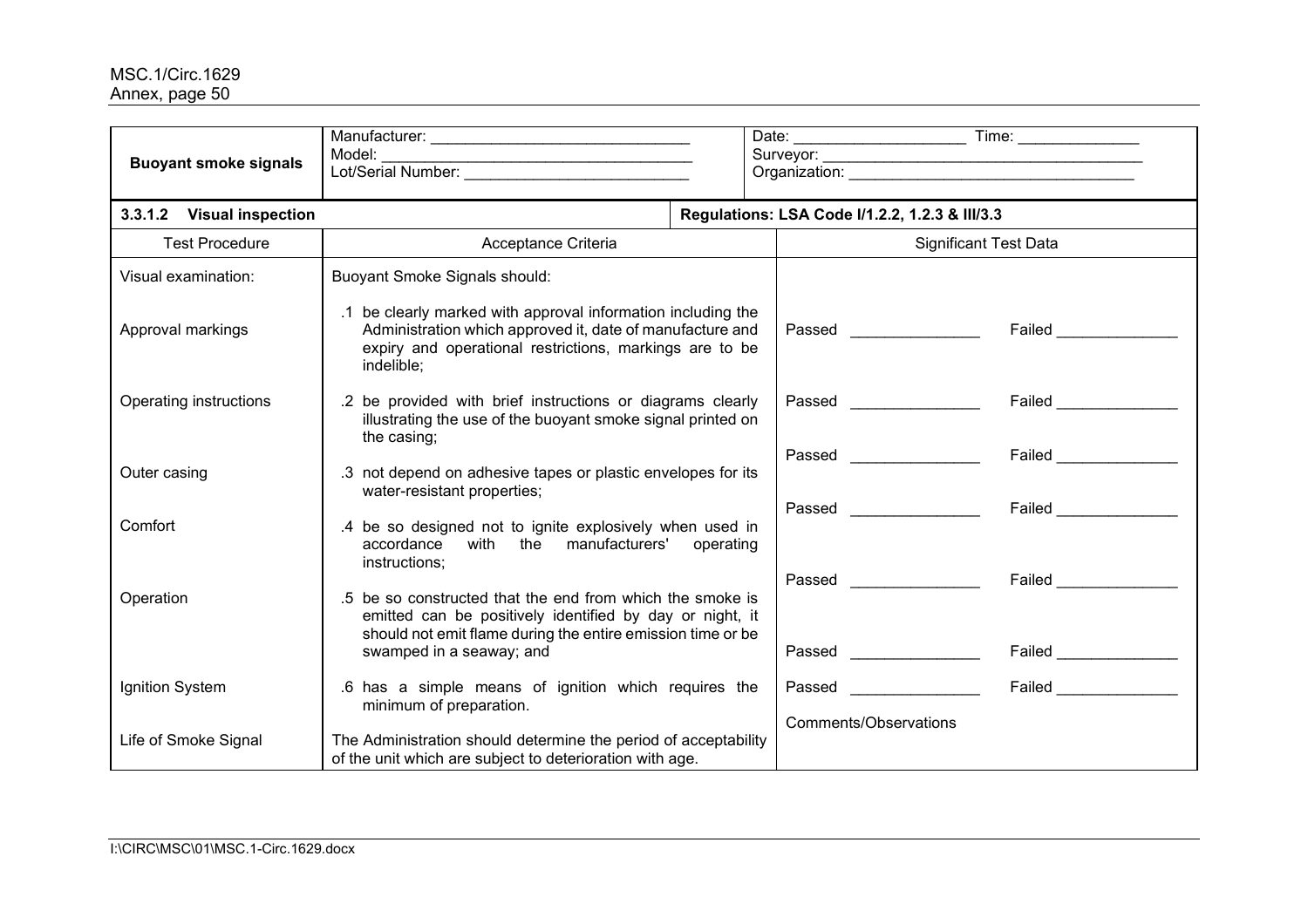| <b>Buoyant smoke signals</b>                                                                                                                                                                    | Model:                                 |                                                                                                                                                                                        |  |                                                                                                                                                           |  |  |  |  |
|-------------------------------------------------------------------------------------------------------------------------------------------------------------------------------------------------|----------------------------------------|----------------------------------------------------------------------------------------------------------------------------------------------------------------------------------------|--|-----------------------------------------------------------------------------------------------------------------------------------------------------------|--|--|--|--|
| 3.3.1.3                                                                                                                                                                                         | <b>General data and specifications</b> |                                                                                                                                                                                        |  | Regulations: LSA Code 1.2; MSC.81(70) 1/4.5                                                                                                               |  |  |  |  |
| <b>General Information</b>                                                                                                                                                                      |                                        | <b>Dimensions</b>                                                                                                                                                                      |  | Weight                                                                                                                                                    |  |  |  |  |
| <b>Construction Material:</b><br>Casing: _____________________<br>Top cover (if applicable):<br>Bottom cover (if applicable):<br>Method of Ignition<br>Operational Safety Delay (if applicable) |                                        | Dimensions:<br>Length of Casing: <u>____________________________</u><br>Diameter of Casing: National Processors Casing Contract Casing Contract Contract Contract Contract Contract Co |  | Design Weight: ________________________<br>Weight as Tested: _____________________<br>Weight of smoke-generating Material ______<br>Comments/Observations |  |  |  |  |
| Acceptable life of the item                                                                                                                                                                     | yrs                                    |                                                                                                                                                                                        |  |                                                                                                                                                           |  |  |  |  |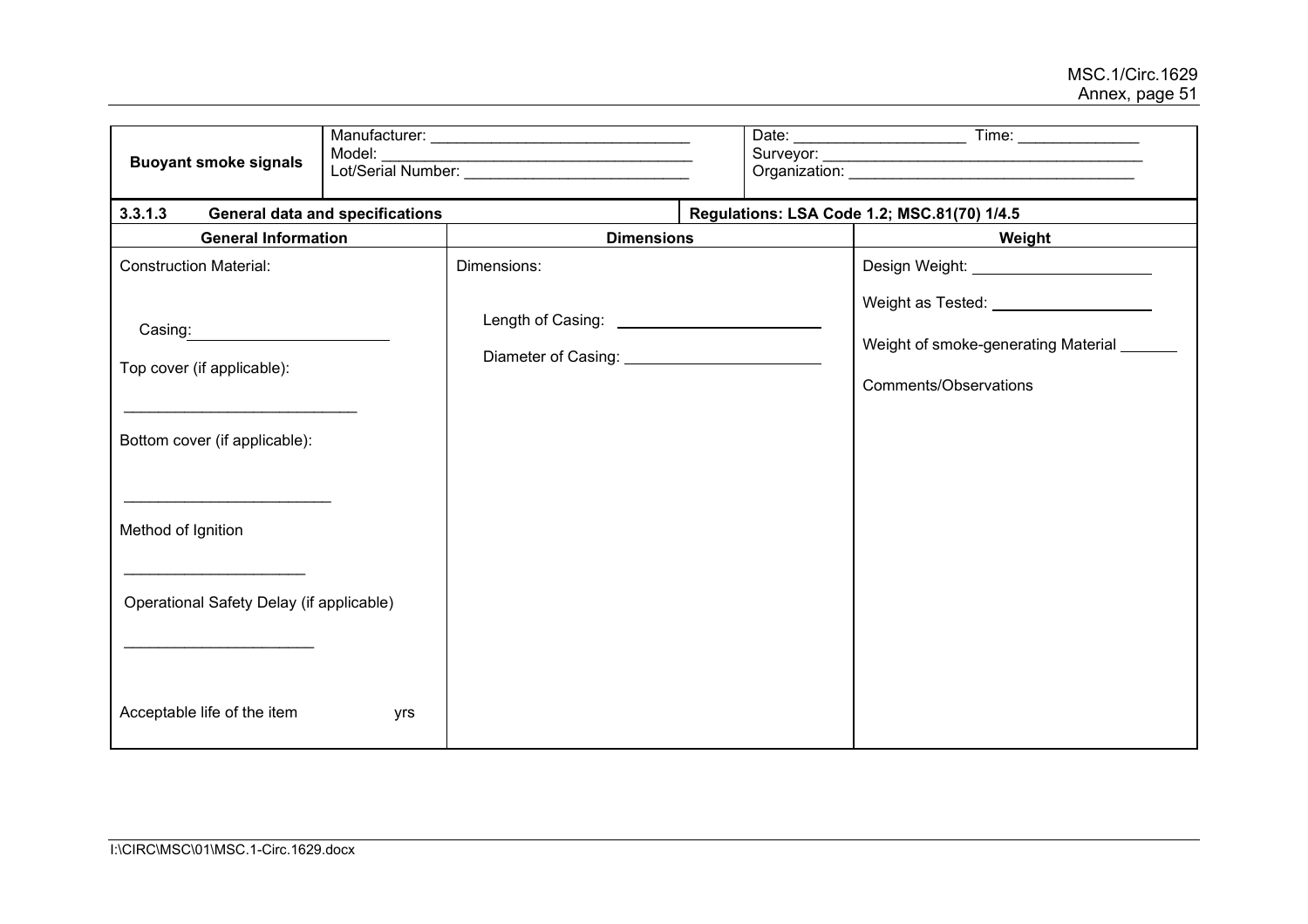| <b>Buoyant smoke signals</b>                                | Model: |              |       |       |              |                        |              |              |           |       |                   |                |
|-------------------------------------------------------------|--------|--------------|-------|-------|--------------|------------------------|--------------|--------------|-----------|-------|-------------------|----------------|
| <b>TEST ITEMS</b><br><b>CONDITIONING</b><br><b>SEQUENCE</b> |        |              |       |       |              | <b>SPECIMEN NUMBER</b> |              |              |           |       | <b>REFERENCES</b> | <b>REMARKS</b> |
| Specimen No. ->                                             |        | $1 - 3$      | $4-6$ | $7-9$ | $10 - 12$    | $13 - 15$              | $16 - 18$    | 19-21        | $22 - 24$ | 25-27 | MSC81(70)         |                |
| Measuring dimensions and mass                               |        | $\mathsf{A}$ | A     | A     | A            | $\mathsf{A}$           | $\mathsf{A}$ | $\mathsf{A}$ | A         | A     |                   |                |
| Temperature cycling test (3.3.2)                            |        | B            | B     | B     |              |                        |              |              |           |       | 4.8.1             |                |
| Low temperature conditioning<br>(3.3.3)                     |        | $\mathsf{C}$ |       |       |              |                        |              |              |           |       | 4.8.1             |                |
| High temperature conditioning                               |        |              | C     |       |              |                        |              |              |           |       | 4.8.1             |                |
| (3.3.4)                                                     |        |              |       |       |              |                        |              |              |           |       |                   |                |
| Ambient temperature<br>conditioning. (3.3.5)                |        |              |       | C     |              |                        |              |              |           |       | 4.8.1             |                |
| Humidity conditioning (3.3.6)                               |        |              |       |       | $\mathsf{C}$ |                        |              |              |           |       | 4.2.4             |                |
| 1 metre immersion for 24 hours<br>(3.2.7.1)                 |        |              |       |       |              | $\mathsf{C}$           |              |              |           |       | 4.3.1             |                |
| 100 mm for 5 minutes (3.2.7.2)                              |        |              |       |       |              |                        | C            |              |           |       | 4.3.2             |                |
| Salt water spray (3.2.7.3)                                  |        |              |       |       |              |                        |              | $\mathsf{C}$ |           |       | 4.3.3             |                |
| 2 m Drop Test (3.3.8.1)                                     |        |              |       |       |              |                        |              |              | C         |       | 4.4.1             |                |
| Safety inspection (3.3.13)                                  |        | D            | D     | D     | D            | D                      | D            | D            | D         |       | 4.5               |                |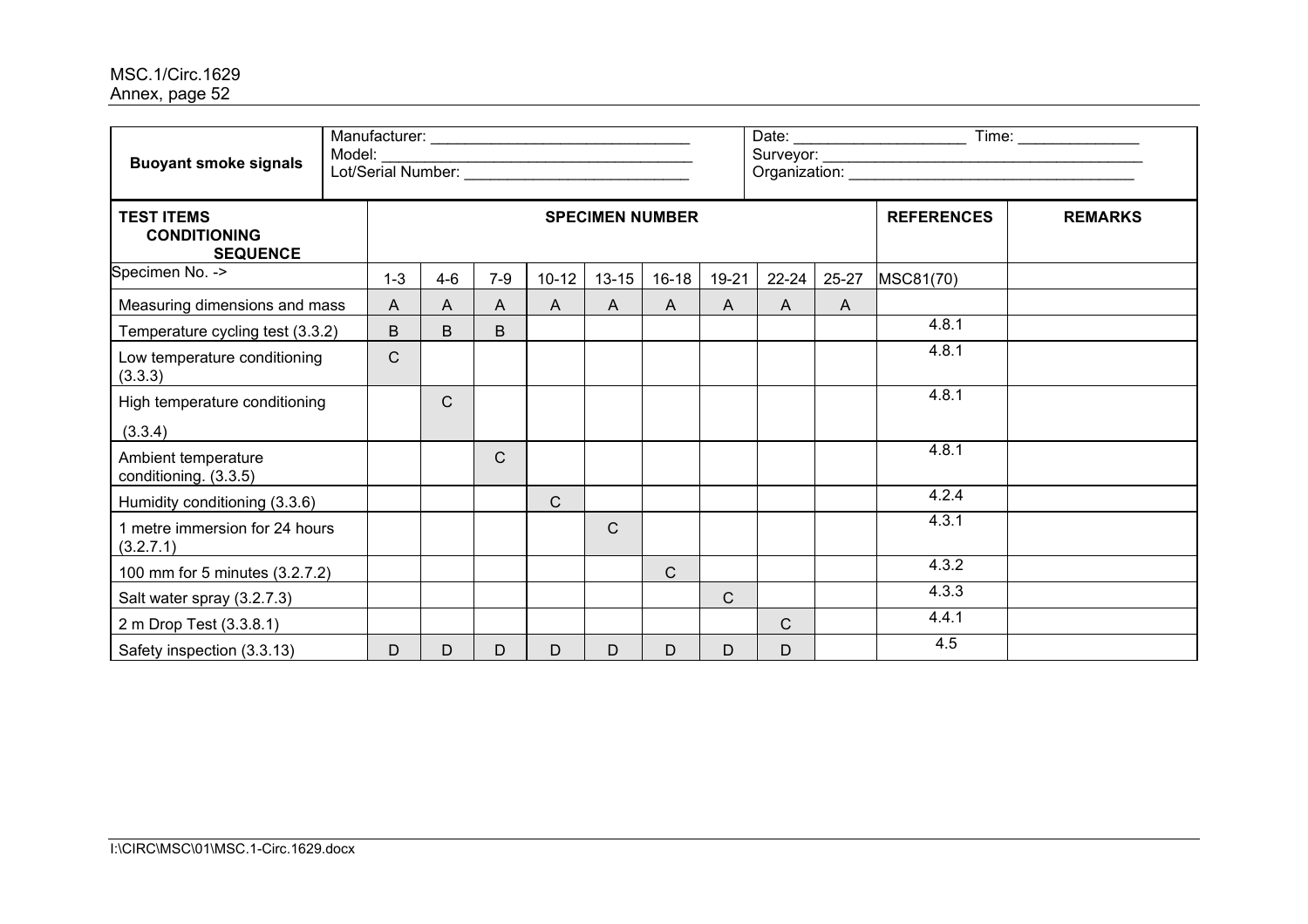| <b>Buoyant smoke signals</b>                             | Model:<br>Lot/Serial Number: |         |       |           |           |           |       | Date: __________________________<br>Organization: William Communication Communication Communication Communication Communication Communication |           |                                           |                                                                                                                                                                      |
|----------------------------------------------------------|------------------------------|---------|-------|-----------|-----------|-----------|-------|-----------------------------------------------------------------------------------------------------------------------------------------------|-----------|-------------------------------------------|----------------------------------------------------------------------------------------------------------------------------------------------------------------------|
| Specimen No. ->                                          | $1 - 3$                      | $4 - 6$ | $7-9$ | $10 - 12$ | $13 - 15$ | $16 - 18$ | 19-21 | $22 - 24$                                                                                                                                     | $25 - 26$ | References                                | Remarks                                                                                                                                                              |
| Operation at ambient temperature                         |                              |         | E     |           | E         | E         | E     | E                                                                                                                                             |           | 4.3.1, 4.3.2,<br>4.3.3 &<br>4.4.1, 4.8.1  |                                                                                                                                                                      |
| Operate at conditioning<br>Temperature                   | E                            | E       |       | E         |           |           |       |                                                                                                                                               |           | 4.2.44.8.1                                |                                                                                                                                                                      |
| Operational test using immersion<br>suit glove (3.3.8.2) |                              |         |       |           |           |           | F     |                                                                                                                                               |           | 4.4.2                                     |                                                                                                                                                                      |
| Heptane test (3.3.9)                                     |                              |         |       |           |           |           |       | F                                                                                                                                             |           | 4.8.2                                     |                                                                                                                                                                      |
| Smoke material test Smoke<br>obscuration (3.3.10)        |                              |         |       |           |           |           |       |                                                                                                                                               |           | 4.8.3                                     | Additional smoke signals may<br>submitted<br>be<br>to<br>an<br>independent<br>laboratory<br>acceptable<br>to<br>the<br>Administration<br>and<br>report<br>submitted. |
| Wave height test (3.3.11)                                |                              |         |       | G         |           |           |       |                                                                                                                                               |           | 4.8.4                                     |                                                                                                                                                                      |
| Smoke emission time: 3 min<br>minimum, Smoke colour      | H                            | H.      | Н     | H         | H         | H         | H     | Н                                                                                                                                             |           | 4.8.1                                     |                                                                                                                                                                      |
| Drop Test (3.3.12) & (4.2.4)                             |                              |         |       |           |           |           |       |                                                                                                                                               |           | <b>LSA Code</b><br>Chapter IV/<br>4.1.1.2 | The liferaft manufacturer<br>should complete this form.                                                                                                              |

Note: The letters in the above 'boxes' refer to the sequence of testing of each specimen Buoyant Smoke Signal.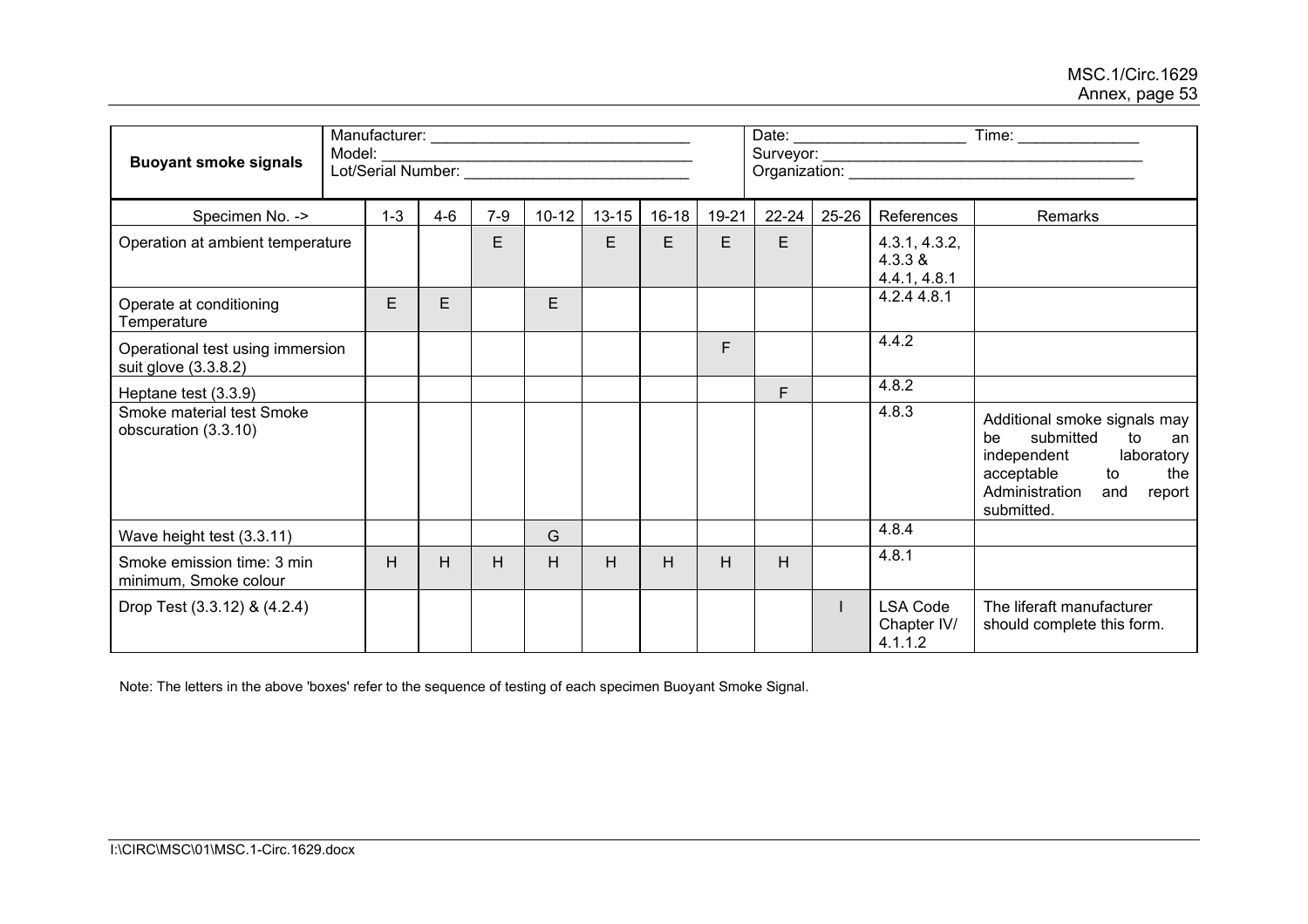| <b>Buoyant smoke signals</b>                                                                                                                                                                   | Model: | Lot/Serial Number:                                    |                       | Organization: New York Changes and Changes and Changes and Changes and Changes and Changes and Changes and Changes and Changes and Changes and Changes and Changes and Changes and Changes and Changes and Changes and Changes |                       |                              |   |  |
|------------------------------------------------------------------------------------------------------------------------------------------------------------------------------------------------|--------|-------------------------------------------------------|-----------------------|--------------------------------------------------------------------------------------------------------------------------------------------------------------------------------------------------------------------------------|-----------------------|------------------------------|---|--|
| 3.3.2<br>Temperature cycling test                                                                                                                                                              |        |                                                       |                       | Regulations: LSA Code I/1.2 & III/3.3; MSC.81(70) 1/1.2.1 & 4.8.1                                                                                                                                                              |                       |                              |   |  |
| <b>Test Procedure</b>                                                                                                                                                                          |        | Acceptance Criteria                                   |                       |                                                                                                                                                                                                                                |                       | <b>Significant Test Data</b> |   |  |
| The 9 specimens of smoke signals should be                                                                                                                                                     |        | After 10 alternating cycles each specimen should no   |                       | $\overline{1}$ $\overline{1}$                                                                                                                                                                                                  | 2                     | 3                            |   |  |
| alternately subjected to surrounding                                                                                                                                                           |        | sign of damage such as shrinking, cracking, swelling, |                       |                                                                                                                                                                                                                                | Condition (Pass/Fail) |                              |   |  |
| temperatures of -30°C and +65°C. These                                                                                                                                                         |        | dissolution or change of mechanical properties and    |                       |                                                                                                                                                                                                                                |                       |                              |   |  |
| alternating cycles need not follow immediately                                                                                                                                                 |        | should function effectively immediately.              |                       | $\overline{4}$                                                                                                                                                                                                                 | 5 <sup>5</sup>        | 6                            |   |  |
| after each other and the following procedure,<br>repeated for a total of 10 cycles, is acceptable:                                                                                             |        |                                                       |                       |                                                                                                                                                                                                                                | Condition (Pass/Fail) |                              |   |  |
|                                                                                                                                                                                                |        |                                                       |                       |                                                                                                                                                                                                                                |                       |                              |   |  |
| .1 an 8 h exposure at a minimum temperature                                                                                                                                                    |        |                                                       |                       |                                                                                                                                                                                                                                |                       |                              |   |  |
| of +65°C to be completed in one day;                                                                                                                                                           |        |                                                       |                       |                                                                                                                                                                                                                                | $\overline{7}$        | 8                            | 9 |  |
| .2 the specimens removed from the warm                                                                                                                                                         |        |                                                       |                       |                                                                                                                                                                                                                                | Condition (Pass/Fail) |                              |   |  |
| chamber that same day and left exposed                                                                                                                                                         |        |                                                       |                       |                                                                                                                                                                                                                                |                       |                              |   |  |
| under ordinary room conditions at a<br>temperature of $20^{\circ}$ C $\pm$ 3°C until the next<br>day;                                                                                          |        |                                                       | Comments/Observations |                                                                                                                                                                                                                                |                       |                              |   |  |
| .3 an 8 h exposure at a maximum temperature<br>of -30°C to be completed the next day; and                                                                                                      |        |                                                       |                       |                                                                                                                                                                                                                                |                       |                              |   |  |
| .4 the specimen removed from the cold<br>chamber that same day and left exposed<br>under ordinary room conditions at a<br>temperature of $20^{\circ}$ C ± $3^{\circ}$ C until the next<br>day. |        |                                                       |                       |                                                                                                                                                                                                                                |                       |                              |   |  |
|                                                                                                                                                                                                |        |                                                       |                       |                                                                                                                                                                                                                                |                       | Passed Failed                |   |  |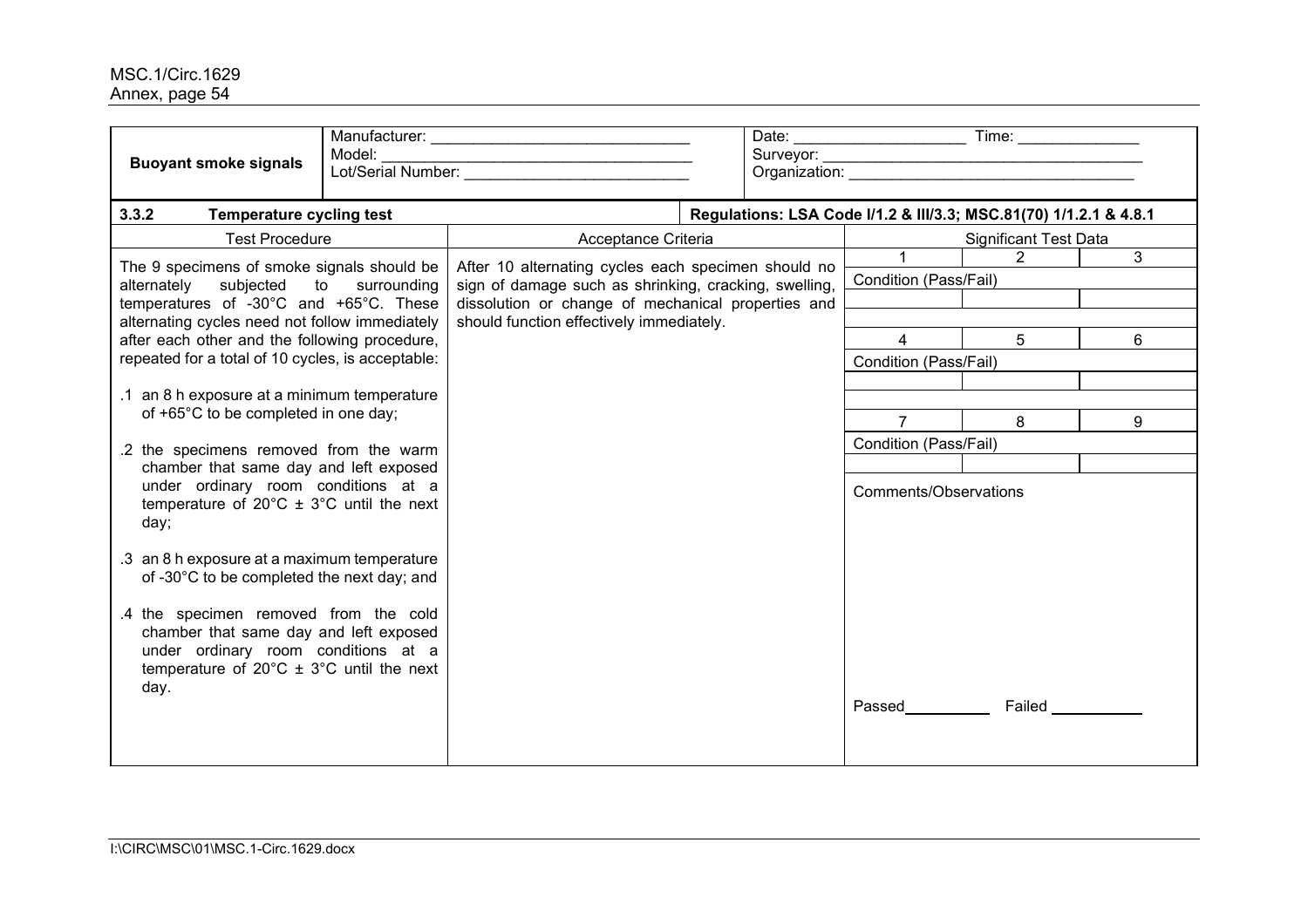| Model:<br><b>Buoyant smoke signals</b>                                                                                                                                                                |  |                                                                                                                                                                                                                                                                         | Organization: <b>Example 2019</b>                |                                  |                                                           |                              |                |
|-------------------------------------------------------------------------------------------------------------------------------------------------------------------------------------------------------|--|-------------------------------------------------------------------------------------------------------------------------------------------------------------------------------------------------------------------------------------------------------------------------|--------------------------------------------------|----------------------------------|-----------------------------------------------------------|------------------------------|----------------|
| 3.3.3<br>Low temperature conditioning test                                                                                                                                                            |  |                                                                                                                                                                                                                                                                         |                                                  |                                  | Regulations: LSA Code I/1.2 & III/3.3; MSC.81(70) 1/4.8.1 |                              |                |
| <b>Test Procedure</b>                                                                                                                                                                                 |  | Acceptance Criteria                                                                                                                                                                                                                                                     |                                                  |                                  |                                                           | <b>Significant Test Data</b> |                |
| Three smoke signals that have undergone<br>temperature cycling should be taken from a<br>stowage temperature of -30°C, be activated<br>and operate in seawater at a temperature<br>of $-1^{\circ}$ C. |  | After conditioning each specimen should no sign<br>of damage such as shrinking, cracking, swelling,<br>dissolution or change of mechanical properties.                                                                                                                  |                                                  |                                  |                                                           | 2                            | 3 <sup>1</sup> |
|                                                                                                                                                                                                       |  |                                                                                                                                                                                                                                                                         |                                                  |                                  | Condition (Pass/Fail)                                     |                              |                |
|                                                                                                                                                                                                       |  |                                                                                                                                                                                                                                                                         |                                                  |                                  |                                                           |                              |                |
|                                                                                                                                                                                                       |  |                                                                                                                                                                                                                                                                         |                                                  |                                  | Smoke emission time (min/sec)                             |                              |                |
|                                                                                                                                                                                                       |  | The 3 specimens of smoke signals should                                                                                                                                                                                                                                 |                                                  |                                  |                                                           |                              |                |
|                                                                                                                                                                                                       |  | function effectively, they should emit smoke of a<br>highly visible colour at a uniform rate for a period<br>of not less than 3 minutes when floating in calm                                                                                                           |                                                  | Smoke colour (Pass/Fail)         |                                                           |                              |                |
|                                                                                                                                                                                                       |  |                                                                                                                                                                                                                                                                         |                                                  | Time delay (if applicable) (sec) |                                                           |                              |                |
|                                                                                                                                                                                                       |  | water.                                                                                                                                                                                                                                                                  |                                                  |                                  |                                                           |                              |                |
|                                                                                                                                                                                                       |  | The buoyant smoke signal should not ignite                                                                                                                                                                                                                              | Smoke emission quality (Continuous/Intermittent) |                                  |                                                           |                              |                |
|                                                                                                                                                                                                       |  | explosively when used in accordance with the<br>manufacturer's operating instructions, nor emit<br>any flame during the entire smoke emission time.                                                                                                                     |                                                  |                                  |                                                           |                              |                |
|                                                                                                                                                                                                       |  |                                                                                                                                                                                                                                                                         |                                                  |                                  | Comments/Observations                                     |                              |                |
|                                                                                                                                                                                                       |  | The colour of the orange smoke should be<br>evaluated by means of visual comparison, in<br>daylight, to a colour comparison chart containing<br>the range of acceptable orange colours. Refer to<br>the acceptance criteria on test form 3.3.10<br>Acceptance Criteria. |                                                  |                                  |                                                           |                              |                |
|                                                                                                                                                                                                       |  |                                                                                                                                                                                                                                                                         |                                                  |                                  | <b>Passed Example 20</b>                                  | Failed __________            |                |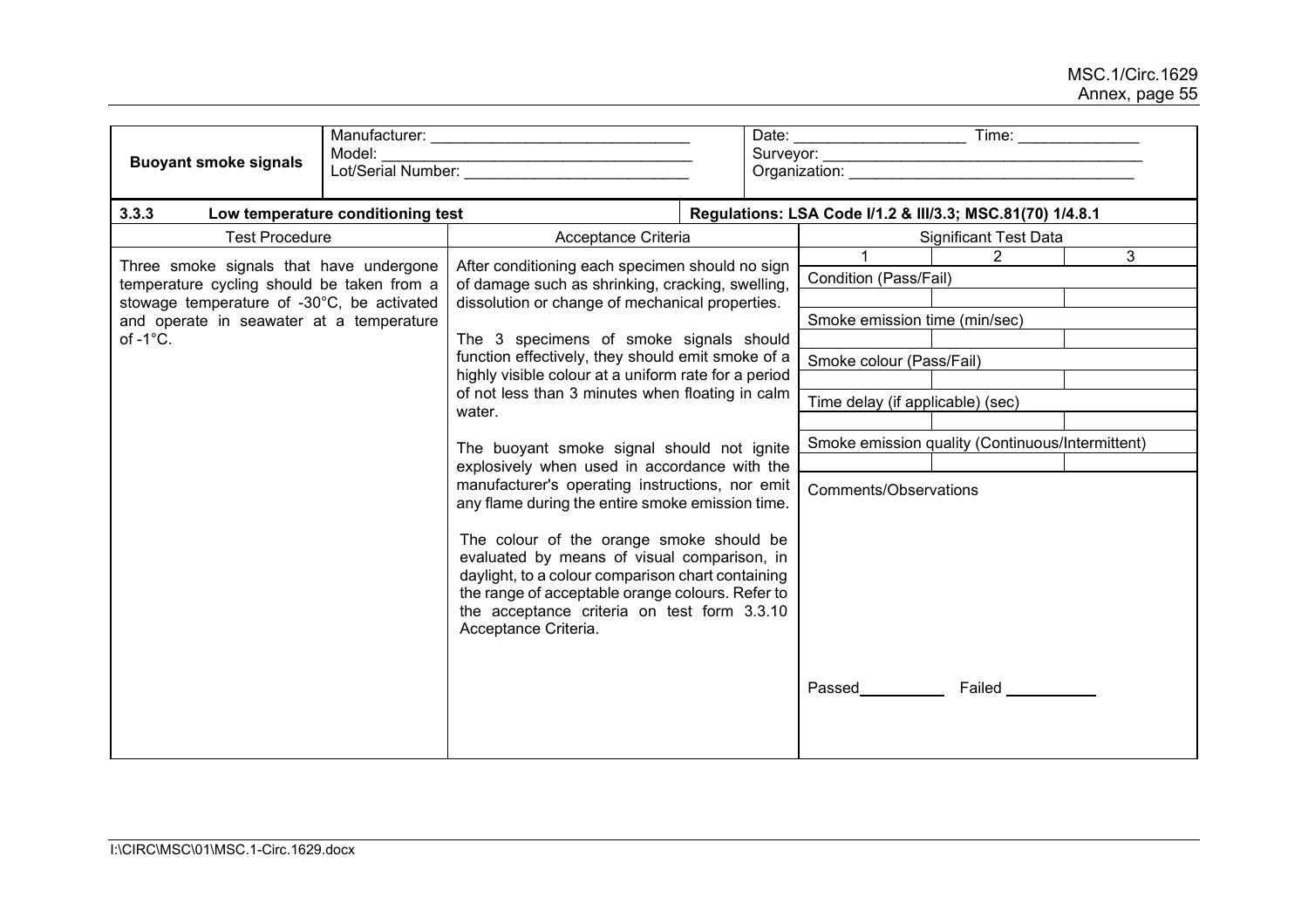| <b>Buoyant smoke signals</b>                                                              | Model: |                                                                                                                                                                                                                                                                         | Organization: example and a control of the control of the control of the control of the control of the control of the control of the control of the control of the control of the control of the control of the control of the |                               |                                                           |                              |                |
|-------------------------------------------------------------------------------------------|--------|-------------------------------------------------------------------------------------------------------------------------------------------------------------------------------------------------------------------------------------------------------------------------|--------------------------------------------------------------------------------------------------------------------------------------------------------------------------------------------------------------------------------|-------------------------------|-----------------------------------------------------------|------------------------------|----------------|
| 3.3.4<br>High temperature conditioning test                                               |        |                                                                                                                                                                                                                                                                         |                                                                                                                                                                                                                                |                               | Regulations: LSA Code I/1.2 & III/3.3; MSC.81(70) 1/4.8.1 |                              |                |
| <b>Test Procedure</b><br>Acceptance Criteria                                              |        |                                                                                                                                                                                                                                                                         |                                                                                                                                                                                                                                |                               |                                                           | <b>Significant Test Data</b> |                |
| Three smoke signals that have undergone                                                   |        | After conditioning each specimen should no sign of                                                                                                                                                                                                                      |                                                                                                                                                                                                                                |                               | $\overline{4}$                                            | $\overline{5}$               | $\overline{6}$ |
| temperature cycling should be taken from a                                                |        | damage such as shrinking, cracking, swelling,<br>dissolution or change of mechanical properties.                                                                                                                                                                        |                                                                                                                                                                                                                                | Condition (Pass/Fail)         |                                                           |                              |                |
| stowage temperature of +65°C, be activated<br>and operate in seawater at a temperature of |        |                                                                                                                                                                                                                                                                         |                                                                                                                                                                                                                                | Smoke emission time (min/sec) |                                                           |                              |                |
| $+30^{\circ}$ C.                                                                          |        | The 3 specimens of smoke signals function                                                                                                                                                                                                                               |                                                                                                                                                                                                                                |                               |                                                           |                              |                |
|                                                                                           |        | effectively, they should emit smoke of a highly                                                                                                                                                                                                                         |                                                                                                                                                                                                                                |                               | Smoke colour (Pass/Fail)                                  |                              |                |
|                                                                                           |        | visible colour at a uniform rate for a period of not<br>less than 3 minutes when floating in calm water.                                                                                                                                                                |                                                                                                                                                                                                                                |                               |                                                           |                              |                |
|                                                                                           |        |                                                                                                                                                                                                                                                                         |                                                                                                                                                                                                                                |                               | Time delay (if applicable) (sec)                          |                              |                |
|                                                                                           |        | The buoyant smoke signal should not ignite<br>explosively when used in accordance with the                                                                                                                                                                              |                                                                                                                                                                                                                                |                               | Smoke emission quality (Continuous/Intermittent)          |                              |                |
|                                                                                           |        | manufacturers' operating instructions, not emit any<br>flame during the entire smoke emission time.                                                                                                                                                                     |                                                                                                                                                                                                                                |                               |                                                           |                              |                |
|                                                                                           |        |                                                                                                                                                                                                                                                                         |                                                                                                                                                                                                                                |                               | Comments/Observations                                     |                              |                |
|                                                                                           |        | The colour of the orange smoke should be<br>evaluated by means of visual comparison, in<br>daylight, to a colour comparison chart containing<br>the range of acceptable orange colours. Refer to<br>the acceptance criteria on test form 3.3.10<br>Acceptance Criteria. |                                                                                                                                                                                                                                | Passed                        | Failed __________                                         |                              |                |
|                                                                                           |        |                                                                                                                                                                                                                                                                         |                                                                                                                                                                                                                                |                               |                                                           |                              |                |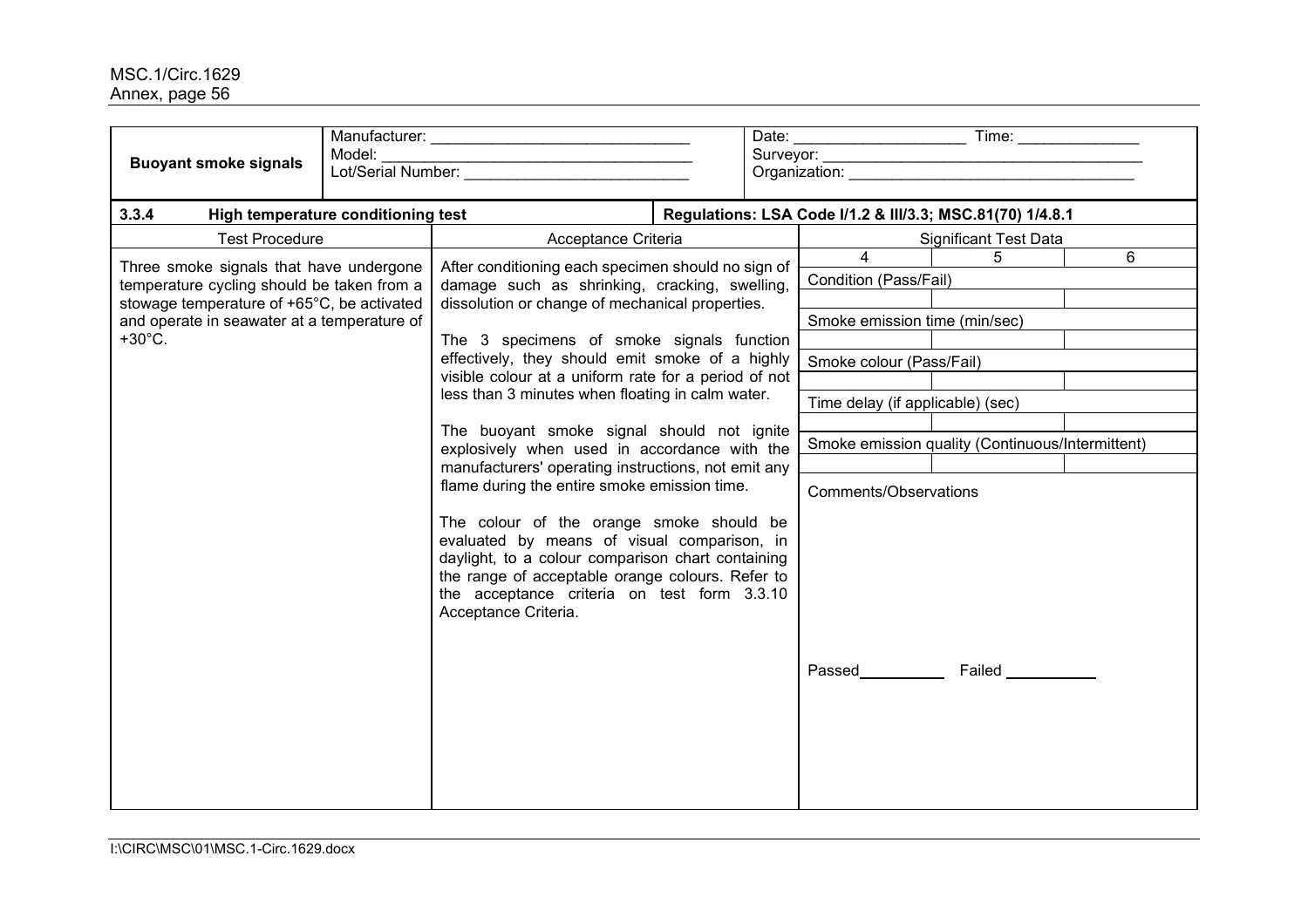| <b>Buoyant smoke signals</b>                                                                                                                                                                                                                       | Model:<br>Lot/Serial Number:          |                                                                                                                                                                                                                                                                                                                                                                                                                                                       |  |                                                           |                               |                                                 |  |
|----------------------------------------------------------------------------------------------------------------------------------------------------------------------------------------------------------------------------------------------------|---------------------------------------|-------------------------------------------------------------------------------------------------------------------------------------------------------------------------------------------------------------------------------------------------------------------------------------------------------------------------------------------------------------------------------------------------------------------------------------------------------|--|-----------------------------------------------------------|-------------------------------|-------------------------------------------------|--|
| 3.3.5                                                                                                                                                                                                                                              | Ambient temperature conditioning test |                                                                                                                                                                                                                                                                                                                                                                                                                                                       |  | Regulations: LSA Code I/1.2 & III/3.3; MSC.81(70) 1/4.8.1 |                               |                                                 |  |
| <b>Test Procedure</b>                                                                                                                                                                                                                              | Acceptance Criteria                   |                                                                                                                                                                                                                                                                                                                                                                                                                                                       |  |                                                           | <b>Significant Test Data</b>  |                                                 |  |
| Three smoke signals that have undergone<br>temperature cycling should be taken from<br>ordinary room conditions and activated. After<br>emitting smoke for 1 minute they should be<br>fully submerged for a period of not less than<br>10 seconds. |                                       | After conditioning each specimen should no sign of<br>damage such as shrinking, cracking, swelling,<br>dissolution or change of mechanical properties.                                                                                                                                                                                                                                                                                                |  | Condition (Pass/Fail)                                     | 8                             | 9                                               |  |
|                                                                                                                                                                                                                                                    |                                       |                                                                                                                                                                                                                                                                                                                                                                                                                                                       |  |                                                           | Smoke emission time (min/sec) |                                                 |  |
|                                                                                                                                                                                                                                                    |                                       | The 3 specimens of smoke signals should function<br>effectively, they should emit smoke of a highly visible<br>colour at a uniform rate for a period of not less than                                                                                                                                                                                                                                                                                 |  | Smoke colour (Pass/Fail)                                  |                               |                                                 |  |
|                                                                                                                                                                                                                                                    |                                       | 3 minutes when floating in calm water.                                                                                                                                                                                                                                                                                                                                                                                                                |  | Time delay (if applicable) (sec)                          |                               |                                                 |  |
|                                                                                                                                                                                                                                                    |                                       | The buoyant smoke signal should not ignite<br>explosively when used in accordance with the<br>manufacturer's operating instructions, not emit any<br>flame during the entire smoke emission time.<br>The colour of the orange smoke should be evaluated<br>by means of visual comparison, in daylight, to a<br>colour comparison chart containing the range of<br>acceptable orange colours. Refer to the acceptance<br>criteria on test form 3.3.10. |  |                                                           | Comments/Observations         | Smoke emission during submerge test (Pass/Fail) |  |
|                                                                                                                                                                                                                                                    |                                       |                                                                                                                                                                                                                                                                                                                                                                                                                                                       |  |                                                           |                               | Passed Failed                                   |  |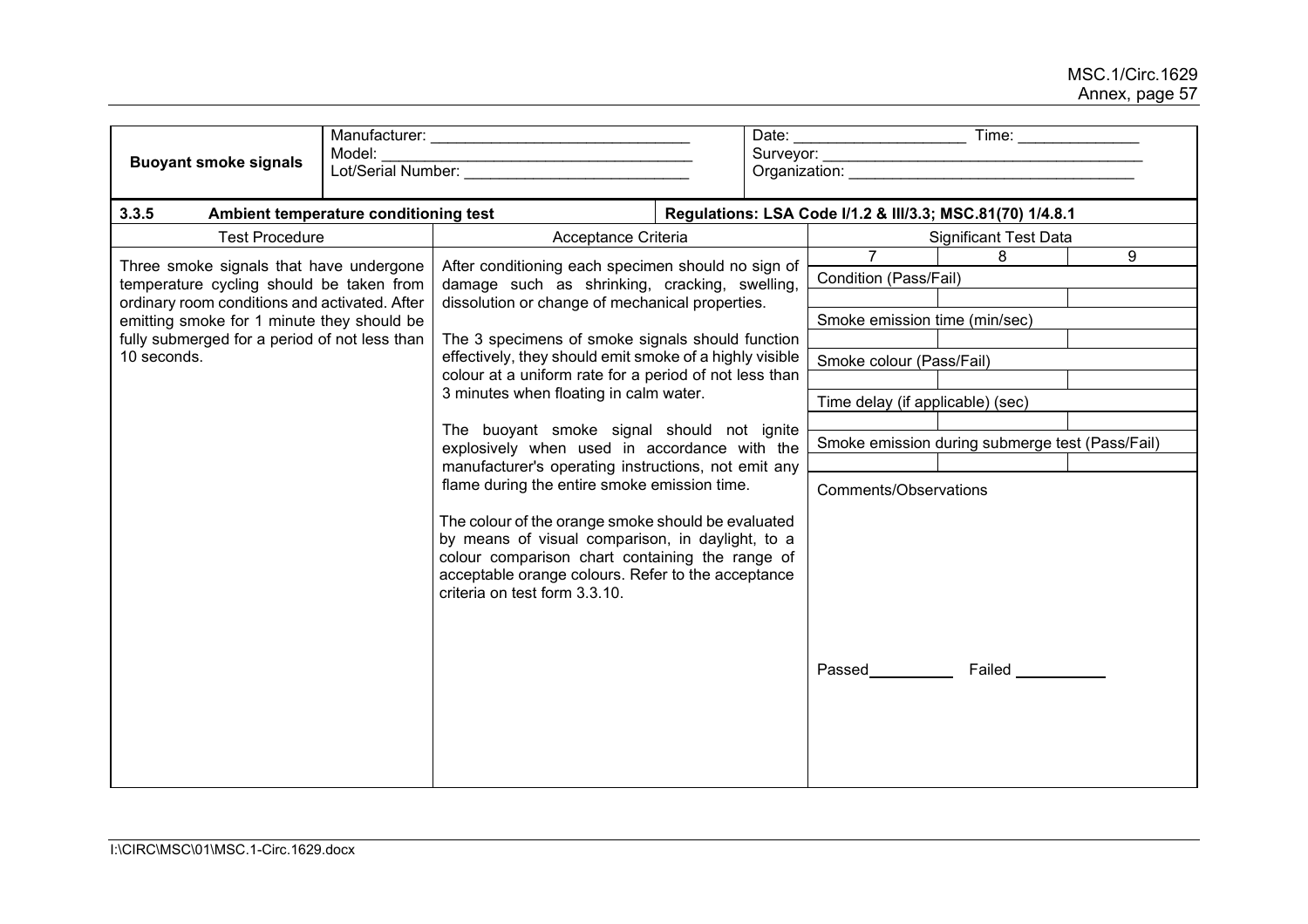| Model:<br><b>Buoyant smoke signals</b>                                                                                                                                                                 |  | Organization: New York Changes and Changes and Changes and Changes and Changes and Changes and Changes and Changes and Changes and Changes and Changes and Changes and Changes and Changes and Changes and Changes and Changes                                                                                                                                                                                                                                                                                                                                                                                                                                                                                                                                                                                    |  |                                                                                                                                                                                                                                 |                         |                 |
|--------------------------------------------------------------------------------------------------------------------------------------------------------------------------------------------------------|--|-------------------------------------------------------------------------------------------------------------------------------------------------------------------------------------------------------------------------------------------------------------------------------------------------------------------------------------------------------------------------------------------------------------------------------------------------------------------------------------------------------------------------------------------------------------------------------------------------------------------------------------------------------------------------------------------------------------------------------------------------------------------------------------------------------------------|--|---------------------------------------------------------------------------------------------------------------------------------------------------------------------------------------------------------------------------------|-------------------------|-----------------|
| 3.3.6<br><b>Humidity conditioning test</b>                                                                                                                                                             |  |                                                                                                                                                                                                                                                                                                                                                                                                                                                                                                                                                                                                                                                                                                                                                                                                                   |  | Regulations: LSA Code I/1.2 & III/3.3; MSC.81(70) 1/4.2.4                                                                                                                                                                       |                         |                 |
| <b>Test Procedure</b><br>Acceptance Criteria                                                                                                                                                           |  | <b>Significant Test Data</b>                                                                                                                                                                                                                                                                                                                                                                                                                                                                                                                                                                                                                                                                                                                                                                                      |  |                                                                                                                                                                                                                                 |                         |                 |
| Three specimens of smoke signals should be<br>subjected to a temperature of +65°C and<br>90% relative humidity for at least 96 h,<br>followed by ten days at 20°C to 25°C at 65%<br>relative humidity. |  | After conditioning each specimen should no sign of<br>damage such as shrinking, cracking, swelling,<br>dissolution or change of mechanical properties.<br>The 3 specimens should function effectively, they<br>should emit smoke of a highly visible colour at a<br>uniform rate for a period of not less than 3 minutes<br>when floating in calm water.<br>The buoyant smoke signal should not ignite<br>explosively when used in accordance with the<br>manufacturers' operating instructions, not emit any<br>flame during the entire smoke emission time.<br>The colour of the orange smoke should be evaluated<br>by means of visual comparison, in daylight, to a<br>colour comparison chart containing the range of<br>acceptable orange colours. Refer to the acceptance<br>criteria on test form 3.3.10. |  | $\overline{10}$<br>Condition (Pass/Fail)<br>Smoke emission time (min/sec)<br>Smoke colour(Pass/Fail)<br>Time delay (if applicable) (sec)<br>Smoke emission quality (continuous/intermittent)<br>Comments/Observations<br>Passed | 11<br>Failed __________ | $\overline{12}$ |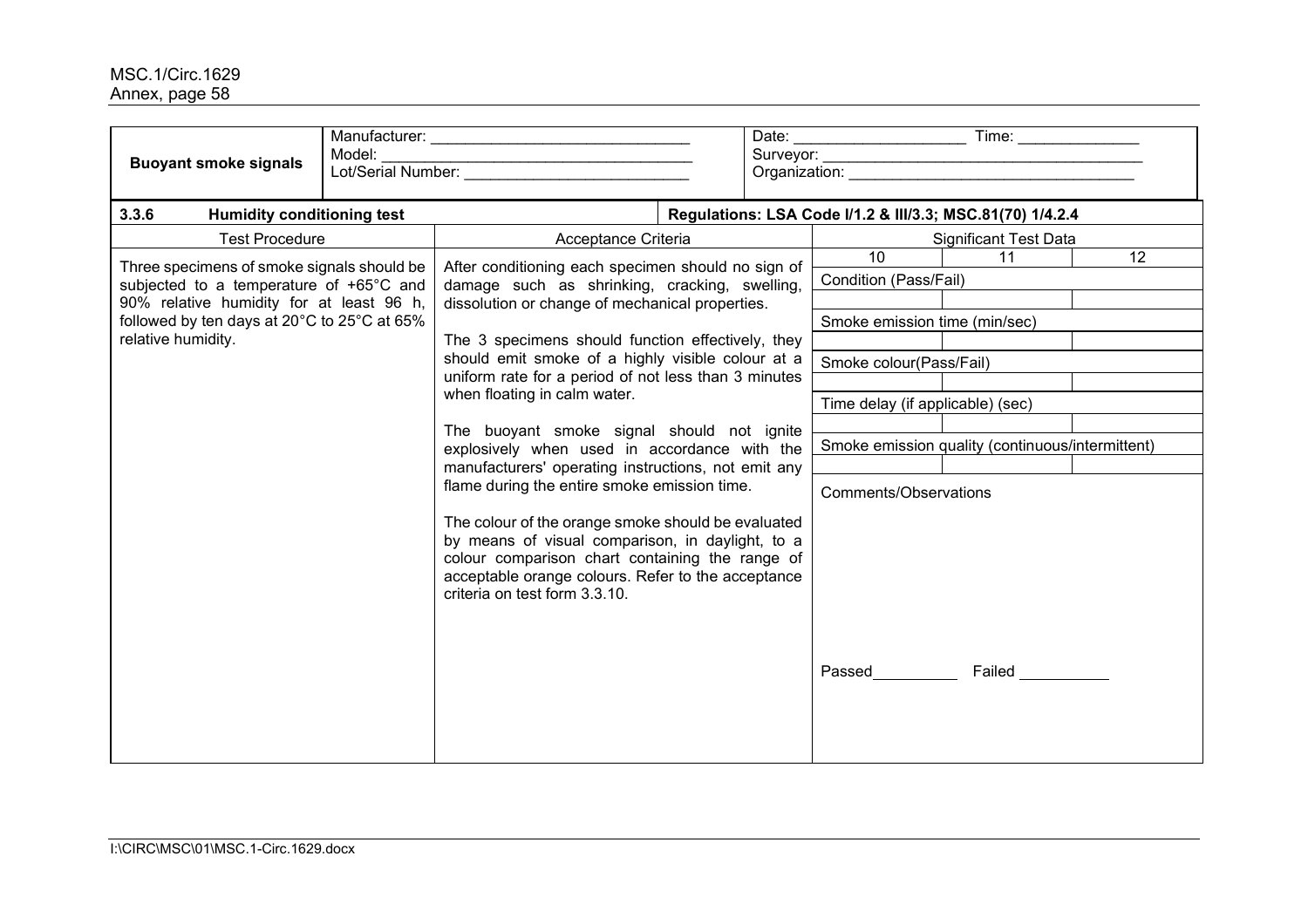| <b>Buoyant smoke signals</b>                                                                                                                                          | Model: |                                                                                                                                                                                                                                                                                                                                                                                                                                                                                                                                                                   |  |                              |                                                                                                                                                                                                                                 |                                          |    |  |
|-----------------------------------------------------------------------------------------------------------------------------------------------------------------------|--------|-------------------------------------------------------------------------------------------------------------------------------------------------------------------------------------------------------------------------------------------------------------------------------------------------------------------------------------------------------------------------------------------------------------------------------------------------------------------------------------------------------------------------------------------------------------------|--|------------------------------|---------------------------------------------------------------------------------------------------------------------------------------------------------------------------------------------------------------------------------|------------------------------------------|----|--|
| 3.3.7.1<br>1 metre immersion for 24 hours test                                                                                                                        |        |                                                                                                                                                                                                                                                                                                                                                                                                                                                                                                                                                                   |  |                              | Regulations: LSA Code I/1.2 & III/3.3; MSC.81(70) 1/4.3.1                                                                                                                                                                       |                                          |    |  |
| <b>Test Procedure</b>                                                                                                                                                 |        | Acceptance Criteria                                                                                                                                                                                                                                                                                                                                                                                                                                                                                                                                               |  | <b>Significant Test Data</b> |                                                                                                                                                                                                                                 |                                          |    |  |
| Three specimens of smoke signals should<br>be immersed horizontally for 24 h under 1 m<br>of water and then subjected to the function<br>test at ambient temperature. |        | After conditioning each specimen should no sign<br>of damage such as shrinking, cracking, swelling,<br>dissolution or change of mechanical properties.<br>The three specimens should function effectively,<br>they should emit smoke of a highly visible colour<br>at a uniform rate for a period of not less than<br>3 minutes when floating in calm water.<br>The buoyant smoke signal should not ignite<br>explosively when used in accordance with the<br>manufacturer's operating instructions, not emit<br>any flame during the entire smoke emission time. |  |                              | 13<br>Condition (Pass/Fail)<br>Smoke emission time (min/sec)                                                                                                                                                                    | 14                                       | 15 |  |
|                                                                                                                                                                       |        | The colour of the orange smoke should be                                                                                                                                                                                                                                                                                                                                                                                                                                                                                                                          |  |                              | Smoke colour (Pass/Fail)                                                                                                                                                                                                        |                                          |    |  |
|                                                                                                                                                                       |        | evaluated by means of visual comparison, in                                                                                                                                                                                                                                                                                                                                                                                                                                                                                                                       |  |                              |                                                                                                                                                                                                                                 |                                          |    |  |
|                                                                                                                                                                       |        | daylight, to a colour comparison chart containing<br>the range of acceptable orange colours. Refer to                                                                                                                                                                                                                                                                                                                                                                                                                                                             |  |                              | Time delay (if applicable) (sec)                                                                                                                                                                                                |                                          |    |  |
|                                                                                                                                                                       |        | the acceptance criteria on test form 3.3.10.                                                                                                                                                                                                                                                                                                                                                                                                                                                                                                                      |  |                              |                                                                                                                                                                                                                                 | Smoke emission (Continuous/Intermittent) |    |  |
|                                                                                                                                                                       |        |                                                                                                                                                                                                                                                                                                                                                                                                                                                                                                                                                                   |  |                              |                                                                                                                                                                                                                                 |                                          |    |  |
|                                                                                                                                                                       |        |                                                                                                                                                                                                                                                                                                                                                                                                                                                                                                                                                                   |  | Comments/Observations        |                                                                                                                                                                                                                                 |                                          |    |  |
|                                                                                                                                                                       |        |                                                                                                                                                                                                                                                                                                                                                                                                                                                                                                                                                                   |  |                              | Passed and the set of the set of the set of the set of the set of the set of the set of the set of the set of the set of the set of the set of the set of the set of the set of the set of the set of the set of the set of the | Failed                                   |    |  |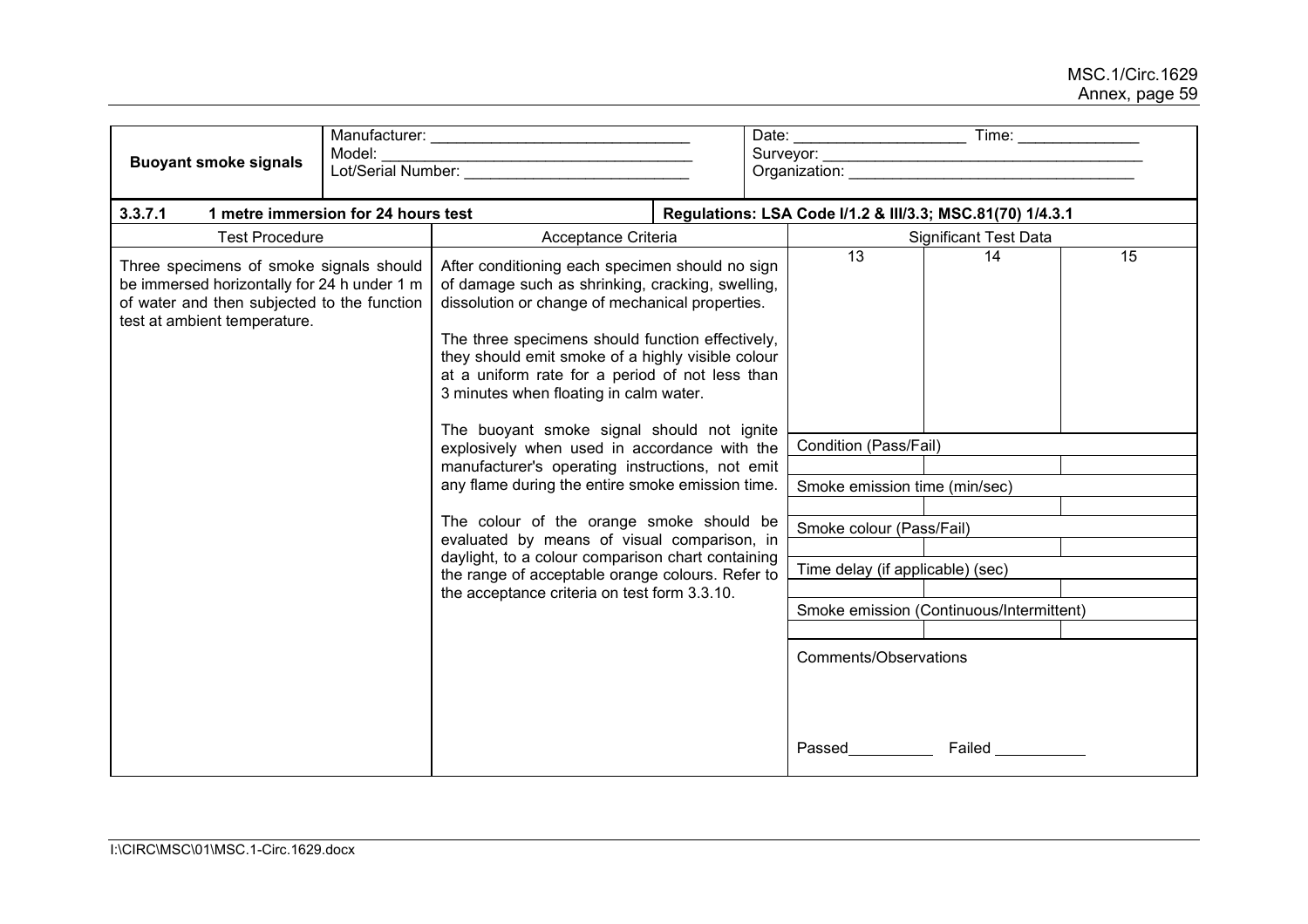| <b>Buoyant smoke signals</b>                                                                                                                                                                      | Model: |                                                                                                                                                                                                                                                  |  |                                                              |                                          |                                                           |  |
|---------------------------------------------------------------------------------------------------------------------------------------------------------------------------------------------------|--------|--------------------------------------------------------------------------------------------------------------------------------------------------------------------------------------------------------------------------------------------------|--|--------------------------------------------------------------|------------------------------------------|-----------------------------------------------------------|--|
| 3.3.7.2<br>100 mm immersion for 5 min test                                                                                                                                                        |        |                                                                                                                                                                                                                                                  |  |                                                              |                                          | Regulations: LSA Code I/1.2 & III/3.3; MSC.81(70) 1/4.3.2 |  |
| <b>Test Procedure</b>                                                                                                                                                                             |        | Acceptance Criteria                                                                                                                                                                                                                              |  |                                                              |                                          | <b>Significant Test Data</b>                              |  |
| Three specimens of smoke signals should<br>be immersed in the ready to fire condition for<br>5 minutes under 10 cm of water and then<br>subjected to the function test at ambient<br>temperature. |        | After conditioning each specimen should no sign of<br>damage such as shrinking, cracking, swelling,<br>dissolution or change of mechanical properties.                                                                                           |  | 16<br>Condition (Pass/Fail)<br>Smoke emission time (min/sec) | 17                                       | 18                                                        |  |
|                                                                                                                                                                                                   |        | The three specimens should function correctly, they                                                                                                                                                                                              |  |                                                              |                                          |                                                           |  |
|                                                                                                                                                                                                   |        | should emit smoke of a highly visible colour at a                                                                                                                                                                                                |  |                                                              | Smoke colour (Pass/Fail)                 |                                                           |  |
|                                                                                                                                                                                                   |        | uniform rate for a period of not less than 3 minutes<br>when floating in calm water.                                                                                                                                                             |  |                                                              |                                          |                                                           |  |
|                                                                                                                                                                                                   |        |                                                                                                                                                                                                                                                  |  | Time delay (if applicable) (sec)                             |                                          |                                                           |  |
|                                                                                                                                                                                                   |        | The buoyant smoke signal should not ignite<br>explosively when used in accordance with the<br>manufacturers' operating instructions, not emit any                                                                                                |  |                                                              | Smoke emission (continuous/Intermittent) |                                                           |  |
|                                                                                                                                                                                                   |        |                                                                                                                                                                                                                                                  |  |                                                              |                                          |                                                           |  |
|                                                                                                                                                                                                   |        | flame during the entire smoke emission time.                                                                                                                                                                                                     |  | Comments/Observations                                        |                                          |                                                           |  |
|                                                                                                                                                                                                   |        | The colour of the orange smoke should be evaluated<br>by means of visual comparison, in daylight, to a colour<br>comparison chart containing the range of acceptable<br>orange colours. Refer to the acceptance criteria on test<br>form 3.3.10. |  |                                                              |                                          |                                                           |  |
|                                                                                                                                                                                                   |        |                                                                                                                                                                                                                                                  |  |                                                              | Passed                                   | <b>Failed Example 1</b>                                   |  |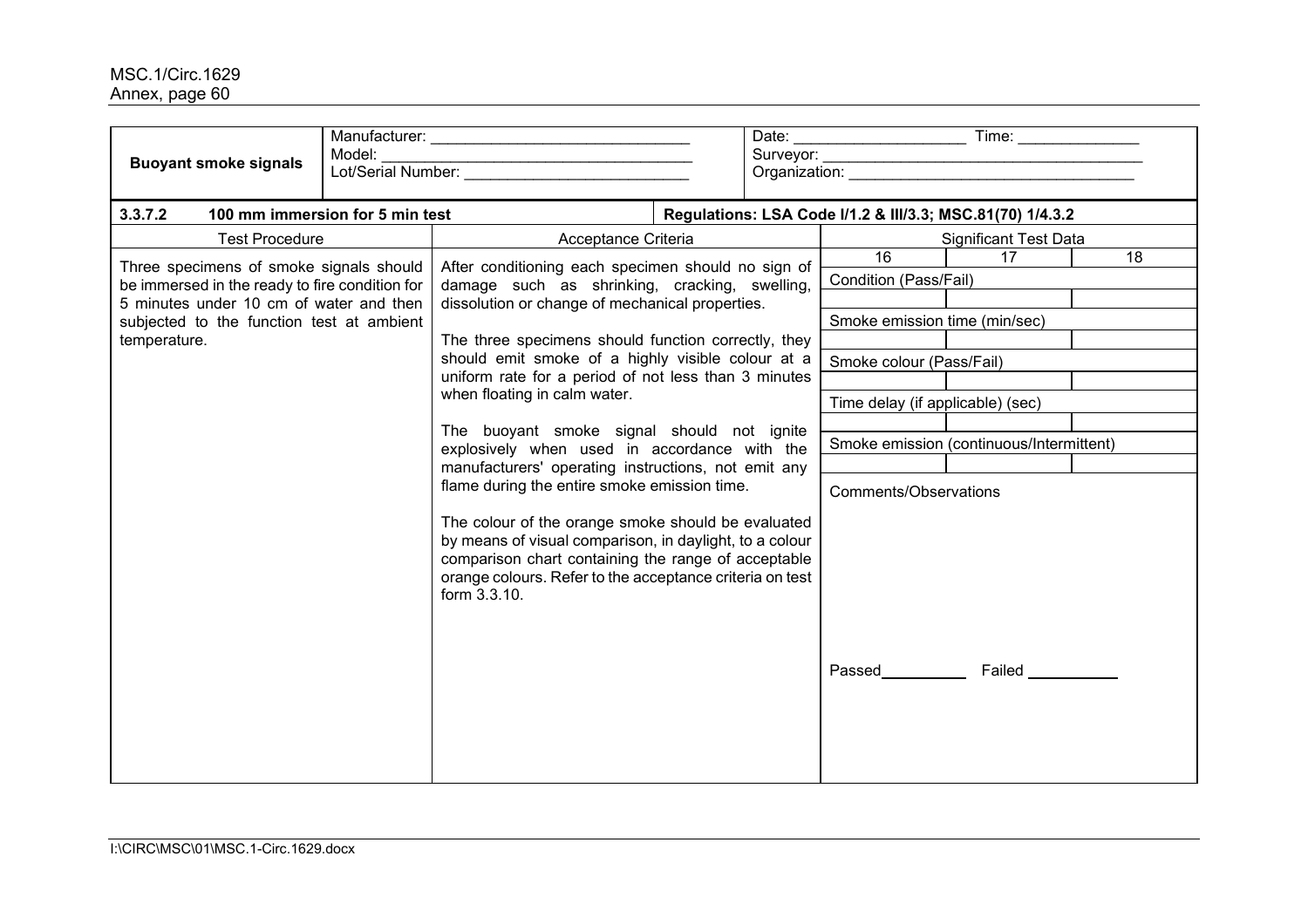| Model:<br><b>Buoyant smoke signals</b>                                                                                                                                                                                            |  |                                                                                                                                                                                                                                                                                                                                                                                                                                                                                                                                                                                                                                                           |  |                                  |                                                                  |    |  |  |
|-----------------------------------------------------------------------------------------------------------------------------------------------------------------------------------------------------------------------------------|--|-----------------------------------------------------------------------------------------------------------------------------------------------------------------------------------------------------------------------------------------------------------------------------------------------------------------------------------------------------------------------------------------------------------------------------------------------------------------------------------------------------------------------------------------------------------------------------------------------------------------------------------------------------------|--|----------------------------------|------------------------------------------------------------------|----|--|--|
| 3.3.7.3<br>Salt spray test                                                                                                                                                                                                        |  |                                                                                                                                                                                                                                                                                                                                                                                                                                                                                                                                                                                                                                                           |  |                                  | Regulations: LSA Code I/1.2 & III/3.3; MSC.81(70) 1/4.3.3, 4.4.1 |    |  |  |
| <b>Test Procedure</b>                                                                                                                                                                                                             |  | Acceptance Criteria                                                                                                                                                                                                                                                                                                                                                                                                                                                                                                                                                                                                                                       |  |                                  | <b>Significant Test Data</b>                                     |    |  |  |
| Three specimens of smoke signal should be<br>subjected to a salt spray (5% natrium*<br>chloride solution) at a temperature of<br>+35±3°C for at least 100 h and then<br>subjected to the function test at ambient<br>temperature. |  | After conditioning each specimen should no sign of<br>damage such as shrinking, cracking, swelling,<br>dissolution or change of mechanical properties.                                                                                                                                                                                                                                                                                                                                                                                                                                                                                                    |  | 19<br>Condition (Pass/Fail)      | 20                                                               | 21 |  |  |
|                                                                                                                                                                                                                                   |  |                                                                                                                                                                                                                                                                                                                                                                                                                                                                                                                                                                                                                                                           |  | Smoke emission time (min/sec)    |                                                                  |    |  |  |
|                                                                                                                                                                                                                                   |  | The three specimens should function correctly, they<br>should emit smoke of a highly visible colour at a<br>uniform rate for a period of not less than 3 minutes<br>when floating in calm water.<br>The buoyant smoke signal should not ignite<br>explosively when used in accordance with the<br>manufacturer's operating instructions, nor emit any<br>flame during the entire smoke emission time.<br>The colour of the orange smoke should be evaluated<br>by means of visual comparison, in daylight, to a colour<br>comparison chart containing the range of acceptable<br>orange colours. Refer to the acceptance criteria on<br>test form 3.3.10. |  | Smoke colour (Pass/Fail)         |                                                                  |    |  |  |
|                                                                                                                                                                                                                                   |  |                                                                                                                                                                                                                                                                                                                                                                                                                                                                                                                                                                                                                                                           |  | Time delay (if applicable) (sec) |                                                                  |    |  |  |
|                                                                                                                                                                                                                                   |  |                                                                                                                                                                                                                                                                                                                                                                                                                                                                                                                                                                                                                                                           |  | Comments/Observations            | Smoke emission (Continuous/Intermittent)                         |    |  |  |
| *Note: Natrium and sodium are the same<br>compound.                                                                                                                                                                               |  |                                                                                                                                                                                                                                                                                                                                                                                                                                                                                                                                                                                                                                                           |  | <b>Passed Example 20</b>         | Failed _________                                                 |    |  |  |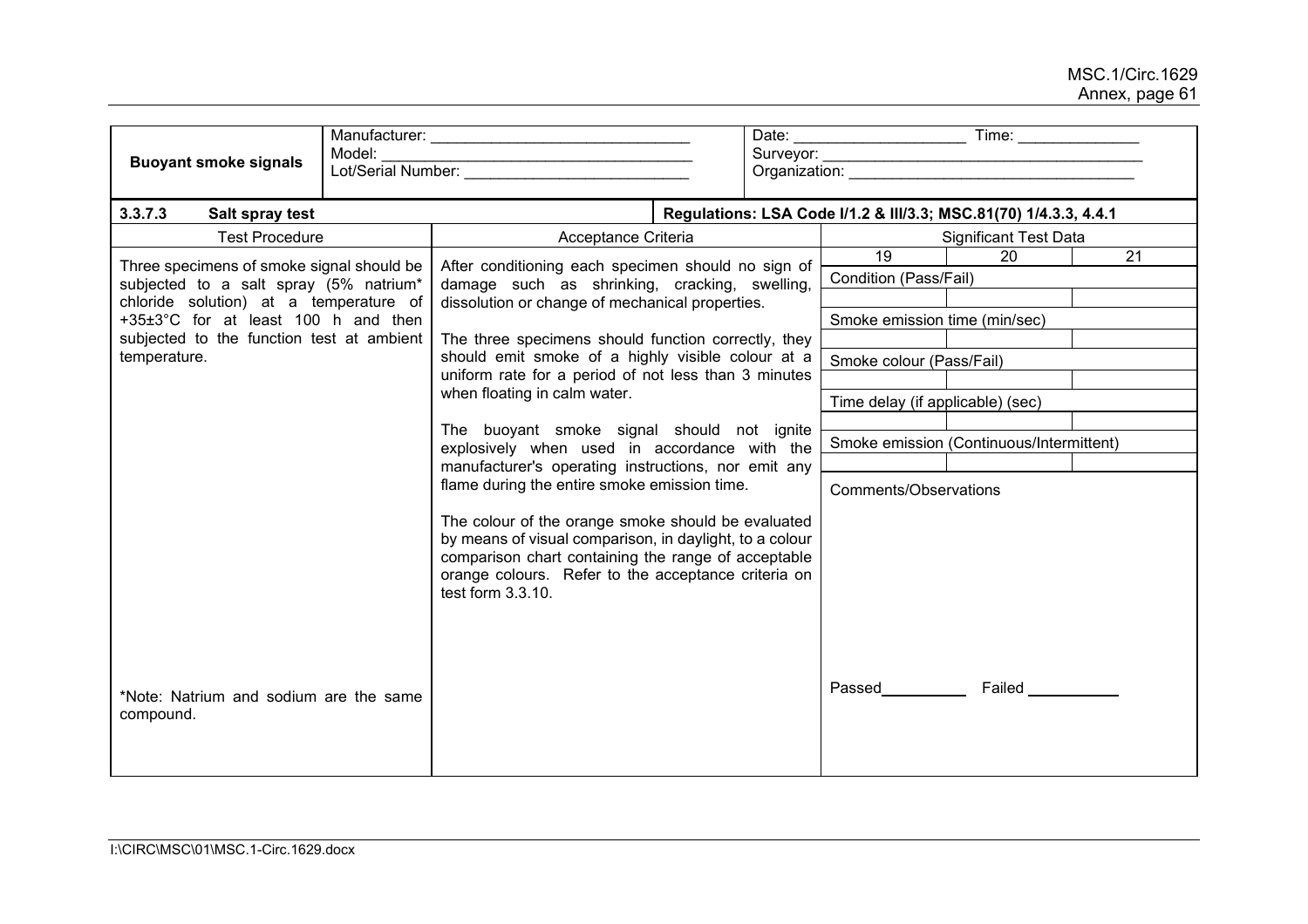| <b>Buoyant smoke signals</b>                                                                                                                                                                                                                                                                                             | Model: |                                                                                                                                                                                                      |                                                              | Date: Time: Time:                        |    |  |  |
|--------------------------------------------------------------------------------------------------------------------------------------------------------------------------------------------------------------------------------------------------------------------------------------------------------------------------|--------|------------------------------------------------------------------------------------------------------------------------------------------------------------------------------------------------------|--------------------------------------------------------------|------------------------------------------|----|--|--|
| 3.3.8.1<br>2 m drop test                                                                                                                                                                                                                                                                                                 |        |                                                                                                                                                                                                      | Regulations: LSA Code I/1.2 & III/3.3; MSC.81(70) 1/4.4.1    |                                          |    |  |  |
| <b>Test Procedure</b>                                                                                                                                                                                                                                                                                                    |        | Acceptance Criteria                                                                                                                                                                                  |                                                              | <b>Significant Test Data</b>             |    |  |  |
| Three specimens of buoyant smoke signal<br>should be dropped in turn end-on and<br>horizontally from a height of 2 m on to a steel<br>plate about 6 mm thick cemented on to a<br>concrete floor.<br>The three specimens should remain in a safe<br>condition after the 2 m Drop Test and should<br>function effectively. |        | The three specimens should function correctly,<br>they should emit smoke of a highly visible colour at<br>a uniform rate for a period of not less than<br>3 minutes when floating in calm water.     | 22<br>Condition (Pass/Fail)<br>Smoke emission time (min/sec) | 23                                       | 24 |  |  |
|                                                                                                                                                                                                                                                                                                                          |        | The buoyant smoke signal should not ignite<br>explosively when used in accordance with the<br>manufacturer's operating instructions, nor emit any<br>flame during the entire smoke emission time.    | Smoke colour (Pass/Fail)<br>Time delay (if applicable) (sec) |                                          |    |  |  |
|                                                                                                                                                                                                                                                                                                                          |        | The colour of the orange smoke should be                                                                                                                                                             |                                                              | Smoke emission (Continuous/Intermittent) |    |  |  |
|                                                                                                                                                                                                                                                                                                                          |        | evaluated by means of visual comparison, in<br>daylight, to a colour comparison chart containing<br>the range of acceptable orange colours. Refer to<br>the acceptance criteria on test form 3.3.10. | Comments/Observations                                        |                                          |    |  |  |
|                                                                                                                                                                                                                                                                                                                          |        |                                                                                                                                                                                                      | <b>Passed</b>                                                | <b>Failed Example 1</b>                  |    |  |  |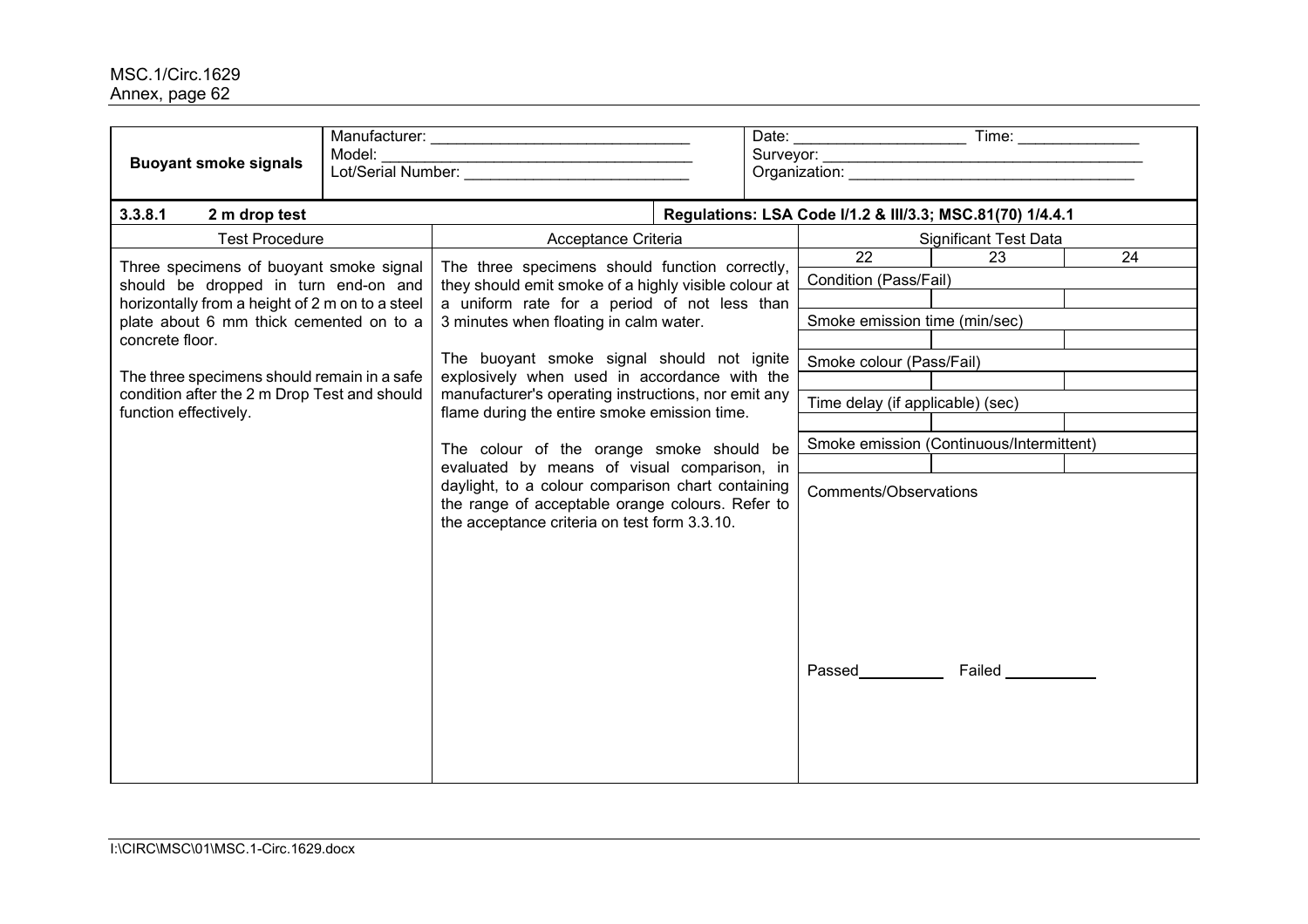| <b>Buoyant smoke signals</b>                                                                                                                                                                                                                            | Model: |                                                                                                                                                                                                                                                                                                      |                                                                               |  |  |  |
|---------------------------------------------------------------------------------------------------------------------------------------------------------------------------------------------------------------------------------------------------------|--------|------------------------------------------------------------------------------------------------------------------------------------------------------------------------------------------------------------------------------------------------------------------------------------------------------|-------------------------------------------------------------------------------|--|--|--|
| 3.3.8.2<br>Immersion suit glove test                                                                                                                                                                                                                    |        |                                                                                                                                                                                                                                                                                                      | Regulations: LSA Code I/1.2 & III/3.3; MSC.81(70) 1/4.4.2                     |  |  |  |
| <b>Test Procedure</b>                                                                                                                                                                                                                                   |        | Acceptance Criteria                                                                                                                                                                                                                                                                                  | <b>Significant Test Data</b>                                                  |  |  |  |
| Three specimens of buoyant smoke signals<br>should be activated in accordance with the<br>manufacturer's operating instructions by an<br>operator wearing an insulated buoyant<br>immersion suit or the gloves taken from an<br>insulated buoyant suit. |        | The three specimens should be capable of being<br>operated effectively without injury to the operator,<br>or any person in close proximity, during firing or<br>burning.                                                                                                                             | 20<br>19<br>21<br><b>Condition (Pass/Fail)</b><br>Glove operation (Pass/Fail) |  |  |  |
|                                                                                                                                                                                                                                                         |        | The three specimens should function correctly,<br>they should emit smoke of a highly visible colour<br>at a uniform rate for a period of not less than<br>3 minutes when floating in calm water.                                                                                                     | Smoke emission time (min/sec)<br>Smoke colour (Pass/Fail)                     |  |  |  |
|                                                                                                                                                                                                                                                         |        | The buoyant smoke signal should not ignite<br>explosively when used in accordance with the<br>manufacturer's operating instructions, nor emit                                                                                                                                                        | Time delay (if applicable) (sec)<br>Smoke emission (Continuous/Intermittent)  |  |  |  |
|                                                                                                                                                                                                                                                         |        | any flame during the entire smoke emission time.<br>The colour of the orange smoke should be<br>evaluated by means of visual comparison, in<br>daylight, to a colour comparison chart containing<br>the range of acceptable orange colours. Refer to<br>the acceptance criteria on test form 3.3.10. | Comments/Observations                                                         |  |  |  |
|                                                                                                                                                                                                                                                         |        |                                                                                                                                                                                                                                                                                                      | <b>Failed Example 1</b><br>Passed                                             |  |  |  |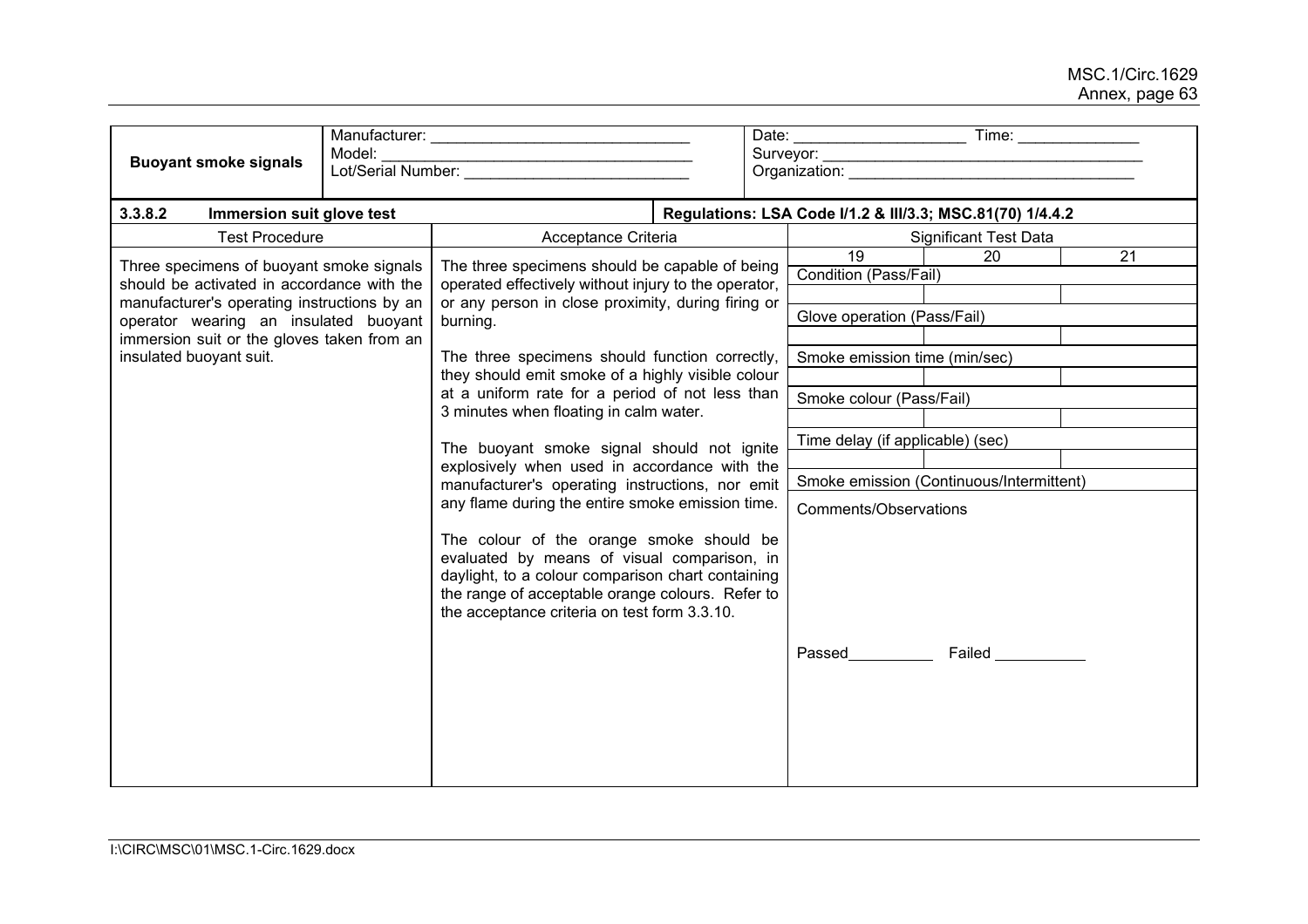| <b>Buoyant smoke signals</b>                 | Model:<br>the control of the control of the control of the control of the control of<br>Lot/Serial Number: |                                                                                                                                 |  |                               |                                                           |                         |    |  |
|----------------------------------------------|------------------------------------------------------------------------------------------------------------|---------------------------------------------------------------------------------------------------------------------------------|--|-------------------------------|-----------------------------------------------------------|-------------------------|----|--|
| 3.3.9<br><b>Heptane test</b>                 |                                                                                                            |                                                                                                                                 |  |                               | Regulations: LSA Code I/1.2 & III/3.3; MSC.81(70) 1/4.8.2 |                         |    |  |
| <b>Test Procedure</b>                        |                                                                                                            | Acceptance Criteria                                                                                                             |  |                               | <b>Significant Test Data</b>                              |                         |    |  |
| Three smoke signals should function in water |                                                                                                            | The three specimens should not ignite the heptane,                                                                              |  |                               | $\overline{22}$                                           | 23                      | 24 |  |
| covered by 2 mm layer of heptane.            |                                                                                                            | they should emit smoke of a highly visible colour at a                                                                          |  |                               |                                                           |                         |    |  |
|                                              |                                                                                                            | uniform rate for a period of not less than 3 minutes<br>when floating in calm water.                                            |  | Heptane ignition (Pass/Fail)  |                                                           |                         |    |  |
|                                              |                                                                                                            |                                                                                                                                 |  | Smoke emission time (min/sec) |                                                           |                         |    |  |
|                                              |                                                                                                            | The buoyant smoke signal should not ignite                                                                                      |  |                               |                                                           |                         |    |  |
|                                              |                                                                                                            | explosively when used in accordance with the                                                                                    |  |                               | Smoke colour (Pass/Fail)                                  |                         |    |  |
|                                              |                                                                                                            | manufacturer's operating instructions, nor emit any                                                                             |  |                               |                                                           |                         |    |  |
|                                              |                                                                                                            | flame during the entire smoke emission time.                                                                                    |  |                               | Time delay (if applicable) (sec)                          |                         |    |  |
|                                              |                                                                                                            | The colour of the orange smoke should be evaluated                                                                              |  |                               |                                                           |                         |    |  |
|                                              |                                                                                                            | by means of visual comparison, in daylight, to a colour                                                                         |  |                               | Smoke emission (continuous/Intermittent)                  |                         |    |  |
|                                              |                                                                                                            | comparison chart containing the range of acceptable<br>orange colours. Refer to the acceptance criteria on<br>test form 3.3.10. |  |                               | Comments/Observations                                     |                         |    |  |
|                                              |                                                                                                            |                                                                                                                                 |  |                               | Passed                                                    | <b>Failed Example 1</b> |    |  |
|                                              |                                                                                                            |                                                                                                                                 |  |                               |                                                           |                         |    |  |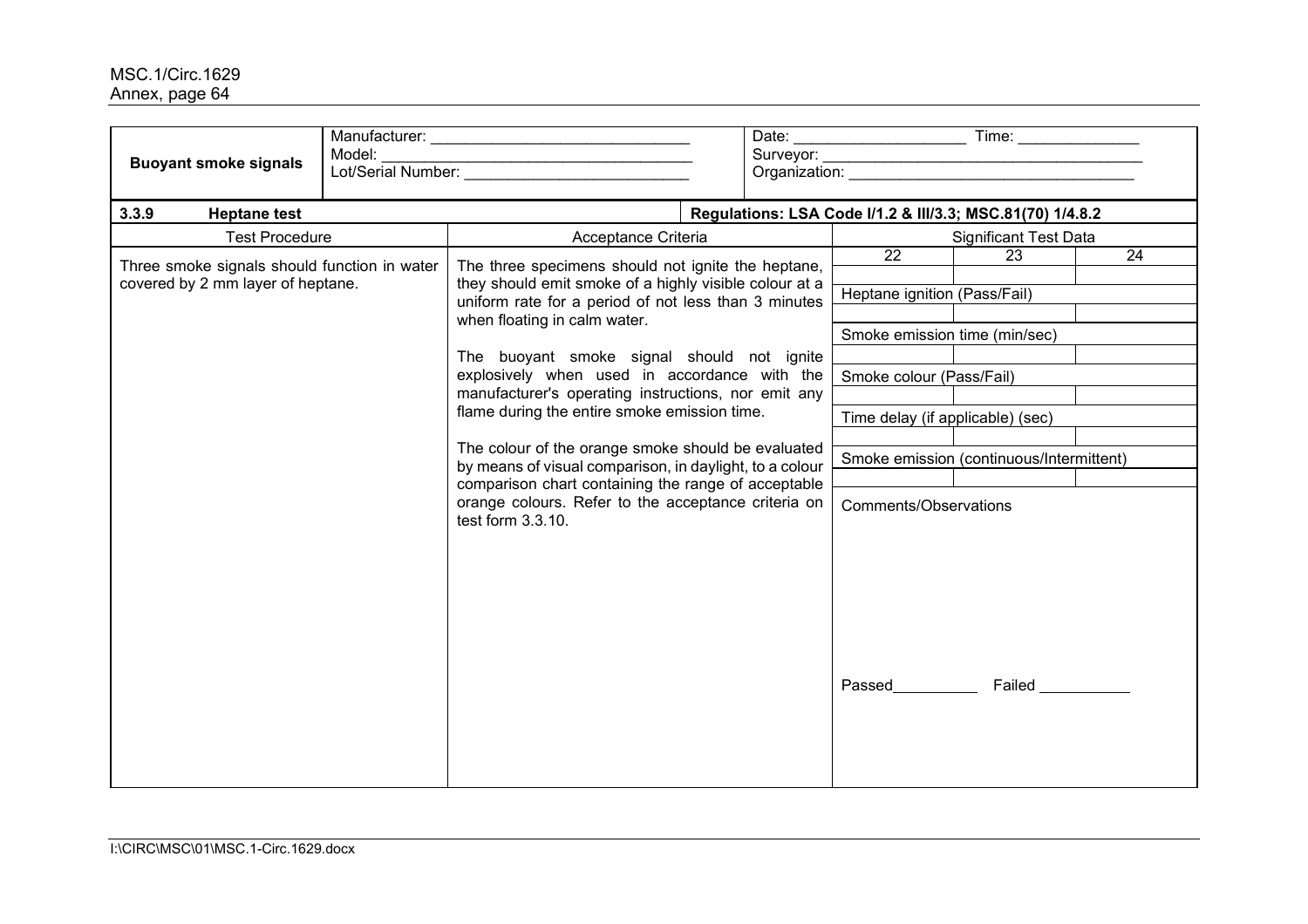|                                                                                                                                                   | Model:       |                                                                                                                                                         |                        |                                                                                                                                                                                                                                |  |
|---------------------------------------------------------------------------------------------------------------------------------------------------|--------------|---------------------------------------------------------------------------------------------------------------------------------------------------------|------------------------|--------------------------------------------------------------------------------------------------------------------------------------------------------------------------------------------------------------------------------|--|
| <b>Buoyant smoke signals</b>                                                                                                                      |              |                                                                                                                                                         |                        | Organization: New York Changes and Changes and Changes and Changes and Changes and Changes and Changes and Changes and Changes and Changes and Changes and Changes and Changes and Changes and Changes and Changes and Changes |  |
| 3.3.10<br>Laboratory smoke obscuration test                                                                                                       |              |                                                                                                                                                         |                        | Regulations: LSA Code I/1.2 & III/3.3; MSC.81(70) 1/4.8.3                                                                                                                                                                      |  |
| <b>Test Procedure</b>                                                                                                                             |              | Acceptance Criteria                                                                                                                                     |                        | <b>Significant Test Data</b>                                                                                                                                                                                                   |  |
| Three additional specimens from the same lot<br>should be used. The smoke density and                                                             |              | Smoke density should be at least 70% throughout the<br>minimum emission time.                                                                           |                        | Laboratory Testing Report No. Report acceptable                                                                                                                                                                                |  |
| colour of the smoke signal should be<br>determined by laboratory testing conducted<br>The colour of the orange smoke should be evaluated          |              |                                                                                                                                                         |                        | (Yes/No)                                                                                                                                                                                                                       |  |
| at a water temperature of +20°C to +25°C as<br>follows: The smoke should be drawn through<br>an apparatus consisting of a 190 mm                  |              | by means of visual comparison, in daylight, to a<br>colour comparison chart containing the range of<br>acceptable orange colours. The colour comparison |                        | Smoke obscuration rate<br>$\%$<br>achieved at -30°C_____________                                                                                                                                                               |  |
| diameter duct with a fan capable of producing<br>an entrance air flow of 18.4 m <sup>3</sup> /min. By                                             |              | chart should have a gloss or matte finish, and consist<br>of a series of at least five orange colour chips,                                             |                        | Burning time of smoke signal<br>sec                                                                                                                                                                                            |  |
| means of a light source with at least 10 cd on<br>one side of the tunnel and a photoelectric cell                                                 |              | covering the range from reddish orange (Munsell<br>notation 8.75 R 6/14) to yellowish orange (Munsell                                                   | Smoke obscuration rate |                                                                                                                                                                                                                                |  |
| on the other side the density of the passing<br>smoke should be recorded. If the photocell                                                        |              | notation 5 YR MAX) in gradual steps of hue, chroma,<br>and lightness. The colour chips should be secured                                                |                        | achieved at $+20^{\circ}$ C to $+25^{\circ}$ C<br>%                                                                                                                                                                            |  |
| picks up the total emitted light from the light<br>source, then the smoke density is zero                                                         |              | adjacent to one another, in order of progression from<br>reddish orange to yellowish orange, and extend on at                                           |                        |                                                                                                                                                                                                                                |  |
| percent which means that no smoke is<br>passing through the tunnel. The smoke                                                                     |              | least one side to the edge of the chart. Each colour<br>chip should be at least 50 mm x 100 mm in size.                                                 |                        | Smoke obscuration rate achieved at +65°C:                                                                                                                                                                                      |  |
| density is then considered to be 100% when<br>the photocell is not able to pick up any light of                                                   |              | Note:                                                                                                                                                   |                        | $\sim$ %                                                                                                                                                                                                                       |  |
| the light source through the passing smoke in<br>the tunnel. From the amount of light which the<br>photocell is able to pick up the smoke density |              | 1. A typical acceptable progression would be 8.75<br>R 6/14; 10 R 6/14; 1.25 YR 6/14; 3.75 YR MAX;<br>5 YR MAX.                                         |                        | Burning time of smoke signal sec                                                                                                                                                                                               |  |
| should be calculated. Before<br>measurement, the light intensity of the 100%<br>should<br>be checked.<br>value<br>measurement should be recorded. | each<br>Each | 2. ASTM D1535-97 specifies a method to convert<br>between Munsell notation and CIE coordinates.                                                         |                        | Comments/Observations                                                                                                                                                                                                          |  |
|                                                                                                                                                   |              |                                                                                                                                                         |                        |                                                                                                                                                                                                                                |  |
|                                                                                                                                                   |              |                                                                                                                                                         |                        | Passed<br>Failed                                                                                                                                                                                                               |  |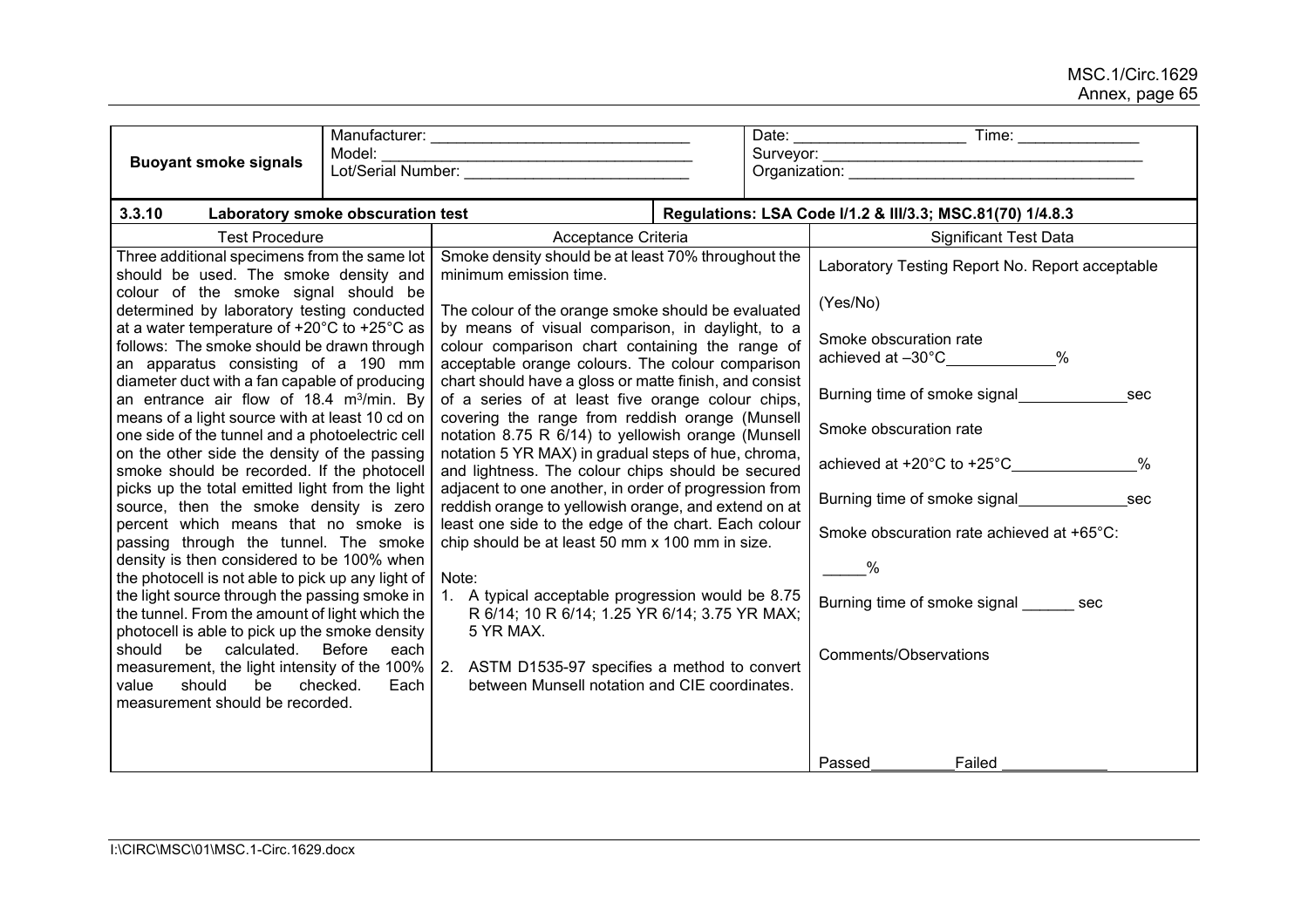| <b>Buoyant smoke signals</b>                                                              | Model:                                             |                                                                                                                                        |  |                                          | Organization: experience of the contract of the contract of the contract of the contract of the contract of the contract of the contract of the contract of the contract of the contract of the contract of the contract of th |                 |  |  |
|-------------------------------------------------------------------------------------------|----------------------------------------------------|----------------------------------------------------------------------------------------------------------------------------------------|--|------------------------------------------|--------------------------------------------------------------------------------------------------------------------------------------------------------------------------------------------------------------------------------|-----------------|--|--|
| 3.3.11<br><b>Wave test</b>                                                                |                                                    |                                                                                                                                        |  |                                          | Regulations: LSA Code I/1.2 & III/3.3; MSC.81(70) 1/4.8.4                                                                                                                                                                      |                 |  |  |
| <b>Test Procedure</b><br>Acceptance Criteria                                              |                                                    |                                                                                                                                        |  |                                          | <b>Significant Test Data</b>                                                                                                                                                                                                   |                 |  |  |
| A smoke signal should be tested in waves at<br>least 300 mm high and should be allowed to |                                                    | The three specimens should function correctly, they<br>should emit smoke of a highly visible colour at a                               |  | 10 <sup>°</sup>                          | 11                                                                                                                                                                                                                             | 12 <sup>°</sup> |  |  |
| burn completely.                                                                          |                                                    | uniform rate for a period of not less than 3 minutes.                                                                                  |  | Smoke emission time (min/sec)            |                                                                                                                                                                                                                                |                 |  |  |
|                                                                                           |                                                    | The buoyant smoke signal should not ignite                                                                                             |  |                                          |                                                                                                                                                                                                                                |                 |  |  |
|                                                                                           |                                                    | explosively when used in accordance with the                                                                                           |  | Smoke colour (Pass/Fail)                 |                                                                                                                                                                                                                                |                 |  |  |
|                                                                                           |                                                    | manufacturer's operating instructions, nor emit any                                                                                    |  |                                          |                                                                                                                                                                                                                                |                 |  |  |
|                                                                                           |                                                    | flame during the entire smoke emission time.                                                                                           |  | Time delay (if applicable) (sec)         |                                                                                                                                                                                                                                |                 |  |  |
|                                                                                           | The colour of the orange smoke should be evaluated |                                                                                                                                        |  |                                          |                                                                                                                                                                                                                                |                 |  |  |
|                                                                                           |                                                    | by means of visual comparison, in daylight, to a                                                                                       |  | Smoke emission (continuous/Intermittent) |                                                                                                                                                                                                                                |                 |  |  |
|                                                                                           |                                                    | colour comparison chart containing the range of<br>acceptable orange colours. Refer to the acceptance<br>criteria on test form 3.3.10. |  | Comments/Observations                    |                                                                                                                                                                                                                                |                 |  |  |
|                                                                                           |                                                    |                                                                                                                                        |  | Passed___________                        | Failed ___________                                                                                                                                                                                                             |                 |  |  |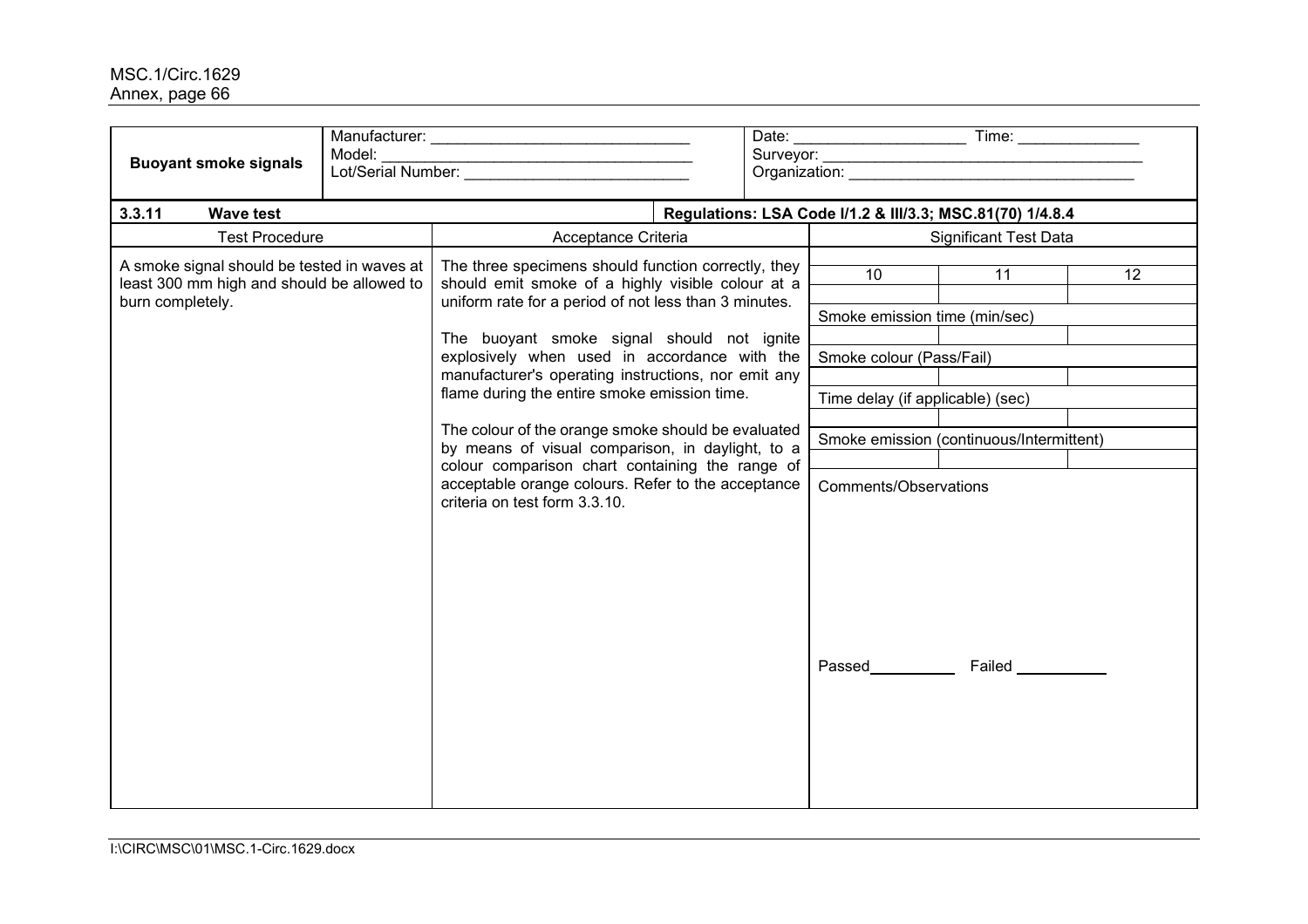| Model:<br><b>Buoyant smoke signals</b>                                                                                                                                                                                                                                                                                                                                                  |  |                                                                                                                                                                                                                      |  | Time: _______________                                      |    |    |  |  |
|-----------------------------------------------------------------------------------------------------------------------------------------------------------------------------------------------------------------------------------------------------------------------------------------------------------------------------------------------------------------------------------------|--|----------------------------------------------------------------------------------------------------------------------------------------------------------------------------------------------------------------------|--|------------------------------------------------------------|----|----|--|--|
| 3.3.12<br>Liferaft drop test                                                                                                                                                                                                                                                                                                                                                            |  |                                                                                                                                                                                                                      |  | Regulations: LSA Code 1.2 & 4.1.1.2, MSC.81(70)<br>I/5.1.2 |    |    |  |  |
| <b>Test Procedure</b>                                                                                                                                                                                                                                                                                                                                                                   |  | Acceptance Criteria                                                                                                                                                                                                  |  | <b>Significant Test Data</b>                               |    |    |  |  |
| The liferaft in the operationally packed<br>condition should be suspended and then                                                                                                                                                                                                                                                                                                      |  | Damage to any item of equipment is acceptable<br>subject to the administration being satisfied that the                                                                                                              |  |                                                            | 25 | 26 |  |  |
|                                                                                                                                                                                                                                                                                                                                                                                         |  |                                                                                                                                                                                                                      |  | Condition of units (Pass/Fail)                             |    |    |  |  |
| dropped from a height of 18 m into the water.<br>If the liferaft is to be stowed at a height<br>greater than 18 m above the waterline in the<br>lightest seagoing condition, it should be<br>dropped from the height at which it is to be<br>stowed.<br>Note: This test sheet should be completed<br>by the liferaft manufacturer. Reference<br>should be made to the test sheet 4.2.4. |  | operational efficiency has not been impaired.<br>After the test, each buoyant smoke signal should show<br>no sign of damage such as shrinking, cracking,<br>swelling, dissolution or change of mechanical qualities. |  | Comments/Observations                                      |    |    |  |  |
|                                                                                                                                                                                                                                                                                                                                                                                         |  |                                                                                                                                                                                                                      |  |                                                            |    |    |  |  |